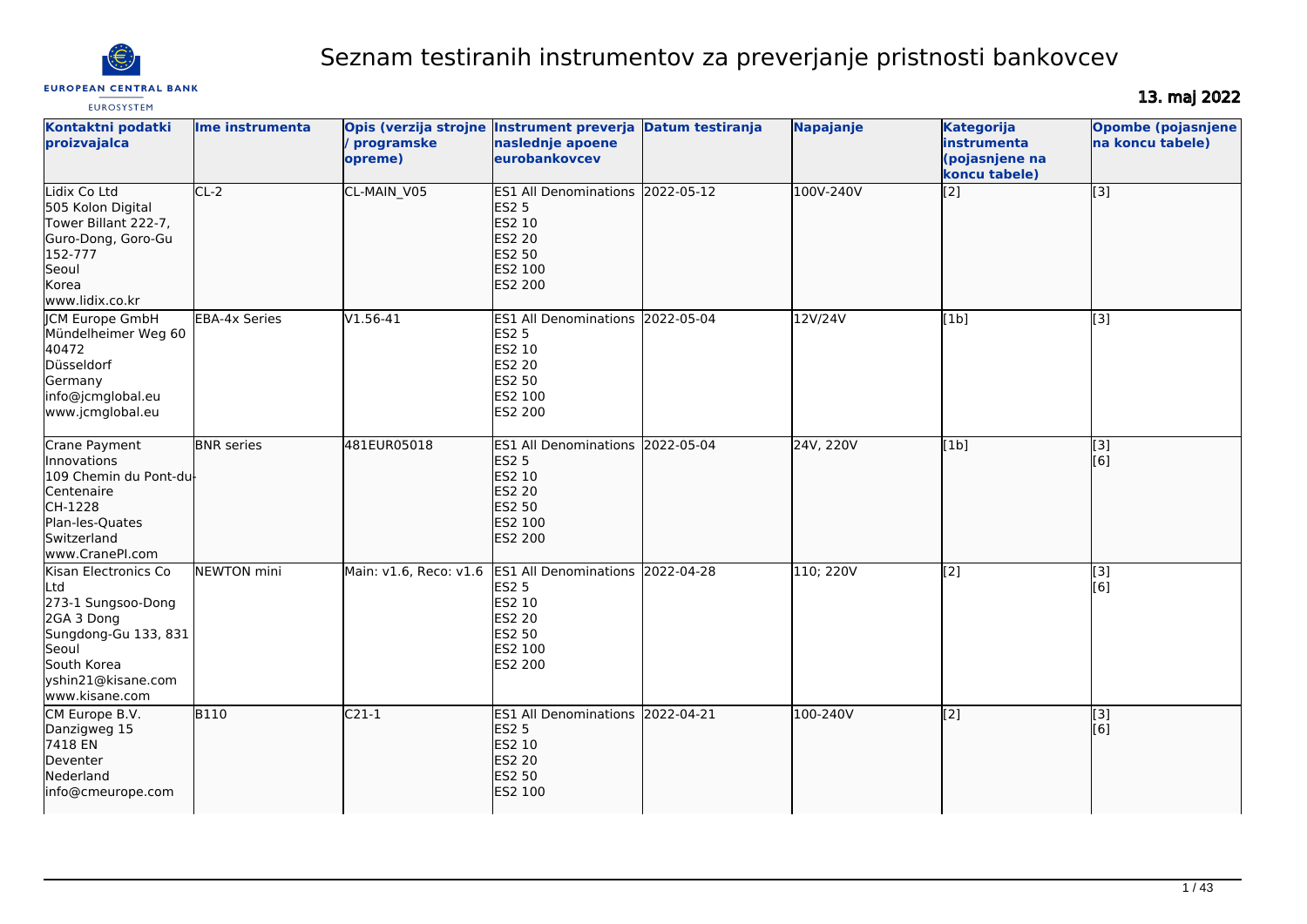

| Kontaktni podatki<br>proizvajalca                                                                                                    | Ime instrumenta | Opis (verzija strojne Instrument preverja Datum testiranja<br>/ programske<br>opreme) | naslednje apoene<br>eurobankovcev                                                                                  |            | Napajanje                                                                        | <b>Kategorija</b><br>instrumenta<br>(pojasnjene na<br>koncu tabele) | Opombe (pojasnjene<br>na koncu tabele) |
|--------------------------------------------------------------------------------------------------------------------------------------|-----------------|---------------------------------------------------------------------------------------|--------------------------------------------------------------------------------------------------------------------|------------|----------------------------------------------------------------------------------|---------------------------------------------------------------------|----------------------------------------|
| www.cmeurope.com                                                                                                                     |                 |                                                                                       | <b>ES2 200</b>                                                                                                     |            |                                                                                  |                                                                     |                                        |
| Iternet-European<br>Distribution<br>Via S. Merli 64/66<br>29122<br>Piacenza<br><b>Italy</b><br>www.iternet-<br>securitysystems.com   | <b>HT-6070</b>  | V12                                                                                   | ES1 All Denominations 2022-04-14<br><b>ES2 5</b><br>ES2 10<br><b>ES2 20</b><br><b>ES2 50</b><br>ES2 100<br>ES2 200 |            | DC 12 Vdc                                                                        | [1a]                                                                | [3]<br>[6]                             |
| Iternet-European<br>Distribution<br>Via S. Merli 64/66<br>29122<br>Piacenza<br>Italy<br>www.iternet-<br>securitysystems.com          | HT-7100         | CO <sub>2</sub>                                                                       | <b>ES1 All Denominations</b><br><b>ES2 5</b><br>ES2 10<br><b>ES2 20</b><br><b>ES2 50</b><br>ES2 100<br>ES2 200     | 2022-04-14 | Rechargeable battery - [1a]<br>Adapter (INPUT:100-24<br>OVac-<br>OUTPUT:12Vdc/1A |                                                                     | $\overline{[}3]$<br>[6]                |
| Masterwork<br>Automodules<br>4F, 223, Chong Yang<br>Rd<br>115 Nangang<br>Taipei<br>Taiwan<br>www.automodules.com                     | CashPoint (OEM) | EUR 002.110                                                                           | <b>ES1 All Denominations</b><br><b>ES2 5</b><br>ES2 10<br><b>ES2 20</b><br>ES2 50<br>ES2 100<br>ES2 200            | 2022-04-14 | 110V; 220V                                                                       | [1b]                                                                | [3]<br>[6]                             |
| Cashtester/Amwit<br>Security B.V.<br>De Corridor 9<br>3621 ZA<br>Breukelen<br>Netherlands<br>mw@cashtester.com<br>www.cashtester.com | CT411           | V1.81                                                                                 | <b>ES1 All Denominations</b><br><b>ES2 5</b><br>ES2 10<br><b>ES2 20</b><br><b>ES2 50</b><br>ES2 100<br>ES2 200     | 2022-04-12 | Other: 12V                                                                       | [1a]                                                                | [[3]<br>[6]                            |
| Masterwork<br>Automodules<br>4F, 223, Chong Yang<br>Rd<br>115 Nangang                                                                | <b>BEAM</b>     | EUR 002.117                                                                           | ES1 All Denominations 2022-04-11<br><b>ES2 5</b><br>ES2 10<br><b>ES2 20</b><br>ES2 50                              |            | 110-220V                                                                         | $\overline{[2]}$                                                    | $\overline{[3]}$<br>[6]                |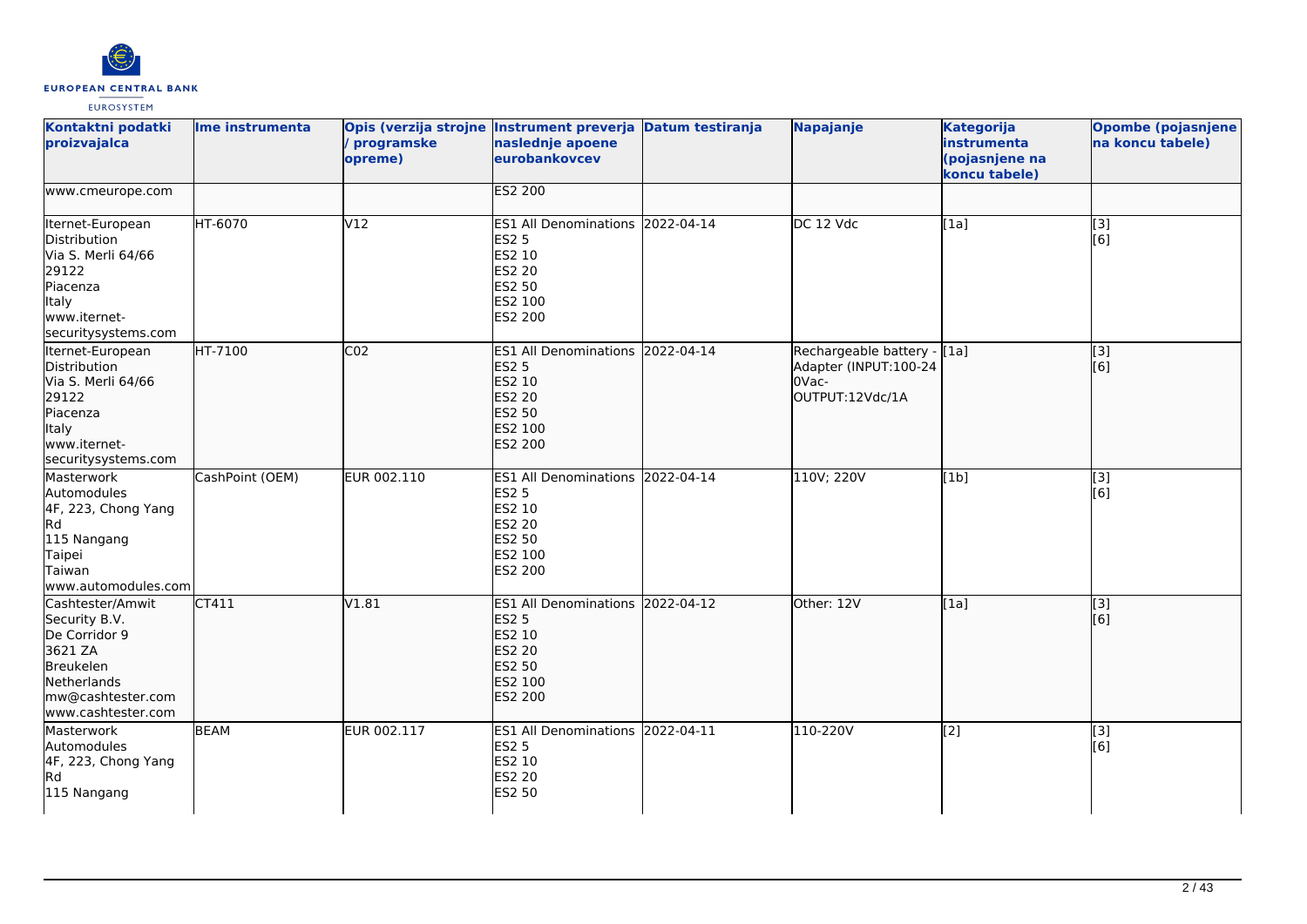

| Kontaktni podatki<br>proizvajalca                                                                                                    | Ime instrumenta  | / programske<br>opreme)                                                                        | Opis (verzija strojne Instrument preverja Datum testiranja<br>naslednje apoene<br>eurobankovcev                                                   |            | Napajanje   | <b>Kategorija</b><br>instrumenta<br>(pojasnjene na<br>koncu tabele) | Opombe (pojasnjene<br>na koncu tabele) |
|--------------------------------------------------------------------------------------------------------------------------------------|------------------|------------------------------------------------------------------------------------------------|---------------------------------------------------------------------------------------------------------------------------------------------------|------------|-------------|---------------------------------------------------------------------|----------------------------------------|
| <b>Taipei</b><br>Taiwan<br>www.automodules.com                                                                                       |                  |                                                                                                | <b>ES2 100</b><br>ES2 200                                                                                                                         |            |             |                                                                     |                                        |
| TNSi Europe GmbH<br>Amsterdamsestrasse<br>230<br>50735<br>Köln<br>Germany<br>www.t-ns.co.jp                                          | <b>BR-7200B</b>  | <b>Banknote Circulary</b><br>Acceptor for Ticketing<br><b>Validation Software</b><br>Val. V.51 | <b>ES15</b><br>ES1 10<br><b>ES1 20</b><br>ES1 50<br>ES1 100<br>ES1 200<br><b>ES2 5</b><br>ES2 10<br><b>ES2 20</b><br>ES2 50<br>ES2 100<br>ES2 200 | 2022-03-30 | Other: 24V  | [1b]                                                                | $\overline{[2]}$<br>[3]<br>[6]<br>[8]  |
| <b>TNSi Europe GmbH</b><br>Amsterdamsestrasse<br>230<br>50735<br>Köln<br>Germany<br>www.t-ns.co.jp                                   | <b>BV-6200G</b>  | Validation Software<br>Val. V.51                                                               | <b>ES15</b><br>ES1 10<br>ES1 20<br>ES1 50<br>ES1 100<br>ES1 200<br><b>ES2 5</b><br>ES2 10<br>ES2 20<br>ES2 50<br>ES2 100<br>ES2 200               | 2022-03-30 | Other: 24 V | [1b]                                                                | $\overline{[2]}$<br>[3]<br>[6]<br>[8]  |
| Cashtester/Amwit<br>Security B.V.<br>De Corridor 9<br>3621 ZA<br>Breukelen<br>Netherlands<br>mw@cashtester.com<br>www.cashtester.com | <b>BC 141 SD</b> | C41                                                                                            | ES1 All Denominations 2022-03-29<br><b>ES2 5</b><br>ES2 10<br>ES2 20<br>ES2 50<br>ES2 100<br>ES2 200                                              |            | 220V        | $\overline{[2]}$                                                    | $\overline{[}3]$<br>[6]                |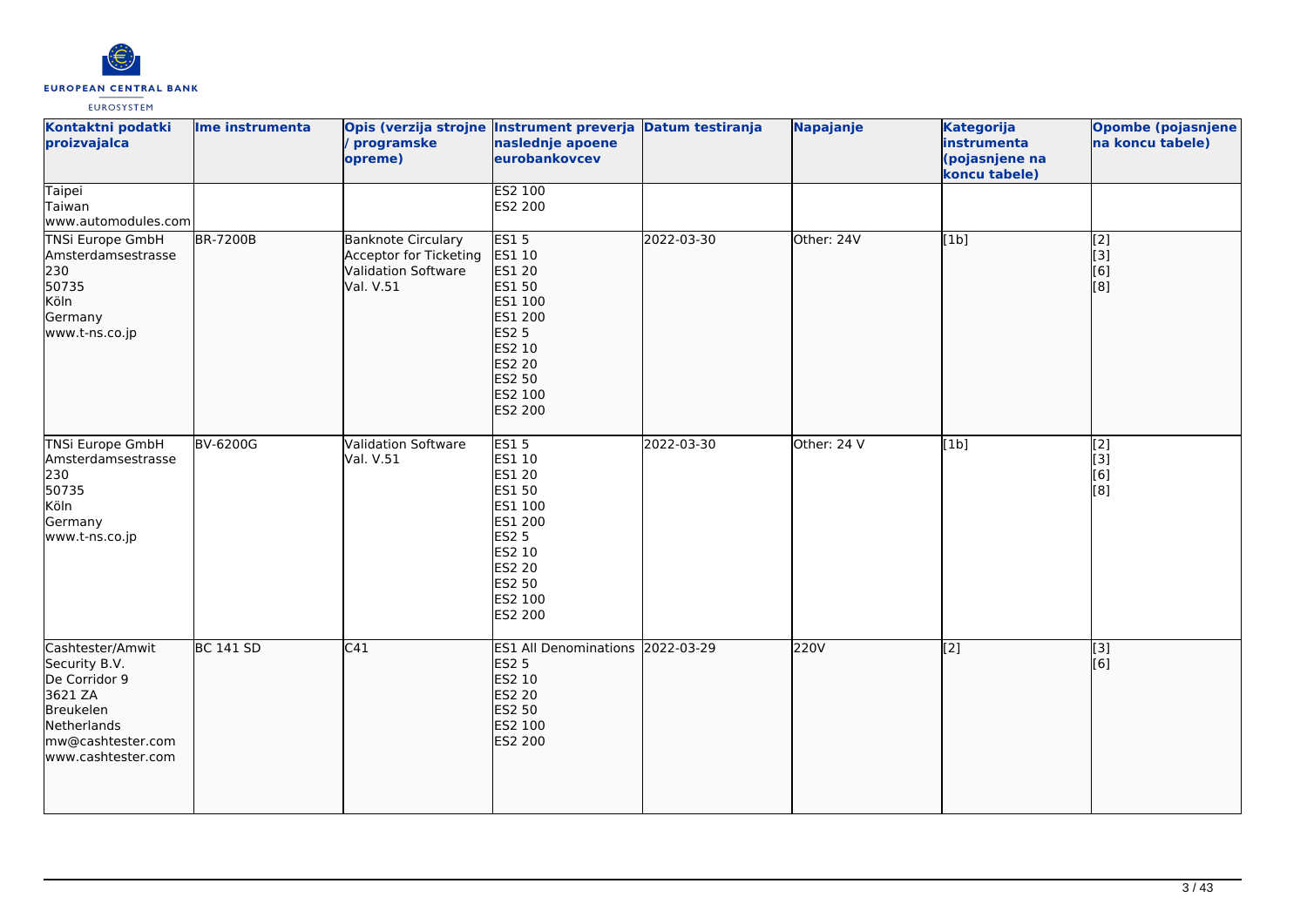

| Kontaktni podatki<br>proizvajalca                                                                                                           | Ime instrumenta      | / programske<br>opreme)    | Opis (verzija strojne Instrument preverja Datum testiranja<br>naslednje apoene<br>eurobankovcev                    |            | Napajanje | <b>Kategorija</b><br>instrumenta<br>(pojasnjene na<br>koncu tabele) | <b>Opombe (pojasnjene)</b><br>na koncu tabele) |
|---------------------------------------------------------------------------------------------------------------------------------------------|----------------------|----------------------------|--------------------------------------------------------------------------------------------------------------------|------------|-----------|---------------------------------------------------------------------|------------------------------------------------|
| Cashtester/Amwit<br>Security B.V.<br>De Corridor 9<br>3621 ZA<br>Breukelen<br>Netherlands<br>mw@cashtester.com<br>www.cashtester.com        | <b>BC 241 SD</b>     | $\overline{C41}$           | ES1 All Denominations 2022-03-23<br><b>ES2 5</b><br>ES2 10<br>ES2 20<br>ES2 50<br>ES2 100<br>ES2 200               |            | 100-240V  | [2]                                                                 | $\overline{[3]}$<br>[6]                        |
| Cashtester/Amwit<br>Security B.V.<br>De Corridor 9<br>3621 ZA<br><b>Breukelen</b><br>Netherlands<br>mw@cashtester.com<br>www.cashtester.com | CT 334               | C12                        | ES1 All Denominations 2022-03-23<br><b>ES2 5</b><br>ES2 10<br><b>ES2 20</b><br><b>ES2 50</b><br>ES2 100<br>ES2 200 |            | 12V       | [1a]                                                                | [3]<br>[6]<br>[4a]                             |
| Safescan B.V.<br>Heliumstraat 14<br>2718 SL<br>Zoetermeer<br>Holland<br>info@safescan.com<br>www.safescan.com                               | Safescan 2865-S (G2) | 2865SG2-E04                | <b>ES1 All Denominations</b><br><b>ES2 5</b><br>ES2 10<br>ES2 20<br>ES2 50<br>ES2 100<br>ES2 200                   | 2022-03-16 | 100-240V  | [2]                                                                 | $[3]$<br>[6]                                   |
| Fujitsu Frontech<br>Limited<br>1766 Yanokuchi, Inagi-<br>shi<br>206-855<br>Tokyo<br>Japan<br>www.frontech.fujitsu.c<br>om/en                | G60 BRU              | BV <sub>10</sub><br>EU35AA | ES1 All Denominations 2022-03-04<br><b>ES2 5</b><br><b>ES2 10</b><br><b>ES2 20</b><br>ES2 50<br>ES2 100<br>ES2 200 |            | $24V$ DC  | $\overline{[2]}$                                                    | $\overline{[}3]$                               |
| Hyundai MIB<br>International Co. Ltd.<br>3301, A Bld, 17, Gosan-<br>ro 148beon-gil<br>15850<br>Gunpo-si, Gyeonggi-do,                       | $MIB-15$             | Main: 5.8; Image: 3.0      | ES1 All Denominations 2022-02-24<br><b>ES2 5</b><br><b>ES2 10</b><br><b>ES2 20</b><br><b>ES2 50</b><br>ES2 100     |            | Mains     | [2]                                                                 | [3]<br>[6]                                     |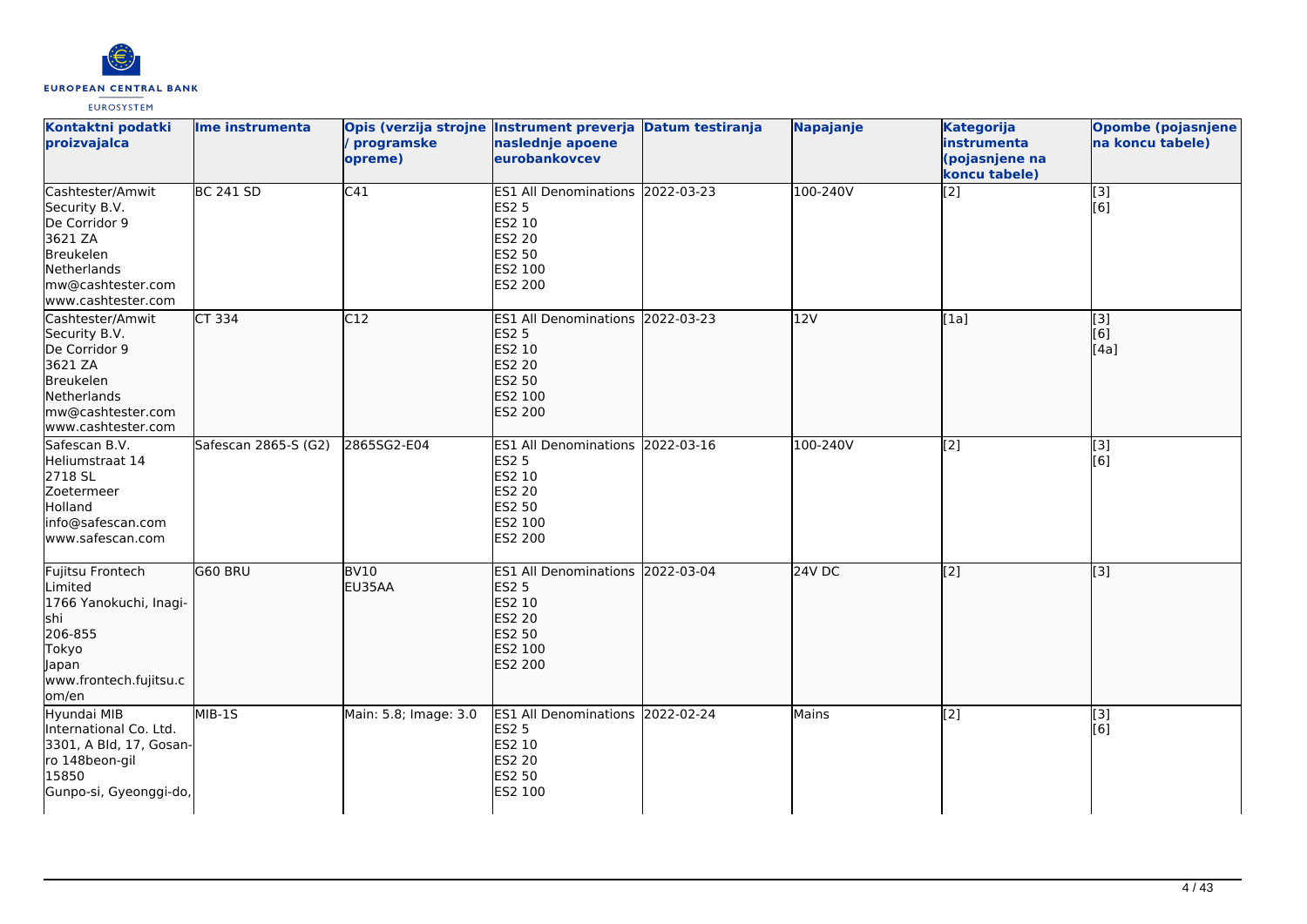

| Kontaktni podatki<br>proizvajalca                                                                                                                                                     | Ime instrumenta   | / programske<br>opreme)                                                                                             | Opis (verzija strojne Instrument preverja Datum testiranja<br>naslednje apoene<br>eurobankovcev             | Napajanje      | <b>Kategorija</b><br>instrumenta<br>(pojasnjene na<br>koncu tabele) | Opombe (pojasnjene)<br>na koncu tabele) |
|---------------------------------------------------------------------------------------------------------------------------------------------------------------------------------------|-------------------|---------------------------------------------------------------------------------------------------------------------|-------------------------------------------------------------------------------------------------------------|----------------|---------------------------------------------------------------------|-----------------------------------------|
| 15850, Gunpo City<br>KOREA (Republic)<br>sjpark5423@hyundaim<br>lib.com<br>www.hyundaimib.com                                                                                         |                   |                                                                                                                     | <b>ES2 200</b>                                                                                              |                |                                                                     |                                         |
| Comercial del Sur de<br>Papelariá, S.L.<br>C/. Bodequeros, 54<br>29006<br>Málaga<br>Spain<br>www.liderpapel.com                                                                       | KF14930-N2        | C <sub>22</sub>                                                                                                     | ES1 All Denominations 2022-02-22<br><b>ES2 5</b><br>ES2 10<br><b>ES2 20</b><br>ES2 50<br>ES2 100<br>ES2 200 | Adapter 12V DC | [1a]                                                                | [3]                                     |
| Nanjing NUMENMATIC<br>TECH Co., LTD<br>606#, Jiuzhou B<br>Building, PingYang<br>325400<br>WenZhou City<br>China<br>brian@numenmatic.co<br>lm<br>www.numenmatic.com                    | Numenmatic SH-27C | Mainboard; CIS; IR;<br>MG; UV; Motor<br>SW1:11520<br>SW2:A8611333<br>SW3:CSNM06C10306<br>SW4:20220221190159 ES2 100 | ES1 All Denominations 2022-02-21<br><b>ES2 5</b><br>ES2 10<br>ES2 20<br>ES2 50<br>ES2 200                   | 110V 220V      | $\overline{[2]}$                                                    | $\overline{[}3]$<br>[6]                 |
| Suzhou Ribao<br>Technology Co., Ltd<br>No.299, YuanQi Rd<br>Yuanhe Technology<br>Park<br>Xiangcheng<br>215133<br>Suzhou<br>China<br>info@nippo.com.cn<br>www.ribaotechnology.c<br>lom | $BC-40$           | <b>ECB: 0002</b>                                                                                                    | ES1 All Denominations 2022-02-14<br><b>ES2 5</b><br>ES2 10<br><b>ES2 20</b><br>ES2 50<br>ES2 100<br>ES2 200 | 110V, 220V     | $\overline{[2]}$                                                    | $\overline{[}3]$<br>[6]                 |
| Masterwork<br>Automodules<br>4F, 223, Chong Yang<br><b>Rd</b>                                                                                                                         | NC-3301           | EUR 002.007                                                                                                         | ES1 All Denominations 2022-02-09<br><b>ES2 5</b><br>ES2 10<br><b>ES2 20</b>                                 | 110V - 220V    | $\overline{[2]}$                                                    | [3]<br>[6]                              |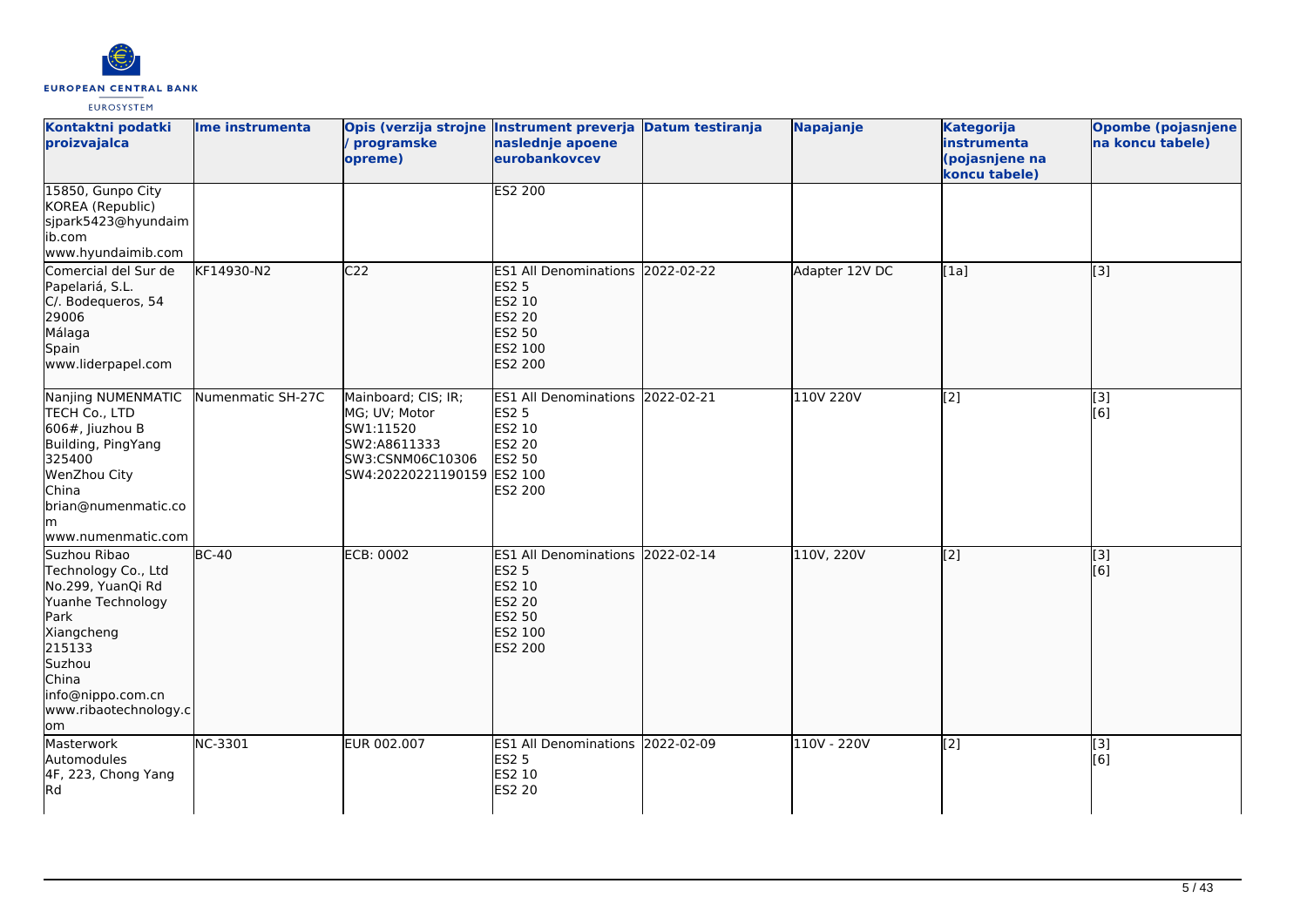

| Kontaktni podatki<br>proizvajalca                                                                                             | Ime instrumenta | programske<br>opreme) | Opis (verzija strojne Instrument preverja Datum testiranja<br>naslednje apoene<br>eurobankovcev                    |            | Napajanje                                | <b>Kategorija</b><br>instrumenta<br>(pojasnjene na<br>koncu tabele) | Opombe (pojasnjene<br>na koncu tabele) |
|-------------------------------------------------------------------------------------------------------------------------------|-----------------|-----------------------|--------------------------------------------------------------------------------------------------------------------|------------|------------------------------------------|---------------------------------------------------------------------|----------------------------------------|
| 115 Nangang<br>Taipei<br>Taiwan<br>www.automodules.com                                                                        |                 |                       | <b>ES2 50</b><br>ES2 100<br>ES2 200                                                                                |            |                                          |                                                                     |                                        |
| Masterwork<br>Automodules<br>4F, 223, Chong Yang<br>Rd<br>115 Nangang<br>Taipei<br>Taiwan<br>www.automodules.com              | NC-3501         | EUR 002.007           | ES1 All Denominations 2022-02-09<br><b>ES2 5</b><br>ES2 10<br><b>ES2 20</b><br><b>ES2 50</b><br>ES2 100<br>ES2 200 |            | 110V - 220V                              | $\vert$ [2]                                                         | [3]<br>[6]                             |
| Masterwork<br>Automodules<br>4F, 223, Chong Yang<br>Rd<br>115 Nangang<br>Taipei<br>Taiwan<br>lwww.automodules.coml            | <b>IIAN</b>     | v1.3                  | <b>ES1 All Denominations</b><br><b>ES2 5</b><br>ES2 10<br><b>ES2 20</b><br><b>ES2 50</b><br>ES2 100<br>ES2 200     | 2022-02-03 | Adapter 5V or AA<br>Batterie             | [1b]                                                                | [3]<br>[6]                             |
| Giesecke+Devrient<br>Currency Technology<br>GmbH<br>Prinzregentenstraße<br>159<br>81677<br>Munich<br>Germany<br>www.gi-de.com | ProNote 1a      | 200.3                 | <b>ES1 All Denominations</b><br><b>ES2 5</b><br>ES2 10<br><b>ES2 20</b><br><b>ES2 50</b><br>ES2 100<br>ES2 200     | 2022-01-19 | 110V/120V, Other:<br>100-240V 50/60Hz 3A | $\overline{[2]}$                                                    | $\overline{[}3]$<br>[6]                |
| CM Europe B.V.<br>Danzigweg 15<br>7418 EN<br>Deventer<br>Nederland<br>info@cmeurope.com<br>www.cmeurope.com                   | <b>B108</b>     | 1.0                   | ES1 All Denominations 2022-01-17<br><b>ES2 5</b><br>ES2 10<br><b>ES2 20</b><br>ES2 50<br>ES2 100<br>ES2 200        |            | Mains 220V                               | $\overline{[2]}$                                                    | [3]<br>[6]                             |
| CM Europe B.V.<br>Danzigweg 15                                                                                                | D001            | 329                   | ES1 All Denominations 2022-01-17<br><b>ES2 5</b>                                                                   |            | Mains 220V                               | [1a]                                                                | $\overline{[}3]$<br>[6]                |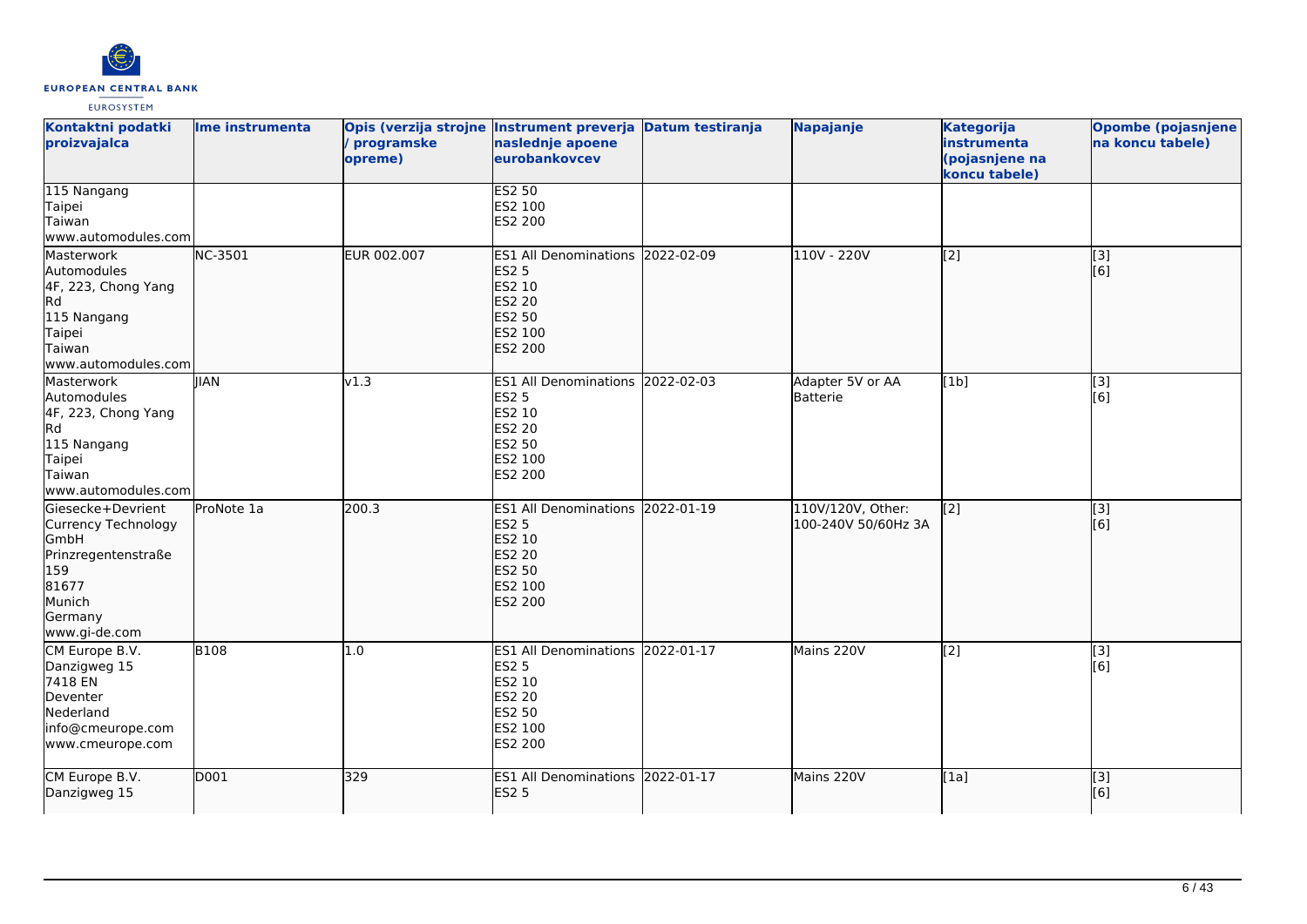

| Kontaktni podatki<br>proizvajalca                                                                                    | Ime instrumenta            | / programske<br>opreme) | Opis (verzija strojne Instrument preverja Datum testiranja<br>naslednje apoene<br>eurobankovcev                    |            | Napajanje       | <b>Kategorija</b><br>instrumenta<br>(pojasnjene na<br>koncu tabele) | Opombe (pojasnjene<br>na koncu tabele) |
|----------------------------------------------------------------------------------------------------------------------|----------------------------|-------------------------|--------------------------------------------------------------------------------------------------------------------|------------|-----------------|---------------------------------------------------------------------|----------------------------------------|
| 7418 EN<br>Deventer<br>Nederland<br>info@cmeurope.com<br>www.cmeurope.com                                            |                            |                         | <b>ES2 10</b><br><b>ES2 20</b><br><b>ES2 50</b><br>ES2 100<br>ES2 200                                              |            |                 |                                                                     |                                        |
| CM Europe B.V.<br>Danzigweg 15<br>7418 EN<br>Deventer<br>Nederland<br>info@cmeurope.com<br>www.cmeurope.com          | D005                       | B21                     | ES1 All Denominations 2022-01-17<br><b>ES2 5</b><br>ES2 10<br><b>ES2 20</b><br>ES2 50<br>ES2 100<br>ES2 200        |            | Mains 220V      | [1a]                                                                | [3]<br>[6]                             |
| Safescan B.V.<br>Heliumstraat 14<br>2718 SL<br>Zoetermeer<br><b>Holland</b><br>info@safescan.com<br>www.safescan.com | Safescan 155-S (GD-<br>R2) | S31-71                  | <b>ES1 All Denominations</b><br><b>ES2 5</b><br>ES2 10<br><b>ES2 20</b><br>ES2 50<br>ES2 100<br><b>ES2 200</b>     | 2022-01-12 | 110V-220V       | [1a]                                                                | [3]<br>[6]                             |
| Safescan B.V.<br>Heliumstraat 14<br>2718 SL<br>Zoetermeer<br>Holland<br>info@safescan.com<br>www.safescan.com        | Safescan 155-S (NT-<br>R1) | S31-71                  | ES1 All Denominations 2022-01-12<br><b>ES2 5</b><br>ES2 10<br><b>ES2 20</b><br><b>ES2 50</b><br>ES2 100<br>ES2 200 |            | 110V-220V       | [1a]                                                                | [3]<br>[6]                             |
| Safescan B.V.<br>Heliumstraat 14<br>2718 SL<br>Zoetermeer<br>Holland<br>info@safescan.com<br>www.safescan.com        | Safescan 2665-S            | S61-11                  | ES1 All Denominations 2022-01-12<br><b>ES2 5</b><br>ES2 10<br><b>ES2 20</b><br>ES2 50<br>ES2 100<br>ES2 200        |            | Mains 110V-220V | $\overline{[2]}$                                                    | $\overline{[}3]$<br>[6]                |
| GO Europe GmbH                                                                                                       | <b>NC 620</b>              | U30 008                 | <b>ES2 5</b>                                                                                                       | 2021-12-15 | Mains, 220V     | $\overline{[2]}$                                                    | $\overline{[3]}$                       |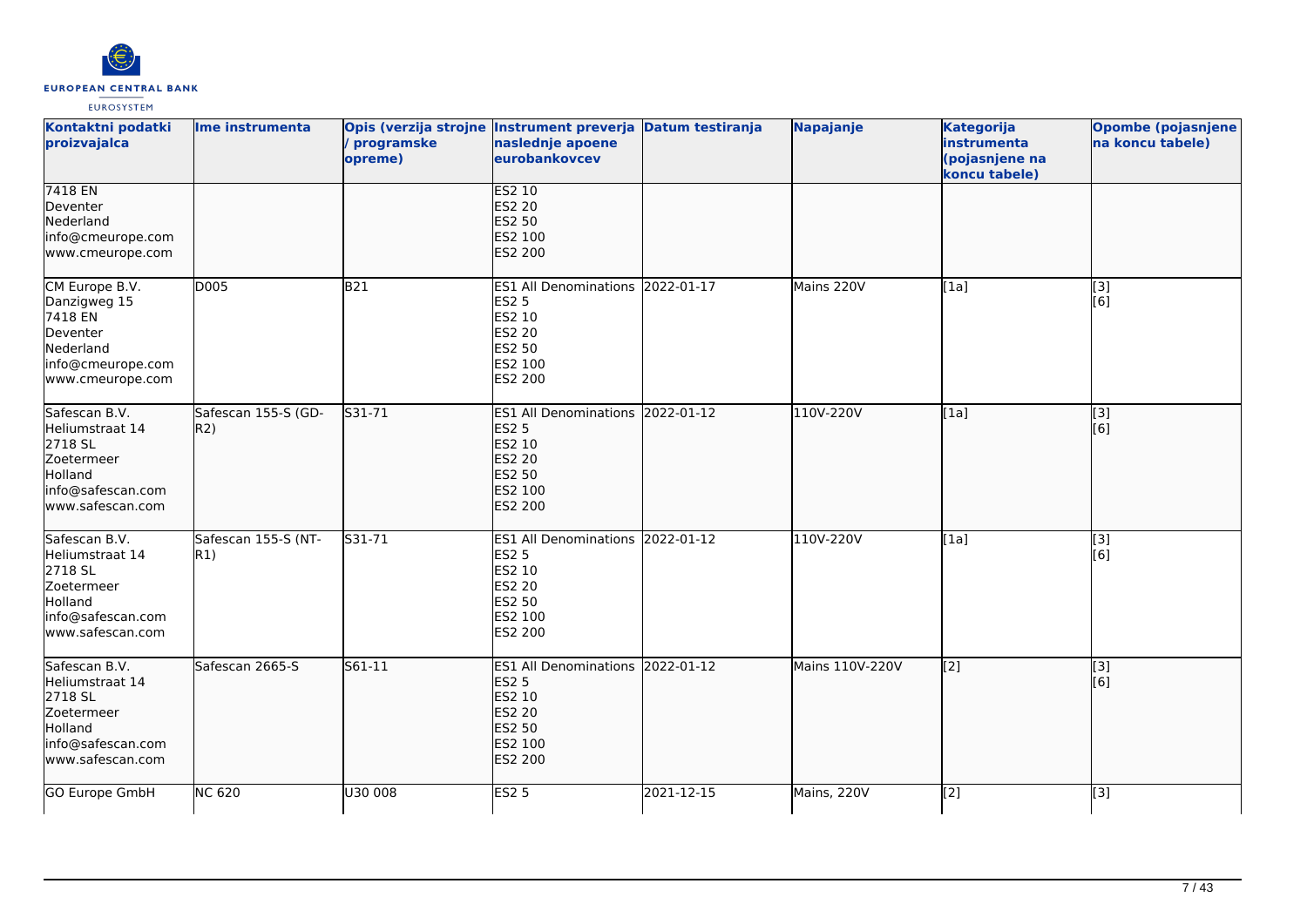

| Kontaktni podatki<br>proizvajalca                                                                                         | Ime instrumenta     | programske<br>opreme)       | Opis (verzija strojne Instrument preverja Datum testiranja<br>naslednje apoene<br>eurobankovcev                           |            | Napajanje       | <b>Kategorija</b><br>instrumenta<br>(pojasnjene na<br>koncu tabele) | <b>Opombe (pojasnjene)</b><br>na koncu tabele) |
|---------------------------------------------------------------------------------------------------------------------------|---------------------|-----------------------------|---------------------------------------------------------------------------------------------------------------------------|------------|-----------------|---------------------------------------------------------------------|------------------------------------------------|
| Zum Kraftwerk 1<br>45527<br>Hattingen<br>Germany<br>Bemd.koenig@go-<br>europe.com<br>www.go-europe.com                    |                     |                             | ES2 10<br><b>ES2 20</b><br><b>ES2 50</b><br>ES2 100<br><b>ES2 200</b>                                                     |            |                 |                                                                     | [6]                                            |
| Safescan B.V.<br>Heliumstraat 14<br>2718 SL<br>Zoetermeer<br>Holland<br>info@safescan.com<br>www.safescan.com             | Safescan 155-S (G2) | EU-01                       | ES1 All Denominations 2021-12-15<br><b>ES2 5</b><br>ES2 10<br><b>ES2 20</b><br><b>ES2 50</b><br>ES2 100<br><b>ES2 200</b> |            | 110V 220V       | [1a]                                                                | [3]<br>[6]                                     |
| Safescan B.V.<br>Heliumstraat 14<br>2718 SL<br>Zoetermeer<br>Holland<br>info@safescan.com<br>www.safescan.com             | Safescan 2465-S     | S55-71                      | ES1 All Denominations 2021-12-15<br><b>ES2 5</b><br>ES2 10<br><b>ES2 20</b><br><b>ES2 50</b><br>ES2 100<br><b>ES2 200</b> |            | Mains 110V 220V | [2]                                                                 | [3]<br>[6]                                     |
| GO Europe GmbH<br>Zum Kraftwerk 1<br>45527<br>Hattingen<br>Germany<br>Bemd.koenig@go-<br>europe.com<br>www .go-europe.com | <b>NC 590</b>       | <b>BJ-LSJ-MB</b><br>U30 008 | <b>ES2 5</b><br>ES2 10<br><b>ES2 20</b><br><b>ES2 50</b><br>ES2 100<br><b>ES2 200</b>                                     | 2021-12-15 | Mains, 220V     | $\overline{[2]}$                                                    | $\overline{[}3]$<br>[6]                        |
| GO Europe GmbH<br>Zum Kraftwerk 1<br>45527<br>Hattingen<br>Germany<br>Bemd.koenig@go-<br>europe.com<br>www .go-europe.com | <b>NC 570</b>       | BJ-82+1000-MB<br>U30 008    | <b>ES2 5</b><br>ES2 10<br><b>ES2 20</b><br>ES2 50<br>ES2 100<br>ES2 200                                                   | 2021-12-15 | Mains, 220V     | [2]                                                                 | [3]<br>[6]                                     |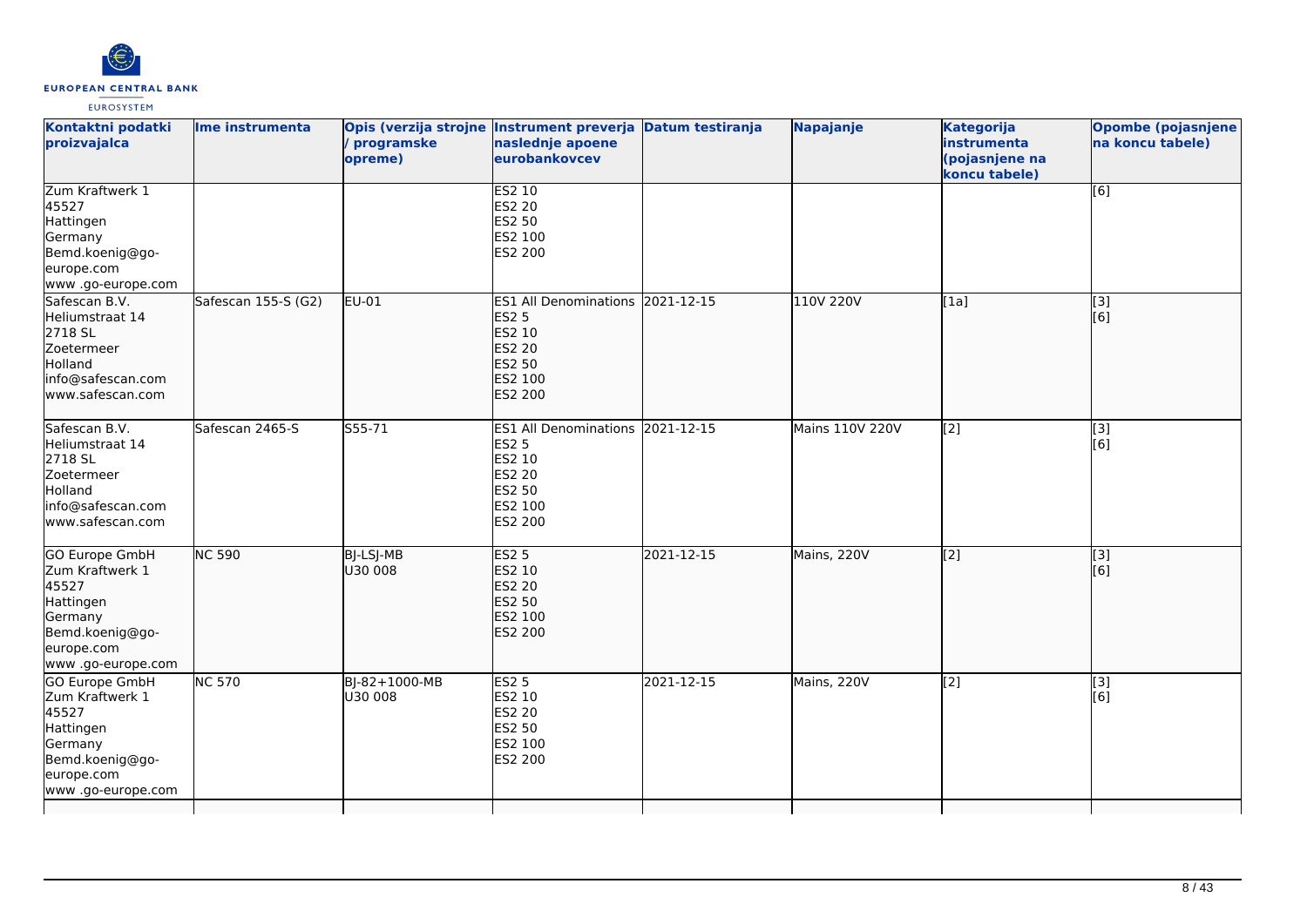

| Kontaktni podatki<br>proizvajalca                                                                                                                                                                                          | Ime instrumenta                       | / programske<br>opreme) | Opis (verzija strojne Instrument preverja Datum testiranja<br>naslednje apoene<br>eurobankovcev                    | Napajanje      | <b>Kategorija</b><br>instrumenta<br>(pojasnjene na<br>koncu tabele) | Opombe (pojasnjene<br>na koncu tabele) |
|----------------------------------------------------------------------------------------------------------------------------------------------------------------------------------------------------------------------------|---------------------------------------|-------------------------|--------------------------------------------------------------------------------------------------------------------|----------------|---------------------------------------------------------------------|----------------------------------------|
| Cashtester/Amwit<br>Security B.V.<br>De Corridor 9<br>3621 ZA<br>Breukelen<br>Netherlands<br>mw@cashtester.com<br>www.cashtester.com                                                                                       | <b>BC 242 SD</b>                      | $C21 - 1$               | ES1 All Denominations 2021-12-13<br><b>ES2 5</b><br>ES2 10<br><b>ES2 20</b><br>ES2 50<br>ES2 100<br>ES2 200        | 100-240V       | $\overline{[2]}$                                                    | $\overline{[}3]$<br>[6]                |
| <b>ZHEIIANG SEMTOM</b><br>ELECTRONIC CO. LTD<br>1 Bldg, Section B<br>Shoes Ind. Zone Eco.<br>Development Area,<br>Pingyan<br>325401 Wenzhou<br>Zhejiang<br><b>CHINA</b><br>sales3@semtom.com<br>http://www.semtom.co<br>m/ | ST-1400                               | V1.0                    | ES1 All Denominations 2021-12-13<br><b>ES2 5</b><br>ES2 10<br><b>ES2 20</b><br>ES2 50<br>ES2 100<br><b>ES2 200</b> | Mains 220V     | [2]                                                                 | [3]<br>[6]                             |
| Suzo international NL.<br>B.V. / Suzohapp<br>Rijnzathe 12<br>3454PV<br>De Meern<br>Netherlands<br>info@suzohapp.nl<br>eu.suzohapp.com                                                                                      | Bill-to-Bill 100/200/300 EU1111<br>XE |                         | ES1 All Denominations 2021-12-09<br><b>ES2 5</b><br>ES2 10<br><b>ES2 20</b><br>ES2 50<br>ES2 100<br>ES2 200        | Other_12/24_V  | [1b]                                                                | $\overline{[}3]$<br>[6]                |
| Suzo international NL.<br>B.V. / Suzohapp<br>Rijnzathe 12<br>3454PV<br>De Meern<br>Netherlands<br>info@suzohapp.nl<br>eu.suzohapp.com                                                                                      | MFL-XXXX-EU1230<br><b>CCNET</b>       | EU1230                  | ES1 All Denominations 2021-12-09<br><b>ES2 5</b><br>ES2 10<br><b>ES2 20</b><br><b>ES2 50</b><br>ES2 100<br>ES2 200 | Other: 12/24_V | [1b]                                                                | [3]<br>[6]                             |
| Suzo international NL.<br>B.V. / Suzohapp<br>Rijnzathe 12                                                                                                                                                                  | Bill-to-Bill 100/200/300 EU1192       |                         | ES1 All Denominations 2021-12-09<br><b>ES2 5</b><br>ES2 10                                                         | Other_12/24_V  | [1b]                                                                | $\overline{[3]}$<br>[6]                |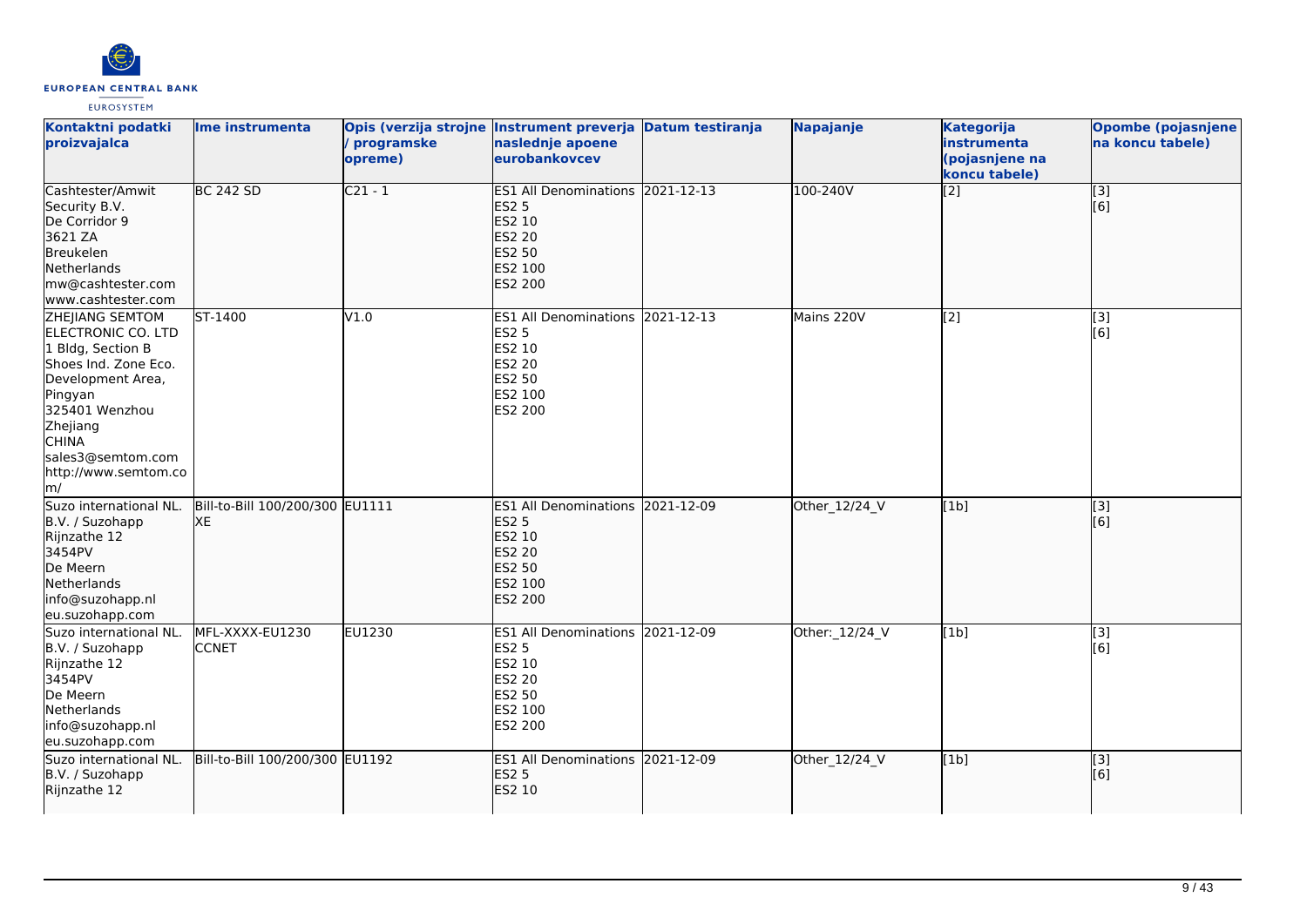

| Kontaktni podatki<br>proizvajalca                                                                                                                                                | Ime instrumenta | programske<br>opreme)              | Opis (verzija strojne Instrument preverja Datum testiranja<br>naslednje apoene<br>eurobankovcev             | Napajanje          | <b>Kategorija</b><br>instrumenta<br>(pojasnjene na<br>koncu tabele) | <b>Opombe (pojasnjene</b><br>na koncu tabele) |
|----------------------------------------------------------------------------------------------------------------------------------------------------------------------------------|-----------------|------------------------------------|-------------------------------------------------------------------------------------------------------------|--------------------|---------------------------------------------------------------------|-----------------------------------------------|
| 3454PV<br>De Meern<br>Netherlands<br>info@suzohapp.nl<br>eu.suzohapp.com                                                                                                         |                 |                                    | <b>ES2 20</b><br><b>ES2 50</b><br>ES2 100<br>ES2 200                                                        |                    |                                                                     |                                               |
| Hilton Europe S.L.<br>Principe de Vergara<br>5-bajo dcha.<br>28001<br>Madrid<br>Spain<br>www.hiltoneurope.com                                                                    | b8000           | $C21-1$                            | ES1 All Denominations 2021-12-02<br><b>ES2 5</b><br>ES2 10<br><b>ES2 20</b><br>ES2 50<br>ES2 100<br>ES2 200 | Mains, 220V        | $\left[2\right]$                                                    | [3]                                           |
| Shenzhen Double<br>Power Electronics Co.,<br>Ltd<br>Rm 1281, 12/F,<br>Yunsong Building<br>Tairan 8rh Road<br>District Shenzen<br>Chegongmiao Futian<br>China<br>www.szdpower.com | DP-7300         | $C21-1$                            | ES1 All Denominations 2021-11-26<br><b>ES2 5</b><br>ES2 10<br><b>ES2 20</b><br>ES2 50<br>ES2 100<br>ES2 200 | Other: 100-240V    | $\sqrt{2}$                                                          | $\overline{[}3]$<br>[6]                       |
| Shenzhen Double<br>Power Electronics Co.,<br>Ltd<br>Rm 1281, 12/F,<br>Yunsong Building<br>Tairan 8rh Road<br>District Shenzen<br>Chegongmiao Futian<br>China<br>www.szdpower.com | DP-2288         | $\overline{C03}$                   | ES1 All Denominations 2021-11-26<br><b>ES2 5</b><br>ES2 10<br><b>ES2 20</b><br>ES2 50<br>ES2 100<br>ES2 200 | other: 12V Adapter | [1a]                                                                | $[3]$<br>[6]                                  |
| Laurel Bank Machines<br>Co Ltd<br>1-1-2 Toranomon<br>Minato-ku<br><b>Tokyo</b><br>Japan                                                                                          | $1-923$         | J-923-Main V04<br>Currency Counter | ES1 All Denominations 2021-11-26<br><b>ES2 5</b><br>ES2 10<br><b>ES2 20</b><br><b>ES2 50</b><br>ES2 100     | 100V - 240V        | $\left[ \begin{matrix} 2 \end{matrix} \right]$                      | $\overline{[3]}$                              |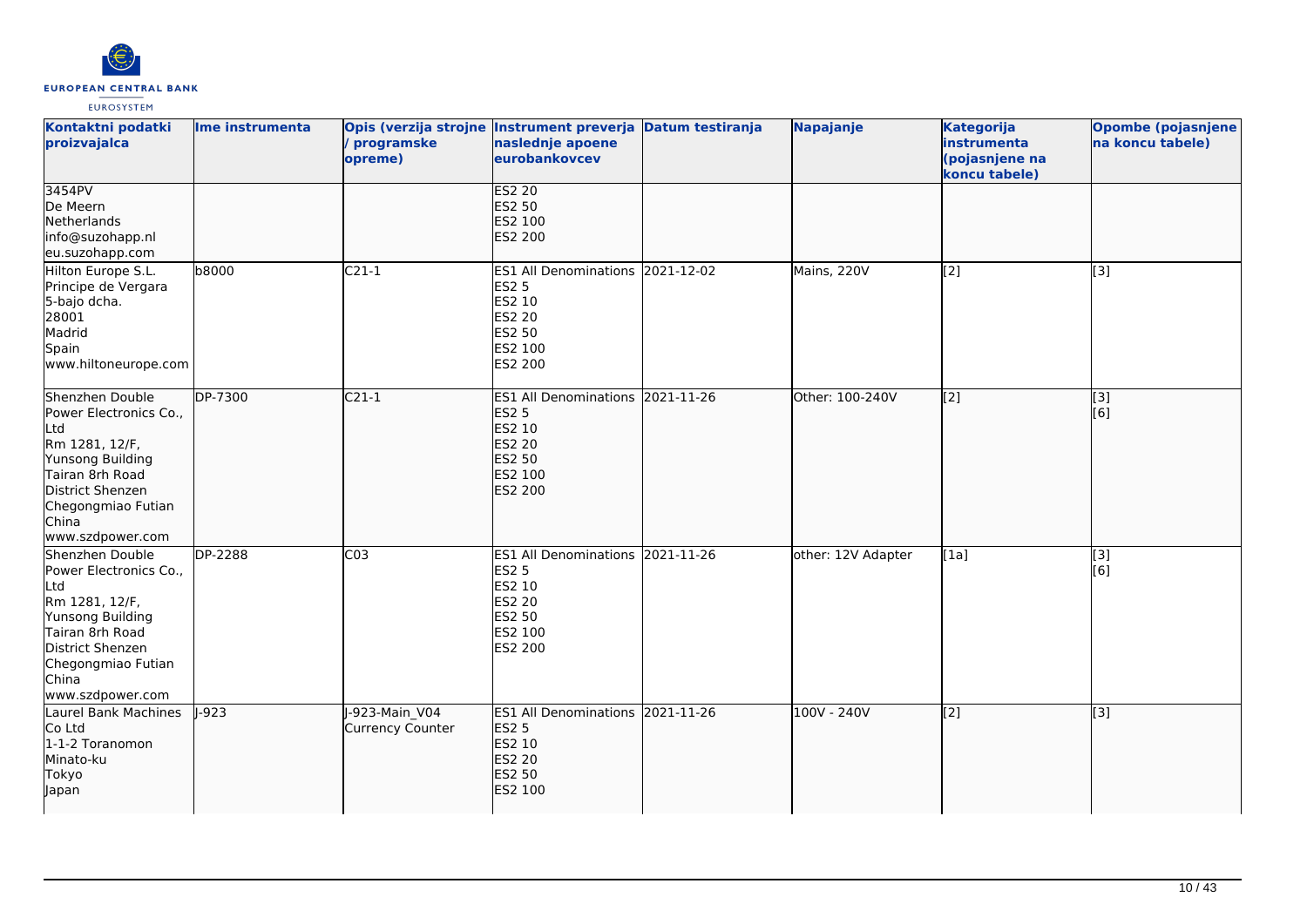

| Kontaktni podatki<br>proizvajalca                                                                                                           | Ime instrumenta | programske<br>opreme)         | Opis (verzija strojne Instrument preverja Datum testiranja<br>naslednje apoene<br>eurobankovcev                    |            | Napajanje         | <b>Kategorija</b><br>instrumenta<br>(pojasnjene na<br>koncu tabele) | <b>Opombe (pojasnjene</b><br>na koncu tabele) |
|---------------------------------------------------------------------------------------------------------------------------------------------|-----------------|-------------------------------|--------------------------------------------------------------------------------------------------------------------|------------|-------------------|---------------------------------------------------------------------|-----------------------------------------------|
| www.lbm.co.jp                                                                                                                               |                 |                               | <b>ES2 200</b>                                                                                                     |            |                   |                                                                     |                                               |
| Innovative Technology NV201 Spectral<br>Ltd<br>Derker Street<br>OL1 4EQ<br>Oldham<br>United Kingdom<br>sales@innovativetechn<br>ology.co.uk |                 | <b>BNV</b><br>EUR01011        | ES1 All Denominations 2021-11-25<br><b>ES2 5</b><br>ES2 10<br><b>ES2 20</b><br>ES2 50<br>ES2 100<br>ES2 200        |            | $24V$ DC          | [1b]                                                                | $\overline{[3]}$<br>[6]                       |
| Innovative Technology NV9 Spectral<br>Ltd<br>Derker Street<br>OL1 4EQ<br>Oldham<br>United Kingdom<br>sales@innovativetechn<br>ology.co.uk   |                 | <b>BNV</b><br>EUR01015        | ES1 All Denominations 2021-11-25<br><b>ES2 5</b><br>ES2 10<br>ES2 20<br><b>ES2 50</b><br>ES2 100<br><b>ES2 200</b> |            | 12V DC 24V DC     | [1b]                                                                | [3]<br>[6]                                    |
| Innovative Technology NV9USB+<br>Ltd<br>Derker Street<br>OL1 4EQ<br>Oldham<br>United Kingdom<br>sales@innovativetechn<br>ology.co.uk        |                 | <b>BNV</b><br><b>EUR45F66</b> | ES1 All Denominations 2021-11-25<br>ES2 5<br>ES2 10<br>ES2 20<br>ES2 50<br>ES2 100<br>ES2 200                      |            | 12V <sub>DC</sub> | [1b]                                                                | $\overline{[}3]$<br>[6]                       |
| Innovative Technology NV10USB+<br>Ltd<br>Derker Street<br>OL1 4EQ<br>Oldham<br>United Kingdom<br>sales@innovativetechn<br>ology.co.uk       |                 | <b>BNV</b><br><b>EUR45H56</b> | <b>ES1 All Denominations</b><br><b>ES2 5</b><br>ES2 10<br><b>ES2 20</b><br>ES2 50<br>ES2 100<br><b>ES2 200</b>     | 2021-11-25 | 12V DC            | $\overline{[}1b]$                                                   | [3]<br>[6]                                    |
| Innovative Technology NV200                                                                                                                 |                 | <b>BNV</b>                    | <b>ES1 All Denominations</b>                                                                                       | 2021-11-25 | 12V/24V DC        | [1b]                                                                | [3]                                           |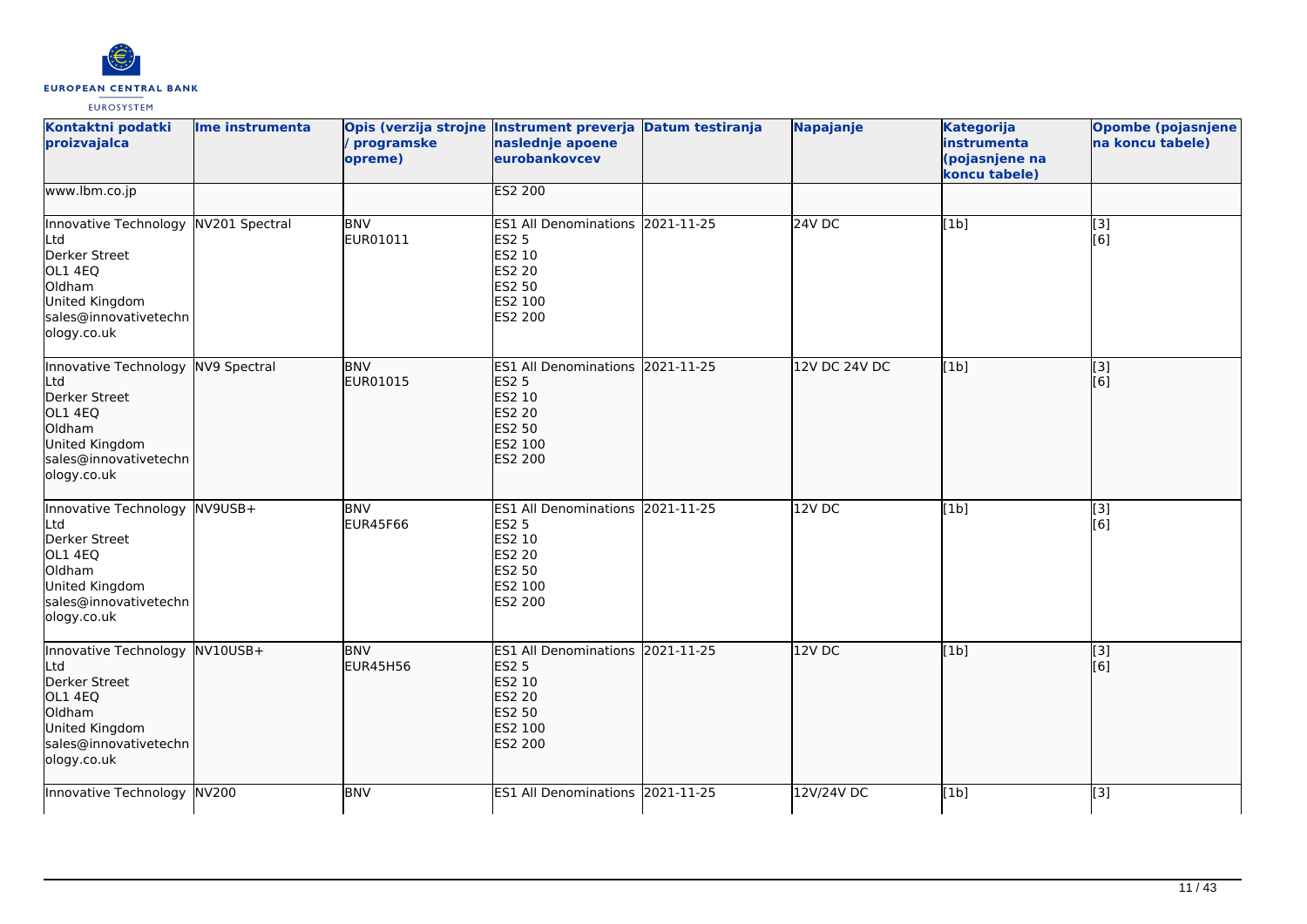

| Kontaktni podatki<br>proizvajalca                                                                                                                        | Ime instrumenta | Opis (verzija strojne Instrument preverja Datum testiranja<br>programske<br>opreme) | naslednje apoene<br>eurobankovcev                                                                       |            | Napajanje  | <b>Kategorija</b><br>instrumenta<br>(pojasnjene na<br>koncu tabele) | <b>Opombe (pojasnjene</b><br>na koncu tabele) |
|----------------------------------------------------------------------------------------------------------------------------------------------------------|-----------------|-------------------------------------------------------------------------------------|---------------------------------------------------------------------------------------------------------|------------|------------|---------------------------------------------------------------------|-----------------------------------------------|
| Ltd<br>Derker Street<br>OL1 4EQ<br>Oldham<br>United Kingdom<br>sales@innovativetechn<br>ology.co.uk                                                      |                 | <b>EUR01G47</b>                                                                     | <b>ES2 5</b><br>ES2 10<br>ES2 20<br>ES2 50<br>ES2 100<br>ES2 200                                        |            |            |                                                                     | $\overline{[6]}$                              |
| Innovative Technology NV200 Spectral<br>Ltd<br>Derker Street<br>OL1 4EQ<br>Oldham<br>United Kingdom<br>sales@innovativetechn<br>ology.co.uk              |                 | <b>BNV</b><br>EUR01039                                                              | <b>ES1 All Denominations</b><br><b>ES2 5</b><br>ES2 10<br>ES2 20<br>ES2 50<br>ES2 100<br><b>ES2 200</b> | 2021-11-25 | 12V/24V DC | [1b]                                                                | [3]<br>[6]                                    |
| Innovative Technology NV201<br>Ltd<br>Derker Street<br>OL1 4EQ<br>Oldham<br>United Kingdom<br>sales@innovativetechn<br>ology.co.uk                       |                 | <b>BNV</b><br>EUR01C68                                                              | <b>ES1 All Denominations</b><br><b>ES2 5</b><br>ES2 10<br>ES2 20<br>ES2 50<br>ES2 100<br>ES2 200        | 2021-11-25 | 24V DC     | [1b]                                                                | $[3]$<br>[6]                                  |
| e-Banking Tech Co, Ltd EB-1500+<br>A-1104 Digital Empire<br>906-1, Gwanyangdong<br>431-060<br>Dongangu, Anyang-si<br>Korea<br>www.ebankingtech.co<br>lm. |                 | Banknote Discriminator ES1 All Denominations 2021-11-24<br>with CIS<br>09.01.01     | <b>ES2 5</b><br>ES2 10<br><b>ES2 20</b><br>ES2 50<br>ES2 100<br>ES2 200                                 |            | 220V       | $\overline{[2]}$                                                    | $\overline{[}3]$<br>[6]                       |
| e-Banking Tech Co, Ltd EB-1500<br>A-1104 Digital Empire<br>906-1, Gwanyangdong<br>431-060<br>Dongangu, Anyang-si                                         |                 | Banknote Discriminator ES1 All Denominations<br>with CIS<br>09.01.01                | <b>ES2 5</b><br>ES2 10<br><b>ES2 20</b><br>ES2 50                                                       | 2021-11-24 | 220V       | [2]                                                                 | [3]<br>[6]                                    |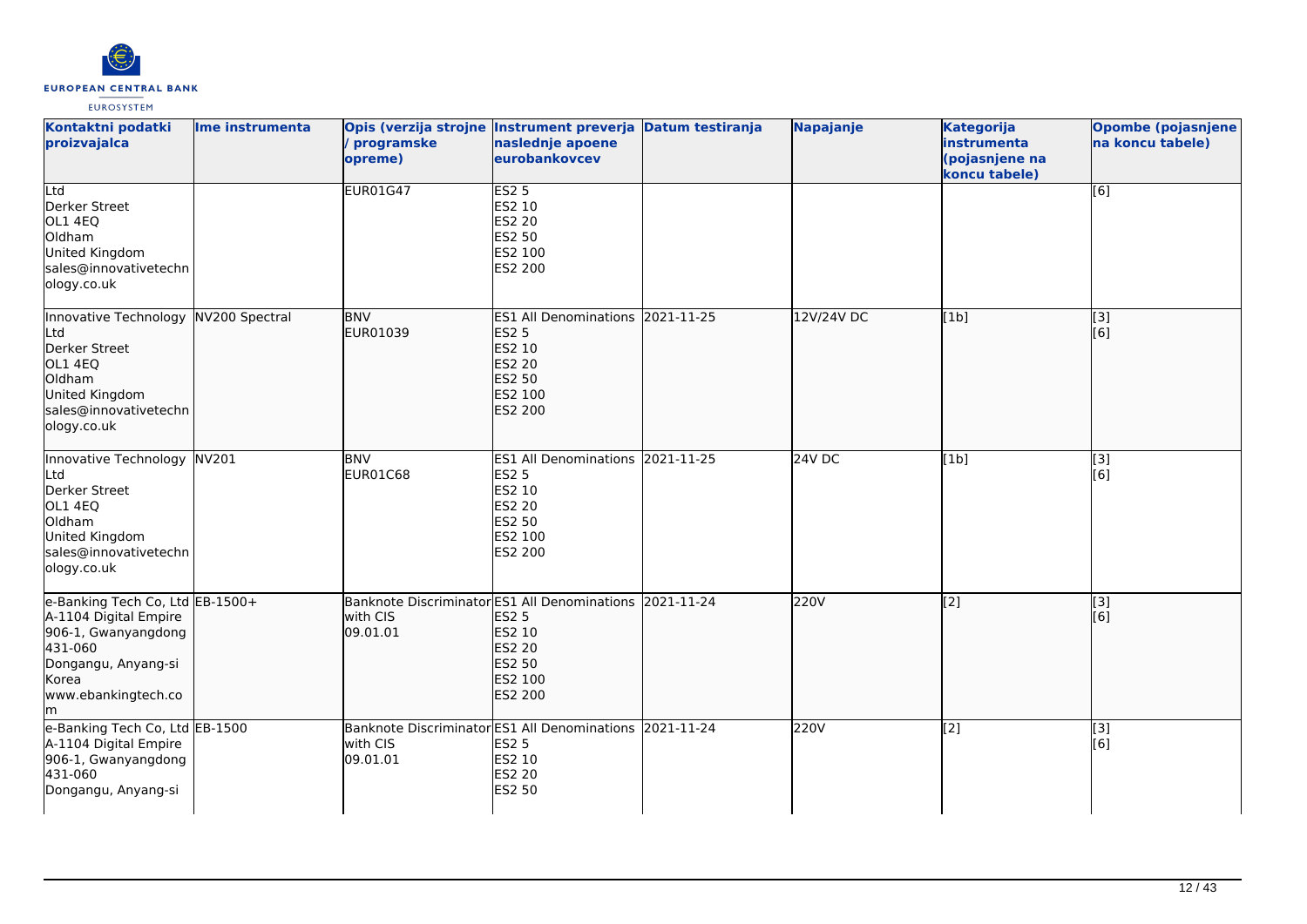

| Kontaktni podatki<br>proizvajalca                                                                                                                                                     | Ime instrumenta     | programske<br>opreme)                       | Opis (verzija strojne Instrument preverja Datum testiranja<br>naslednje apoene<br>eurobankovcev                    |            | Napajanje  | Kategorija<br>instrumenta<br>(pojasnjene na<br>koncu tabele) | Opombe (pojasnjene<br>na koncu tabele) |
|---------------------------------------------------------------------------------------------------------------------------------------------------------------------------------------|---------------------|---------------------------------------------|--------------------------------------------------------------------------------------------------------------------|------------|------------|--------------------------------------------------------------|----------------------------------------|
| Korea<br>www.ebankingtech.co<br>lm                                                                                                                                                    |                     |                                             | ES2 100<br>ES2 200                                                                                                 |            |            |                                                              |                                        |
| Plus Banking Machines P16<br>Co Ltd<br>Dangsandong-6Ka,<br>Youngdeungpo-Ku<br>340-4<br>Seoul<br>Korea<br>plus@plus.co.kr<br>www.plus.co.kr                                            |                     | Micro Processor type<br>Main P-1.7.1 14.2.4 | ES1 All Denominations 2021-11-18<br><b>ES2 5</b><br>ES2 10<br><b>ES2 20</b><br>ES2 50<br>ES2 100<br>ES2 200        |            | 110V/220V  | $\overline{[2]}$                                             | $\overline{[}3]$<br>[6]                |
| Suzhou Ribao<br>Technology Co., Ltd<br>No.299, YuanQi Rd<br>Yuanhe Technology<br>Park<br>Xiangcheng<br>215133<br>Suzhou<br>China<br>info@nippo.com.cn<br>www.ribaotechnology.c<br>om  | $\overline{BC}$ -55 | 020105                                      | ES1 All Denominations 2021-11-10<br><b>ES2 5</b><br>ES2 10<br><b>ES2 20</b><br><b>ES2 50</b><br>ES2 100<br>ES2 200 |            | 110V, 220V | [2]                                                          | [3]<br>[6]                             |
| Suzhou Ribao<br>Technology Co., Ltd<br>No.299, YuanQi Rd<br>Yuanhe Technology<br>Park<br>Xiangcheng<br>215133<br>Suzhou<br>China<br>info@nippo.com.cn<br>www.ribaotechnology.c<br>lom | Magner 125          | 020105                                      | ES1 All Denominations 2021-11-10<br><b>ES2 5</b><br>ES2 10<br><b>ES2 20</b><br><b>ES2 50</b><br>ES2 100<br>ES2 200 |            | 110V, 220V | $\overline{[2]}$                                             | $\overline{[}3]$<br>[6]                |
| Astrosystems Ltd<br>Grove Technology Park<br>Wantage, Oxfordshire                                                                                                                     | ST <sub>1C</sub>    | ST2 S 99 144<br>2021-08-10                  | ES15<br>ES1 10<br><b>ES2 5</b>                                                                                     | 2021-11-10 | 12V        | [1b]                                                         | [2]<br>[3]<br>[6]                      |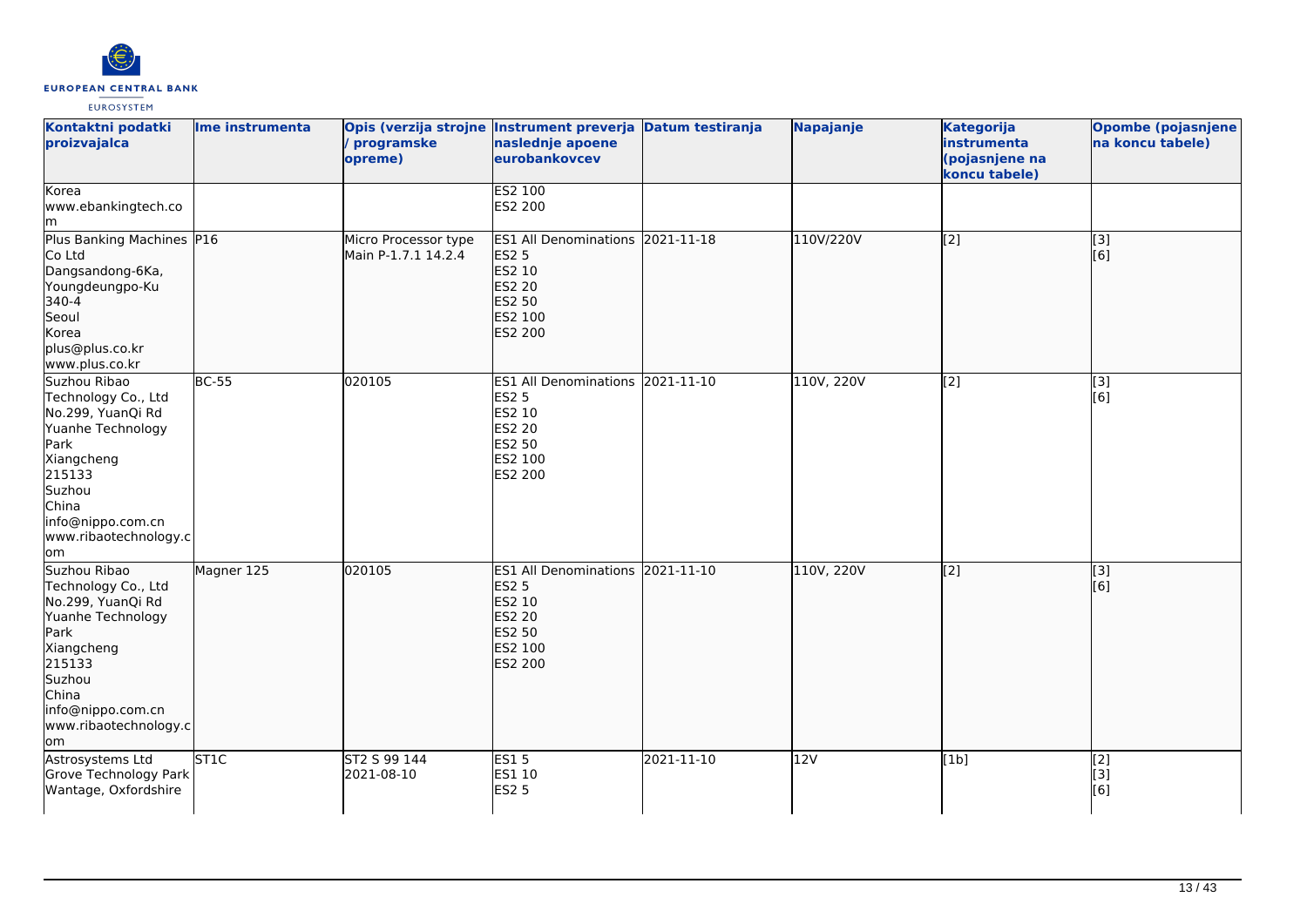

| Kontaktni podatki<br>proizvajalca                                                                                             | Ime instrumenta       | programske<br>opreme) | Opis (verzija strojne Instrument preverja Datum testiranja<br>naslednje apoene<br>eurobankovcev                             |            | Napajanje         | <b>Kategorija</b><br>instrumenta<br>(pojasnjene na<br>koncu tabele) | <b>Opombe (pojasnjene)</b><br>na koncu tabele) |
|-------------------------------------------------------------------------------------------------------------------------------|-----------------------|-----------------------|-----------------------------------------------------------------------------------------------------------------------------|------------|-------------------|---------------------------------------------------------------------|------------------------------------------------|
| <b>United Kingdom</b><br>www.globalbillacceptor<br>s.com                                                                      |                       |                       | <b>ES2 10</b>                                                                                                               |            |                   |                                                                     | [8]                                            |
| Fujitsu Frontech<br>Limited<br>1766 Yanokuchi, Inagi-<br>lshi<br>206-855<br>Tokyo<br>Japan<br>www.frontech.fujitsu.c<br>om/en | G60 BRU               | <b>BV10</b><br>EU32AA | <b>ES1 All Denominations</b><br><b>ES2 5</b><br>ES2 10<br><b>ES2 20</b><br>ES2 50<br>ES2 100<br><b>ES2 200</b>              | 2021-11-04 | <b>24V DC</b>     | $\sqrt{2}$                                                          | $\overline{[}3]$                               |
| <b>BellCon Aps</b><br>Messingvei 64A<br>8940<br>Randers SV<br>Denmark<br>www.bellcon.com                                      | Evision SD            | C20 (039)             | <b>ES2 5</b><br>ES2 10<br><b>ES2 20</b><br>ES2 50<br>ES2 100<br>ES2 200                                                     | 2021-11-03 | Mains, 230V       | [1a]                                                                | [3]<br>[6]                                     |
| <b>BellCon Aps</b><br>Messingvei 64A<br>8940<br>Randers SV<br>Denmark<br>www.bellcon.com                                      | BellCount V610        | SW: 002.006           | <b>ES1 All Denominations</b><br><b>ES2 5</b><br>ES2 10<br>ES2 20<br><b>ES2 50</b><br>ES2 100<br><b>ES2 200</b>              | 2021-11-03 | Mains, 110V, 220V | $\overline{[2]}$                                                    | $\overline{[3]}$<br>[6]                        |
| <b>BellCon Aps</b><br>Messingvei 64A<br>8940<br>Randers SV<br>Denmark<br>www.bellcon.com                                      | Evision SD            | C10(039)              | <b>ES15</b><br>ES1 10<br>ES1 20<br><b>ES1 50</b><br><b>ES2 5</b><br>ES2 10<br><b>ES2 20</b><br>ES2 50<br>ES2 100<br>ES2 200 | 2021-11-03 | Mains, 230V       | [1a]                                                                | [3]<br>[6]                                     |
| Cummins-Allison Corp                                                                                                          | let Scan iFX1-LC i106 | EURO REVISION 7.31    | ES1 All Denominations 2021-11-03                                                                                            |            | 110V, 220V        | $\overline{[2]}$                                                    | $\overline{[3]}$                               |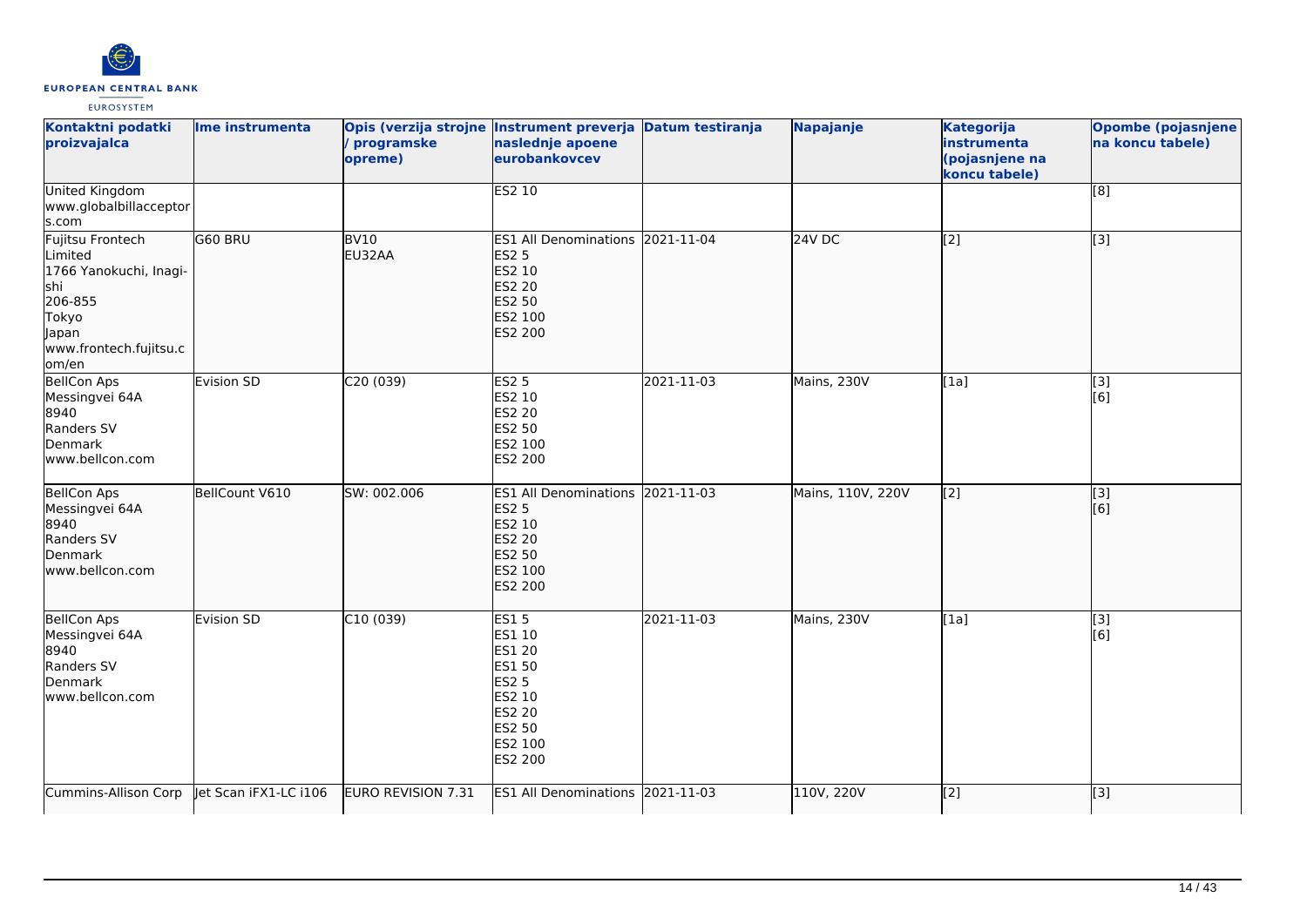

| Kontaktni podatki<br>proizvajalca                                                                                                  | Ime instrumenta    | programske<br>opreme)     | Opis (verzija strojne Instrument preverja Datum testiranja<br>naslednje apoene<br>eurobankovcev                                  | Napajanje         | <b>Kategorija</b><br>instrumenta<br>(pojasnjene na<br>koncu tabele) | <b>Opombe (pojasnjene</b><br>na koncu tabele) |
|------------------------------------------------------------------------------------------------------------------------------------|--------------------|---------------------------|----------------------------------------------------------------------------------------------------------------------------------|-------------------|---------------------------------------------------------------------|-----------------------------------------------|
| 891 Feehandville Drive<br>IL 60056<br>MT. Prospect<br><b>USA</b><br>www.cumminsallison.c<br>lom                                    |                    |                           | <b>ES2 5</b><br><b>ES2 10</b><br>ES2 20<br>ES2 50<br>ES2 100<br><b>ES2 200</b>                                                   |                   |                                                                     | [6]                                           |
| Fujitsu Frontech<br>Limited<br>1766 Yanokuchi, Inagi-<br>shi<br>206-855<br>Tokyo<br>Japan<br>www.frontech.fujitsu.c<br>om/en       | GSR50-BNA          | GSR50-BV<br>EU0129        | ES1 All Denominations 2021-11-03<br><b>ES2 5</b><br>ES2 10<br>ES2 20<br>ES2 50<br>ES2 100<br>ES2 200                             | <b>24V DC</b>     | [2]                                                                 | $[3]$                                         |
| BellCon Aps<br>Messingvei 64A<br>8940<br>Randers SV<br>Denmark<br>www.bellcon.com                                                  | BellCount V2510M   | C20 (EUR: V2.003)         | ES1 All Denominations 2021-10-29<br><b>ES2 5</b><br>ES2 10<br><b>ES2 20</b><br>ES2 50<br>ES2 100<br><b>ES2 200</b>               | Mains, 110V, 220V | $\left[2\right]$                                                    | $\overline{[}3]$<br>[6]                       |
| Iternet-European<br>Distribution<br>Via S. Merli 64/66<br>29122<br>Piacenza<br><b>Italy</b><br>www.iternet-<br>securitysystems.com | Holenburg PIXEL S2 | V12                       | ES1 All Denominations 2021-10-28<br><b>ES2 5</b><br>ES2 10<br>ES2 20<br>ES2 50<br>ES2 100<br>ES2 200                             | DC 12 Vdc         | [1a]                                                                | [3]<br>[6]                                    |
| Cummins-Allison Corp<br>891 Feehandville Drive<br>IL 60056<br>MT. Prospect<br><b>USA</b><br>www.cumminsallison.c<br>lom            | let Scan iFX1 i126 | <b>EURO REVISION 7.31</b> | <b>ES1 All Denominations 2021-10-28</b><br><b>ES2 5</b><br>ES2 10<br><b>ES2 20</b><br><b>ES2 50</b><br>ES2 100<br><b>ES2 200</b> | 110V, 220V        | $\left[2\right]$                                                    | [3]<br>[6]                                    |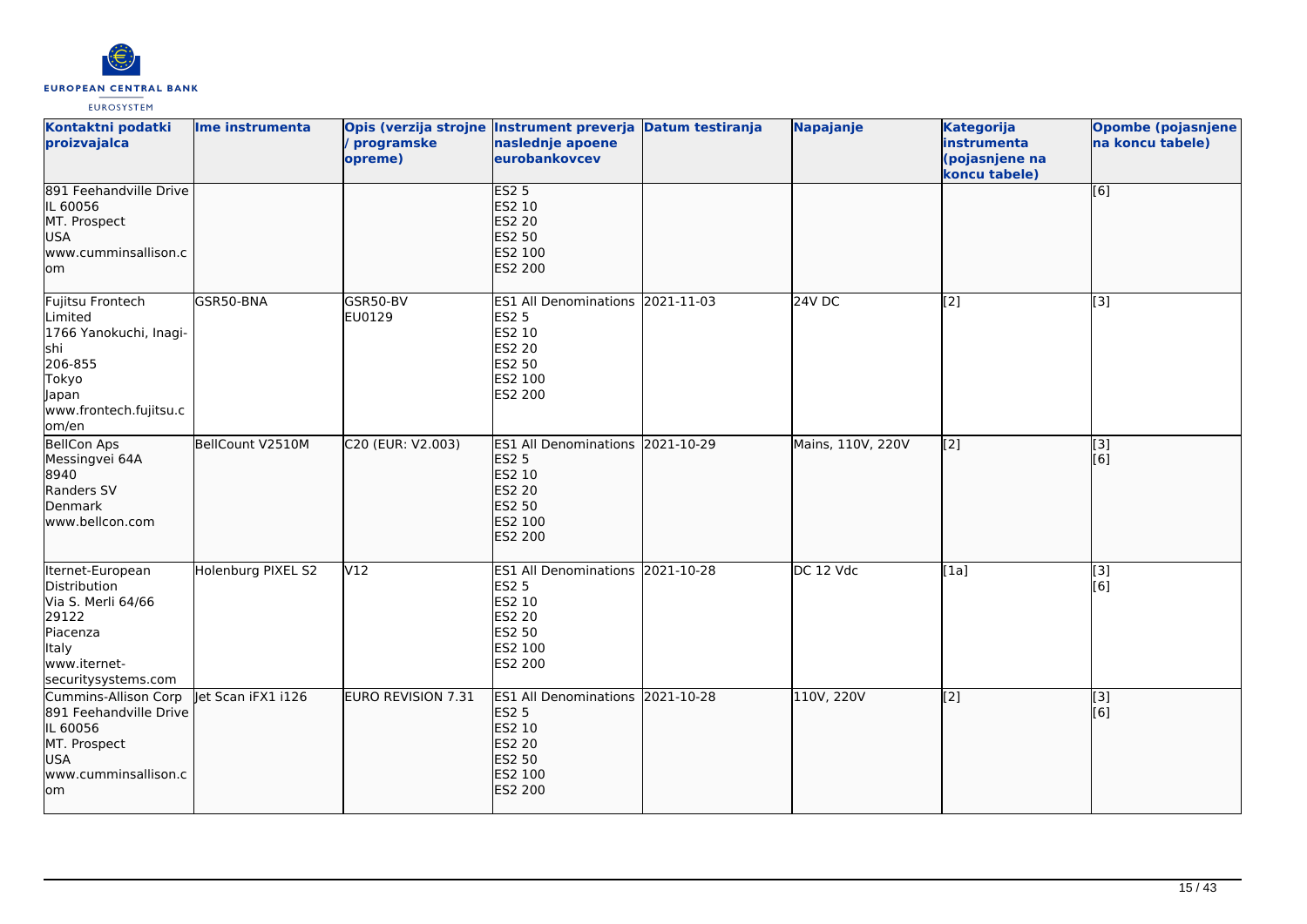

| Kontaktni podatki<br>proizvajalca                                                                                                             | Ime instrumenta   | Opis (verzija strojne Instrument preverja Datum testiranja<br>programske<br>opreme) | naslednje apoene<br>eurobankovcev                                                                                  | Napajanje                                                                         | Kategorija<br>instrumenta<br>(pojasnjene na<br>koncu tabele) | Opombe (pojasnjene<br>na koncu tabele) |
|-----------------------------------------------------------------------------------------------------------------------------------------------|-------------------|-------------------------------------------------------------------------------------|--------------------------------------------------------------------------------------------------------------------|-----------------------------------------------------------------------------------|--------------------------------------------------------------|----------------------------------------|
| Cummins-Allison Corp let Scan iFX1-LC i104<br>891 Feehandville Drive<br>IL 60056<br>MT. Prospect<br><b>USA</b><br>www.cumminsallison.c<br>lom |                   | <b>EURO REVISION 7.31</b>                                                           | ES1 All Denominations 2021-10-28<br><b>ES2 5</b><br>ES2 10<br>ES2 20<br>ES2 50<br>ES2 100<br>ES2 200               | 110V, 220V                                                                        | [2]                                                          | [3]<br>[6]                             |
| Cummins-Allison Corp   et Scan iFX2 i126<br>891 Feehandville Drive<br>IL 60056<br>MT. Prospect<br><b>USA</b><br>www.cumminsallison.c<br>lom   |                   | EURO REVISION 7.31                                                                  | ES1 All Denominations 2021-10-28<br><b>ES2 5</b><br>ES2 10<br><b>ES2 20</b><br><b>ES2 50</b><br>ES2 100<br>ES2 200 | 110V/220V                                                                         | $\sqrt{2}$                                                   | [3]<br>[6]                             |
| Iternet-European<br>Distribution<br>Via S. Merli 64/66<br>29122<br>Piacenza<br>Italy<br>www.iternet-<br>securitysystems.com                   | Holenburg HT 8913 | $\overline{C03}$                                                                    | ES1 All Denominations 2021-10-28<br><b>ES2 5</b><br>ES2 10<br>ES2 20<br>ES2 50<br>ES2 100<br>ES2 200               | Rechargeable battery - [1a]<br>Adapter (INPUT:<br>100-240Vac OUTPUT:<br>12        |                                                              | [3]<br>[6]                             |
| Iternet-European<br>Distribution<br>Via S. Merli 64/66<br>29122<br>Piacenza<br>ltaly<br>lwww.iternet-<br>securitysystems.com                  | Holenburg HT 7.0  | CO <sub>2</sub>                                                                     | ES1 All Denominations 2021-10-28<br><b>ES2 5</b><br>ES2 10<br>ES2 20<br>ES2 50<br>ES2 100<br><b>ES2 200</b>        | Rechargeable battery - [[1a]<br>Adapter (INPUT:100-24<br>OVac-<br>OUTPUT:12Vdc/1A |                                                              | [3]<br>[6]                             |
| Iternet-European<br>Distribution<br>Via S. Merli 64/66<br>29122<br>Piacenza<br>Italy<br>www.iternet-                                          | Holenburg HT 3000 | C <sub>21</sub>                                                                     | ES1 All Denominations 2021-10-28<br>ES2 5<br>ES2 10<br>ES2 20<br>ES2 50<br>ES2 100<br>ES2 200                      | Mains - 220V                                                                      | [2]                                                          | [3]<br>[6]                             |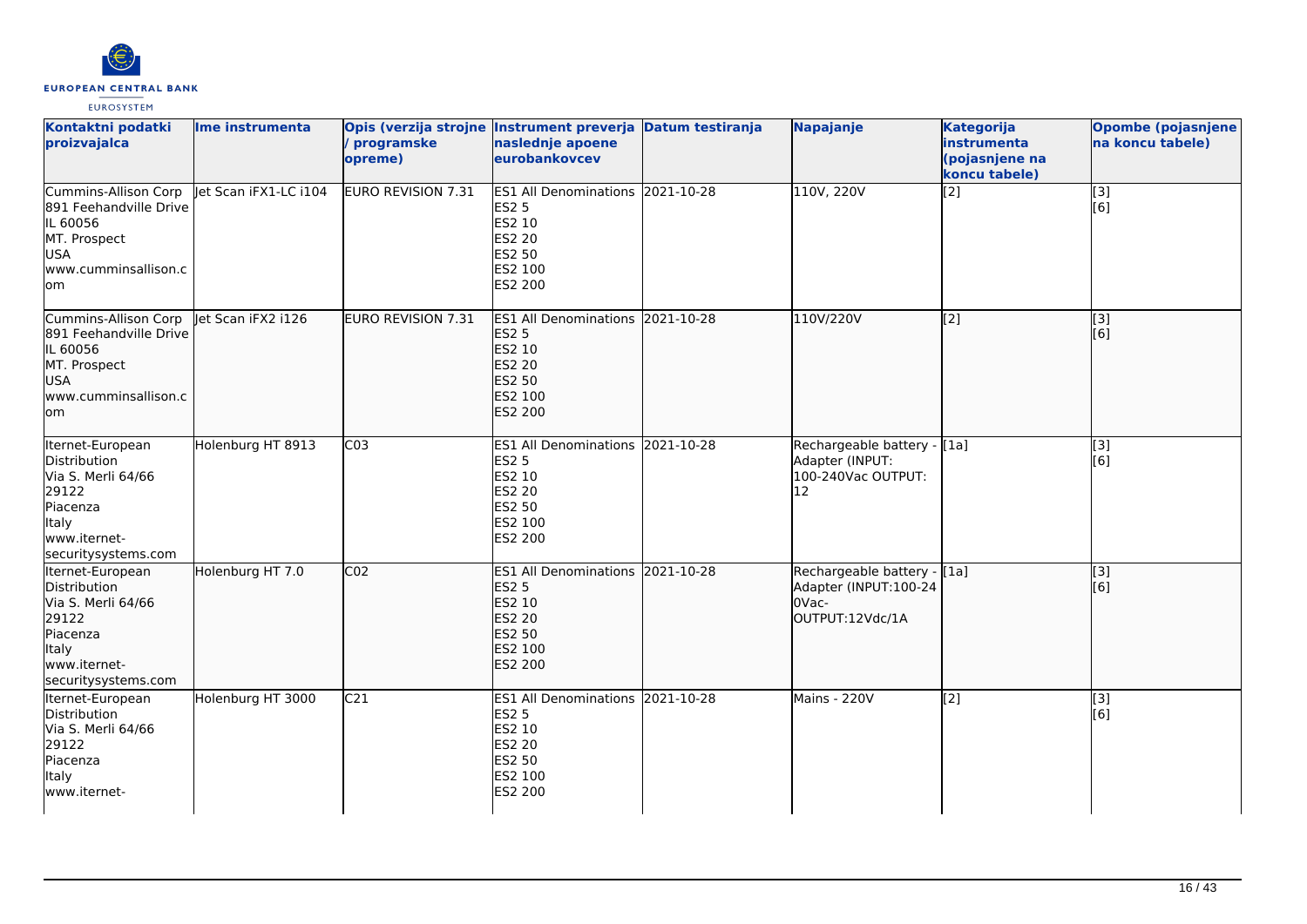

| Kontaktni podatki<br>proizvajalca                                                                                                      | Ime instrumenta | programske<br>opreme) | Opis (verzija strojne Instrument preverja Datum testiranja<br>naslednje apoene<br>eurobankovcev                    | Napajanje | <b>Kategorija</b><br>instrumenta<br>(pojasnjene na<br>koncu tabele) | <b>Opombe (pojasnjene</b><br>na koncu tabele) |
|----------------------------------------------------------------------------------------------------------------------------------------|-----------------|-----------------------|--------------------------------------------------------------------------------------------------------------------|-----------|---------------------------------------------------------------------|-----------------------------------------------|
| securitysystems.com<br>YOUGO srl<br>Strada Albareto 11<br>10012<br>Bollengo (TO)<br>ltaly<br>info@yougo-tech.com<br>www.yougo-tech.com | U-ONE 600       | 0.12                  | ES1 All Denominations 2021-10-26<br><b>ES2 5</b><br>ES2 10<br><b>ES2 20</b><br>ES2 50<br>ES2 100<br><b>ES2 200</b> | 220V      | [1a]                                                                | [3]<br>[6]                                    |
| YOUGO srl<br>Strada Albareto 11<br>10012<br>Bollengo (TO)<br>Italy<br>info@yougo-tech.com<br>www.yougo-tech.com                        | U-ONE_1200      | 0.12                  | ES1 All Denominations 2021-10-26<br><b>ES2 5</b><br>ES2 10<br>ES2 20<br><b>ES2 50</b><br>ES2 100<br>ES2 200        | 110V-220V | $\overline{[1a]}$                                                   | $\overline{[3]}$<br>[6]                       |
| YOUGO srl<br>Strada Albareto 11<br>10012<br>Bollengo (TO)<br>ltaly<br>info@yougo-tech.com<br>www.yougo-tech.com                        | <b>U-ONE</b>    | 0.12                  | ES1 All Denominations 2021-10-26<br><b>ES2 5</b><br>ES2 10<br><b>ES2 20</b><br>ES2 50<br>ES2 100<br><b>ES2 200</b> | 220V      | [1a]                                                                | $\overline{[}3]$<br>[6]                       |
| YOUGO srl<br>Strada Albareto 11<br>10012<br>Bollengo (TO)<br>Italy<br>info@yougo-tech.com<br>www.yougo-tech.com                        | U-ONE_2000      | 0.12                  | ES1 All Denominations 2021-10-26<br><b>ES2 5</b><br>ES2 10<br>ES2 20<br>ES2 50<br>ES2 100<br>ES2 200               | 220V      | $\overline{[1a]}$                                                   | $\overline{[3]}$<br>[6]                       |
| YOUGO srl<br>Strada Albareto 11<br>10012<br>Bollengo (TO)<br>lltaly<br>info@yougo-tech.com                                             | U-ONE_5000      | 0.12                  | ES1 All Denominations 2021-10-26<br><b>ES2 5</b><br>ES2 10<br><b>ES2 20</b><br><b>ES2 50</b><br>ES2 100            | 220V      | [1a]                                                                | [3]<br>[6]                                    |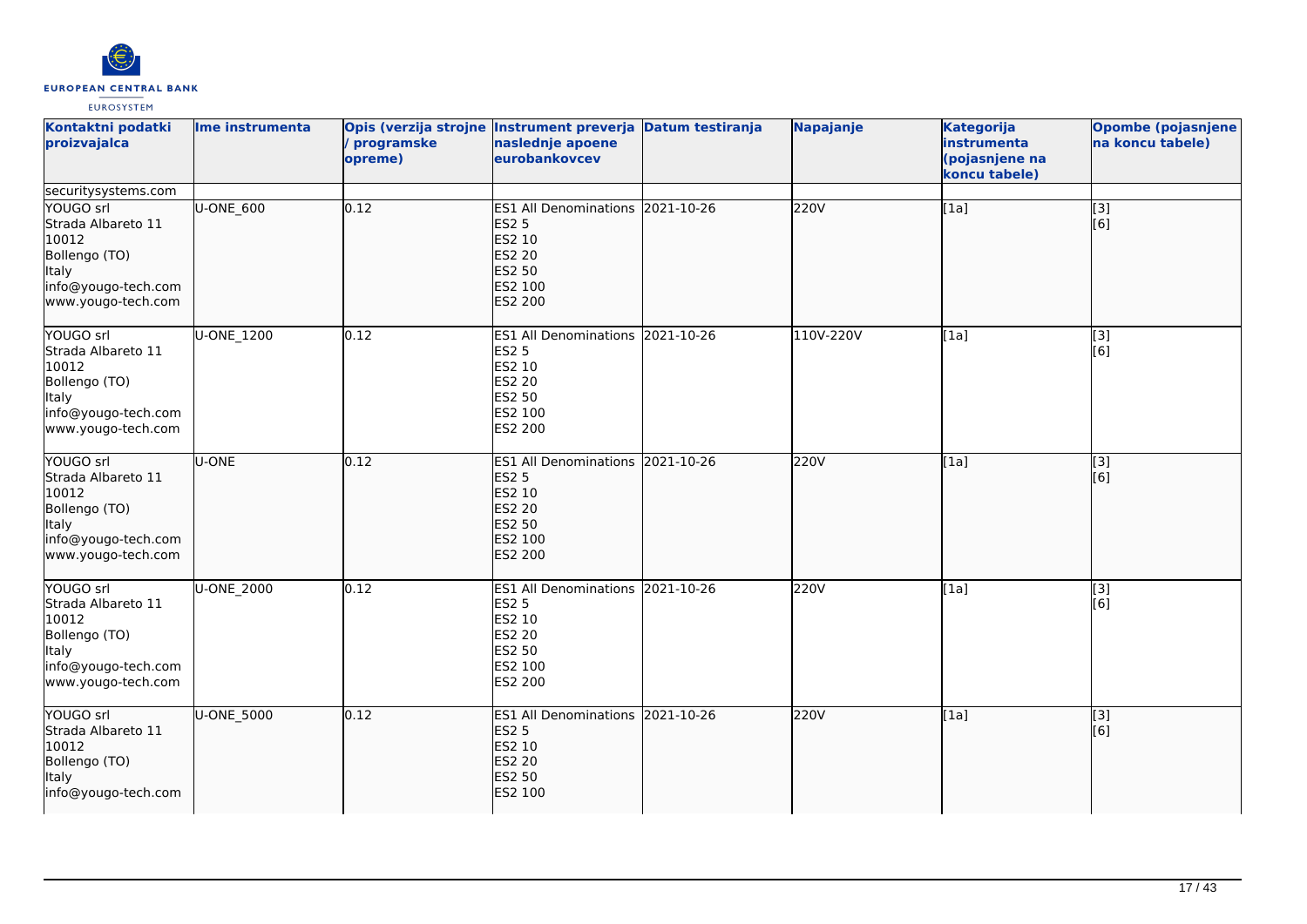

| Kontaktni podatki<br>proizvajalca                                                                                       | Ime instrumenta       | programske<br>opreme)     | Opis (verzija strojne Instrument preverja Datum testiranja<br>naslednje apoene<br>eurobankovcev                |            | Napajanje  | <b>Kategorija</b><br>instrumenta<br>(pojasnjene na<br>koncu tabele) | Opombe (pojasnjene<br>na koncu tabele) |
|-------------------------------------------------------------------------------------------------------------------------|-----------------------|---------------------------|----------------------------------------------------------------------------------------------------------------|------------|------------|---------------------------------------------------------------------|----------------------------------------|
| www.yougo-tech.com                                                                                                      |                       |                           | <b>ES2 200</b>                                                                                                 |            |            |                                                                     |                                        |
| Cummins-Allison Corp<br>891 Feehandville Drive<br>IL 60056<br>MT. Prospect<br><b>USA</b><br>www.cumminsallison.c<br>lom | let Scan iFX3 i136    | EURO REVISION 7.31        | <b>ES1 All Denominations</b><br><b>ES2 5</b><br>ES2 10<br><b>ES2 20</b><br>ES2 50<br>ES2 100<br>ES2 200        | 2021-10-22 | 110V, 220V | $\overline{[2]}$                                                    | $\boxed{[3]}$<br>[6]                   |
| Cummins-Allison Corp<br>891 Feehandville Drive<br>IL 60056<br>MT. Prospect<br><b>USA</b><br>www.cumminsallison.c<br>lom | let Scan iFX1-LC i126 | <b>EURO REVISION 7.31</b> | ES1 All Denominations 2021-10-22<br><b>ES2 5</b><br>ES2 10<br><b>ES2 20</b><br>ES2 50<br>ES2 100<br>ES2 200    |            | 110V, 220V | $\overline{[2]}$                                                    | $\overline{[}3]$<br>[6]                |
| Cummins-Allison Corp<br>891 Feehandville Drive<br>IL 60056<br>MT. Prospect<br><b>USA</b><br>www.cumminsallison.c<br>lom | let Scan iFX1 i104    | EURO REVISION 7.31        | <b>ES1 All Denominations</b><br><b>ES2 5</b><br><b>ES2 10</b><br>ES2 20<br>ES2 50<br>ES2 100<br>ES2 200        | 2021-10-22 | 110V, 220V | $\overline{[2]}$                                                    | [3]<br>[6]                             |
| Cummins-Allison Corp<br>891 Feehandville Drive<br>IL 60056<br>MT. Prospect<br><b>USA</b><br>www.cumminsallison.c<br>lom | let Scan iFX1 i106    | EURO REVISION 7.31        | <b>ES1 All Denominations</b><br><b>ES2 5</b><br>ES2 10<br><b>ES2 20</b><br>ES2 50<br>ES2 100<br><b>ES2 200</b> | 2021-10-22 | 110V, 220V | $\sqrt{2}$                                                          | [[3]<br>[6]                            |
| Cummins-Allison Corp<br>891 Feehandville Drive<br>IL 60056<br>MT. Prospect<br><b>USA</b>                                | let Scan iFX2 i106    | EURO REVISION 7.31        | ES1 All Denominations 2021-10-22<br><b>ES2 5</b><br>ES2 10<br>ES2 20<br><b>ES2 50</b>                          |            | 110V, 220V | $\overline{[2]}$                                                    | $\overline{[3]}$<br>[6]                |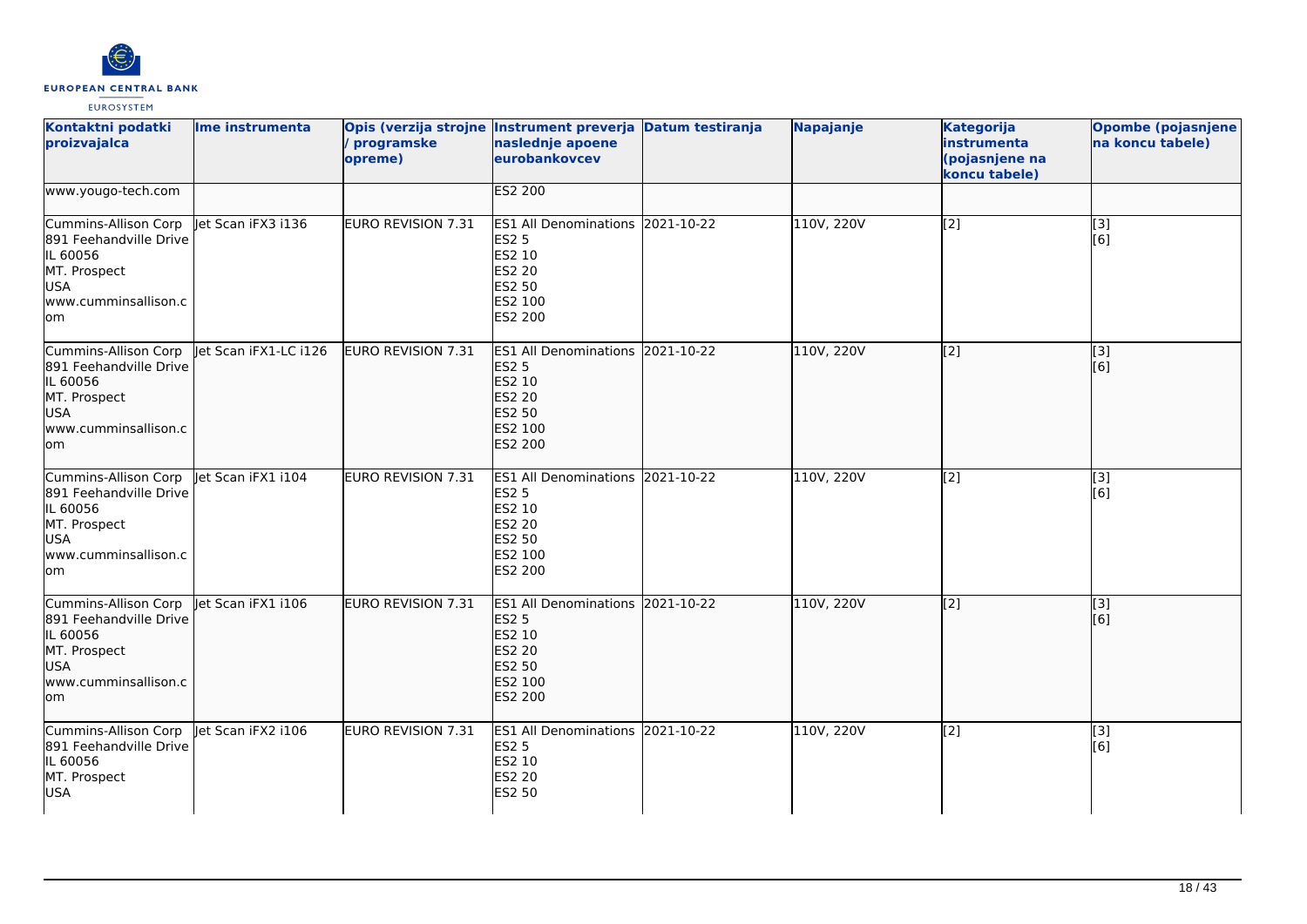

| Kontaktni podatki<br>proizvajalca                                                                                         | Ime instrumenta    | programske<br>opreme)     | Opis (verzija strojne Instrument preverja Datum testiranja<br>naslednje apoene<br>eurobankovcev                    |            | Napajanje      | <b>Kategorija</b><br>instrumenta<br>(pojasnjene na<br>koncu tabele) | <b>Opombe (pojasnjene</b><br>na koncu tabele) |
|---------------------------------------------------------------------------------------------------------------------------|--------------------|---------------------------|--------------------------------------------------------------------------------------------------------------------|------------|----------------|---------------------------------------------------------------------|-----------------------------------------------|
| www.cumminsallison.c<br>lom                                                                                               |                    |                           | ES2 100<br>ES2 200                                                                                                 |            |                |                                                                     |                                               |
| Cummins-Allison Corp<br>891 Feehandville Drive<br>IL 60056<br>MT. Prospect<br>USA<br>www.cumminsallison.c<br>lom          | let Scan iFX3 i138 | <b>EURO REVISION 7.31</b> | ES1 All Denominations 2021-10-22<br><b>ES2 5</b><br>ES2 10<br><b>ES2 20</b><br>ES2 50<br>ES2 100<br><b>ES2 200</b> |            | 110V, 220V     | $\sqrt{2}$                                                          | $\overline{[}3]$<br>[6]                       |
| JCM Europe GmbH<br>Mündelheimer Weg 60<br>40472<br>Düsseldorf<br>Germany<br>info@jcmglobal.eu<br>www.jcmglobal.eu         | <b>VEGA-100</b>    | VEGA-10x<br>$V2.52 - 18$  | ES1 All Denominations 2021-10-20<br><b>ES2 5</b><br>ES2 10<br><b>ES2 20</b><br>ES2 50<br>ES2 100<br>ES2 200        |            | 12V            | [1b]                                                                | [3]<br>[6]                                    |
| Volumatic Ltd<br>Taurus House,<br>Endemere Road<br>Warwicks<br>CV6 5PY<br>Coventry<br>United Kingdom<br>www.volumatic.com | CCi                | <b>EBA-40</b><br>V1.49-33 | <b>ES1 All Denominations</b><br><b>ES2 5</b><br>ES2 10<br><b>ES2 20</b><br>ES2 50<br>ES2 100<br>ES2 200            | 2021-10-19 | 12V AC Adapter | [1b]                                                                | [3]<br>[6]<br>[8]                             |
| JCM Europe GmbH<br>Mündelheimer Weg 60<br>40472<br>Düsseldorf<br>Germany<br>info@jcmglobal.eu<br>www.jcmglobal.eu         | RDM-100 Series     | 3590T0302607              | ES1 All Denominations 2021-10-19<br><b>ES2 5</b><br>ES2 10<br><b>ES2 20</b><br>ES2 50<br>ES2 100<br>ES2 200        |            | other: 24V     | [1b]                                                                | [3]<br>[6]<br>[8]                             |
| JCM Europe GmbH<br>Mündelheimer Weg 60<br>40472<br>Düsseldorf                                                             | <b>MRX Series</b>  | V110011-219               | ES1 All Denominations 2021-10-19<br><b>ES2 5</b><br>ES2 10<br><b>ES2 20</b>                                        |            | Other: 24V     | [1b]                                                                | [3]<br>[6]<br>[8]                             |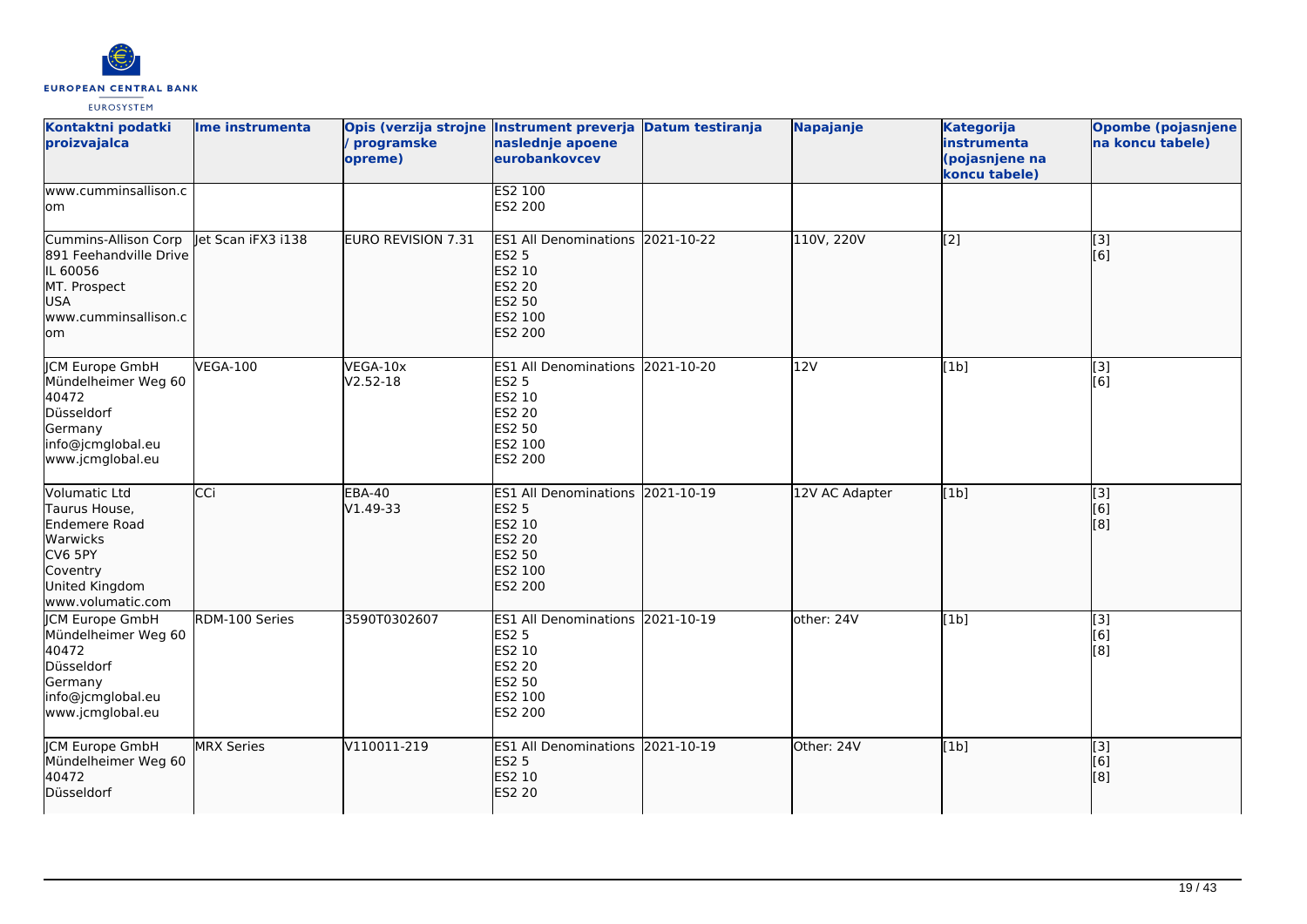

| Kontaktni podatki<br>proizvajalca                                                                                                                                         | Ime instrumenta | programske<br>opreme) | Opis (verzija strojne Instrument preverja Datum testiranja<br>naslednje apoene<br>eurobankovcev                           | <b>Napajanje</b> | <b>Kategorija</b><br>instrumenta<br>(pojasnjene na<br>koncu tabele) | <b>Opombe (pojasnjene</b><br>na koncu tabele) |
|---------------------------------------------------------------------------------------------------------------------------------------------------------------------------|-----------------|-----------------------|---------------------------------------------------------------------------------------------------------------------------|------------------|---------------------------------------------------------------------|-----------------------------------------------|
| Germany<br>info@jcmglobal.eu<br>www.jcmglobal.eu                                                                                                                          |                 |                       | <b>ES2 50</b><br>ES2 100<br>ES2 200                                                                                       |                  |                                                                     |                                               |
| Kobo Science &<br>Technology Co Ltd<br>Room 906 No.1<br>Building Runjie<br>Mansion Dengwei Rd<br>PC 215011<br>Suzhou Jiangsu<br>China<br>www.kobotechweb.co<br>lm.        | BC-8EI          | <b>DSP 18</b>         | ES1 All Denominations 2021-10-15<br><b>ES2 5</b><br>ES2 10<br>ES2 20<br>ES2 50<br>ES2 100<br>ES2 200                      | Mains, 220V      | $\overline{[2]}$                                                    | [3]                                           |
| Kobo Science &<br>Technology Co Ltd<br>Room 906 No.1<br><b>Building Runjie</b><br>Mansion Dengwei Rd<br>PC 215011<br>Suzhou Jiangsu<br>China<br>www.kobotechweb.co<br>lm. | <b>BT-6000</b>  | IMAGE 2.9.3.9         | ES1 All Denominations 2021-10-15<br><b>ES2 5</b><br>ES2 10<br><b>ES2 20</b><br><b>ES2 50</b><br>ES2 100<br><b>ES2 200</b> | Mains, 220V      | $\overline{[2]}$                                                    | $\overline{[3]}$                              |
| Giesecke+Devrient<br>Currency Technology<br>GmbH<br>Prinzregentenstraße<br>159<br>81677<br>Munich<br>Germany<br>www.gi-de.com                                             | ProNote1        | 200.3                 | ES1 All Denominations 2021-10-13<br><b>ES2 5</b><br>ES2 10<br>ES2 20<br>ES2 50<br>ES2 100<br>ES2 200                      | 110V, 220V       | $\overline{[2]}$                                                    | $\overline{[3]}$<br>[6]                       |
| Giesecke+Devrient<br>Currency Technology<br><b>GmbH</b><br>Prinzregentenstraße<br>159<br>81677                                                                            | ProNote 200     | 200.4                 | ES1 All Denominations 2021-10-12<br><b>ES2 5</b><br><b>ES2 10</b><br>ES2 20<br>ES2 50<br>ES2 100                          | 110V, 220V       | $\left[ \begin{matrix} 2 \end{matrix} \right]$                      | $\overline{[}3]$<br>[6]                       |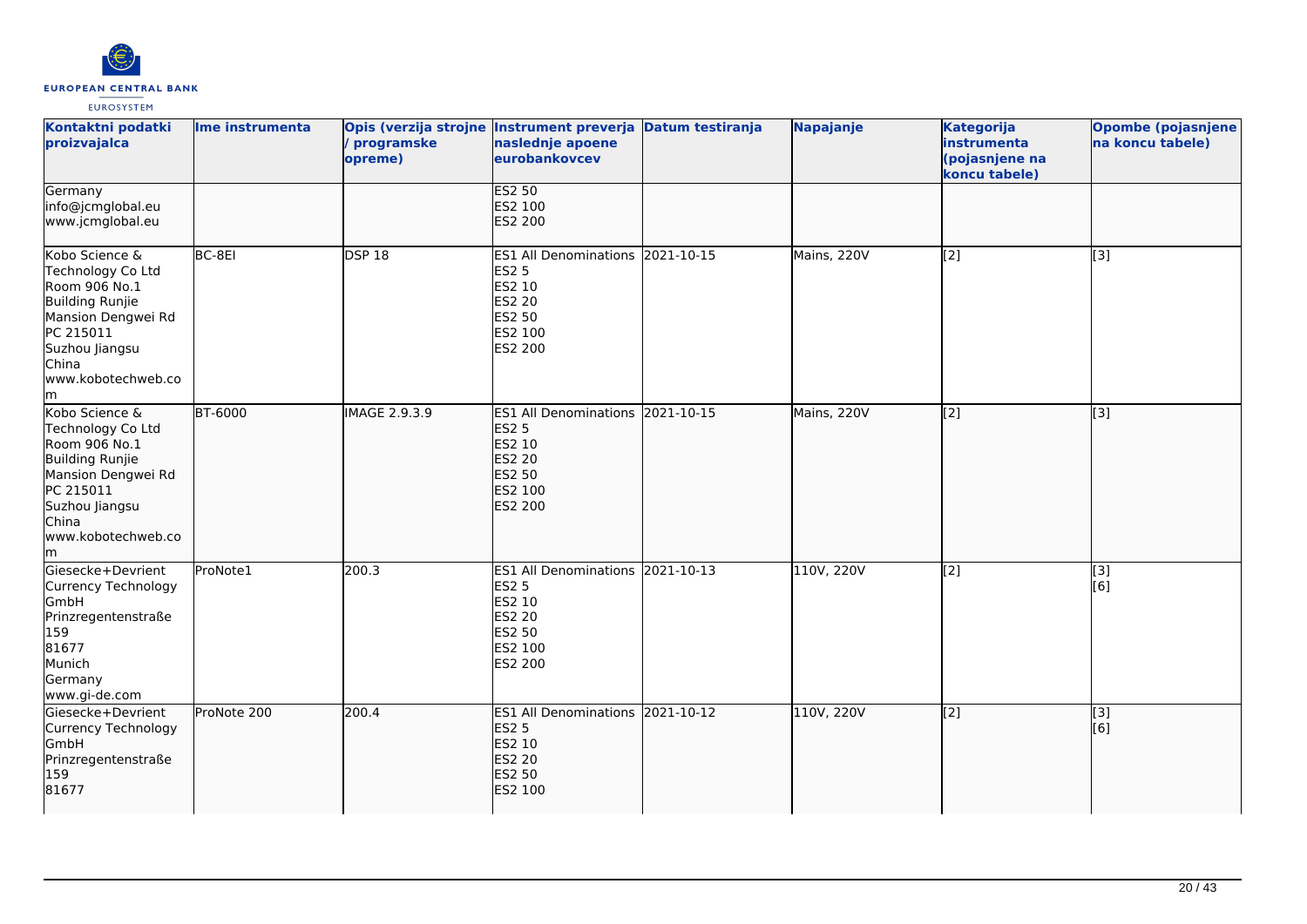

| Kontaktni podatki<br>proizvajalca                                                                                                    | Ime instrumenta    | / programske<br>opreme)                  | Opis (verzija strojne Instrument preverja Datum testiranja<br>naslednje apoene<br>eurobankovcev                                               |            | Napajanje  | <b>Kategorija</b><br>instrumenta<br>(pojasnjene na<br>koncu tabele) | <b>Opombe (pojasnjene</b><br>na koncu tabele)                 |
|--------------------------------------------------------------------------------------------------------------------------------------|--------------------|------------------------------------------|-----------------------------------------------------------------------------------------------------------------------------------------------|------------|------------|---------------------------------------------------------------------|---------------------------------------------------------------|
| Munich<br>Germany<br>www.gi-de.com                                                                                                   |                    |                                          | <b>ES2 200</b>                                                                                                                                |            |            |                                                                     |                                                               |
| Crane Payment<br>Innovations<br>109 Chemin du Pont-du-<br>Centenaire<br>CH-1228<br>Plan-les-Quates<br>Switzerland<br>www.CranePI.com | SCN series - SCN83 | 520025431_SCN83_EU ES1 All Denominations | <b>ES2 5</b><br>ES2 10<br><b>ES2 20</b><br>ES2 50<br>ES2 100<br>ES2 200                                                                       | 2021-10-05 | 24V, 220V  | [1b]                                                                | [3]<br>[6]<br>[8]                                             |
| GO Europe GmbH<br>Zum Kraftwerk 1<br>45527<br>Hattingen<br>Germany<br>Bemd.koenig@go-<br>europe.com<br>www .go-europe.com            | Olympia NC 315     | $BT-112$<br>u6.04                        | ES15<br>ES1 10<br><b>ES1 20</b><br>ES1 50<br>ES1 200<br><b>ES2 5</b><br>ES2 10<br>ES2 20<br><b>ES2 50</b><br>ES2 100<br><b>ES2 200</b>        | 2021-10-05 | 12V        | [1a]                                                                | $\overline{[2]}$<br>[3]<br>$\overline{[}6\overline{)}$<br>[8] |
| <b>GO Europe GmbH</b><br>Zum Kraftwerk 1<br>45527<br>Hattingen<br>Germany<br>Bemd.koenig@go-<br>europe.com<br>www .go-europe.com     | Olympia NC 325     | $BT-112$<br>u6.04                        | <b>ES15</b><br>ES1 10<br><b>ES1 20</b><br><b>ES1 50</b><br>ES1 200<br><b>ES2 5</b><br>ES2 10<br><b>ES2 20</b><br>ES2 50<br>ES2 100<br>ES2 200 | 2021-10-05 | other: 12V | [1a]                                                                | [2]<br>[3]<br>[6]                                             |
| GO Europe GmbH<br>Zum Kraftwerk 1<br>45527<br>Hattingen                                                                              | Olympia NC 335     | <b>BT-112</b><br>u6-07                   | <b>ES15</b><br>ES1 10<br><b>ES1 20</b><br><b>ES1 50</b>                                                                                       | 2021-10-05 | other: 12V | [1a]                                                                | [2]<br>[3]<br>[6]                                             |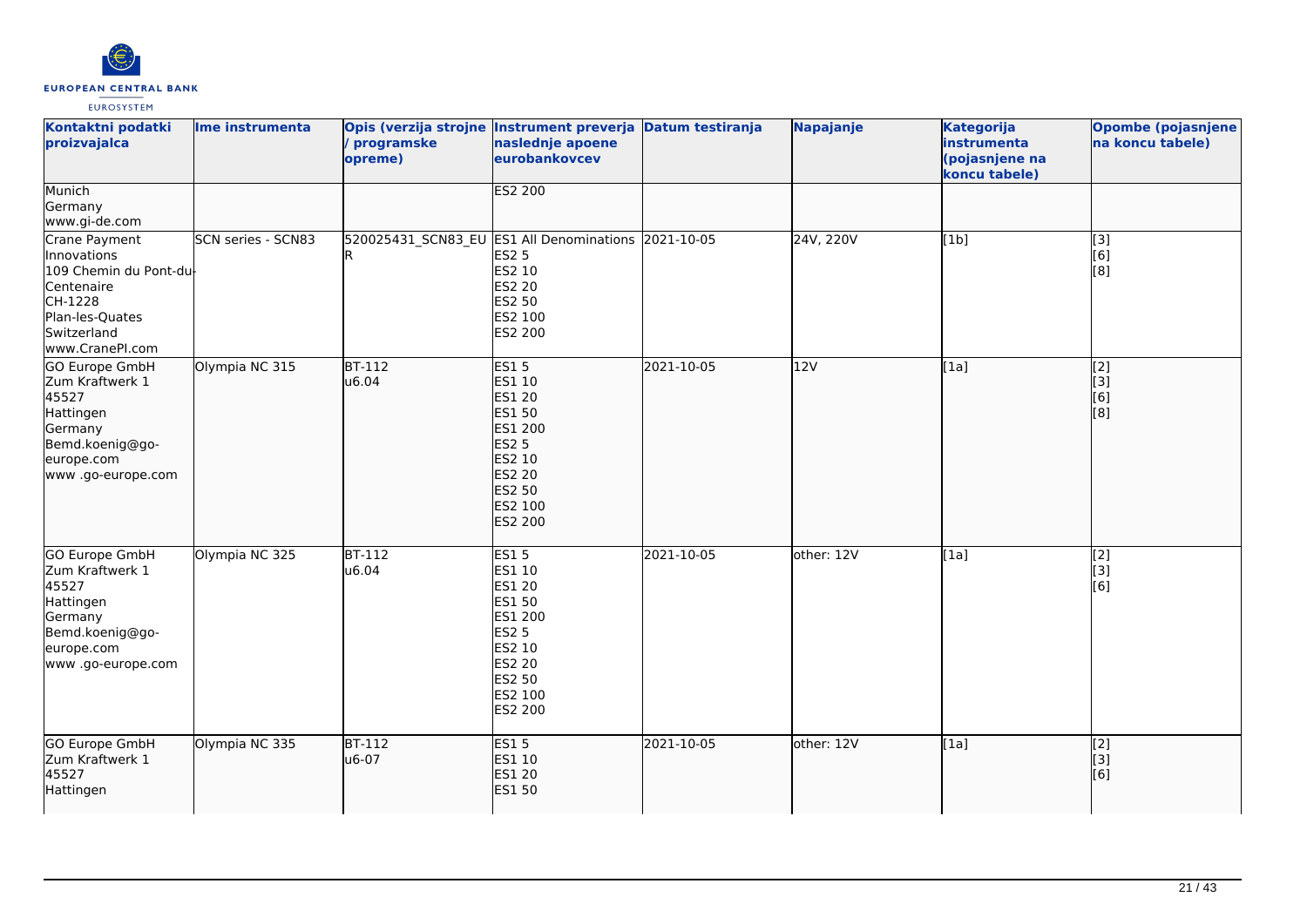

| Kontaktni podatki<br>proizvajalca                                                                             | Ime instrumenta | / programske<br>opreme) | Opis (verzija strojne Instrument preverja Datum testiranja<br>naslednje apoene<br>eurobankovcev                    |            | Napajanje         | <b>Kategorija</b><br>instrumenta<br>(pojasnjene na<br>koncu tabele) | Opombe (pojasnjene<br>na koncu tabele) |
|---------------------------------------------------------------------------------------------------------------|-----------------|-------------------------|--------------------------------------------------------------------------------------------------------------------|------------|-------------------|---------------------------------------------------------------------|----------------------------------------|
| Germany<br>Bemd.koenig@go-<br>europe.com<br>www.go-europe.com                                                 |                 |                         | ES1 200<br><b>ES2 5</b><br>ES2 10<br><b>ES2 20</b><br>ES2 50<br>ES2 100<br>ES2 200                                 |            |                   |                                                                     |                                        |
| Safescan B.V.<br>Heliumstraat 14<br>2718 SL<br>Zoetermeer<br>Holland<br>info@safescan.com<br>www.safescan.com | Safescan 185-S  | S32-81                  | ES1 All Denominations 2021-09-30<br><b>ES2 5</b><br>ES2 10<br><b>ES2 20</b><br>ES2 50<br>ES2 100<br>ES2 200        |            | 110V 220V         | [1a]                                                                | [3]<br>[6]                             |
| BellCon Aps<br>Messingvei 64A<br>8940<br>Randers SV<br>Denmark<br>www.bellcon.com                             | SuperVision mc2 | FW 01.22, DM 01.36      | ES1 All Denominations 2021-09-29<br><b>ES2 5</b><br>ES2 10<br><b>ES2 20</b><br>ES2 50<br>ES2 100<br>ES2 200        |            | Mains, 110V, 230V | [1a]                                                                | $\overline{[3]}$<br>[6]                |
| <b>BellCon Aps</b><br>Messingvei 64A<br>8940<br>Randers SV<br>Denmark<br>www.bellcon.com                      | Evision 5       | CO <sub>2</sub>         | ES1 All Denominations 2021-09-29<br><b>ES2 5</b><br><b>ES2 10</b><br><b>ES2 20</b><br>ES2 50<br>ES2 100<br>ES2 200 |            | Mains, 230V       | [1a]                                                                | [3]<br>[6]                             |
| BellCon Aps<br>Messingvei 64A<br>8940<br>Randers SV<br>Denmark<br>www.bellcon.com                             | BellCount V2510 | C20 (EUR: V2.004a)      | <b>ES1 All Denominations</b><br><b>ES2 5</b><br>ES2 10<br><b>ES2 20</b><br>ES2 50<br>ES2 100<br><b>ES2 200</b>     | 2021-09-28 | Mains, 110V, 220V | $\overline{[2]}$                                                    | $\overline{[3]}$<br>[6]                |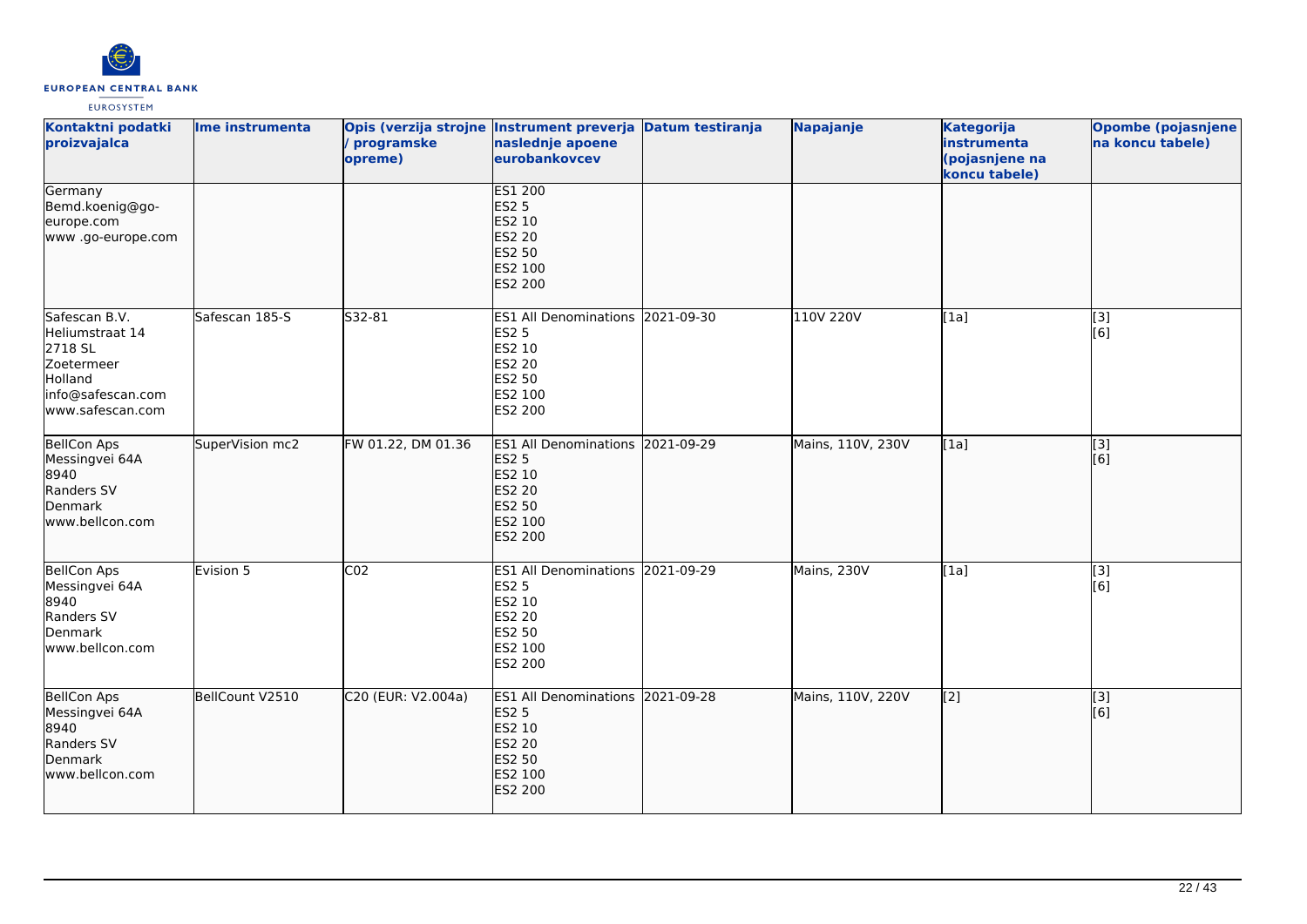

| Kontaktni podatki<br>proizvajalca                                                                                                                                   | Ime instrumenta  | Opis (verzija strojne Instrument preverja Datum testiranja<br>programske<br>opreme) | naslednje apoene<br>eurobankovcev                                                                                     |            | <b>Napajanje</b>  | <b>Kategorija</b><br>instrumenta<br>(pojasnjene na<br>koncu tabele) | <b>Opombe (pojasnjene)</b><br>na koncu tabele) |
|---------------------------------------------------------------------------------------------------------------------------------------------------------------------|------------------|-------------------------------------------------------------------------------------|-----------------------------------------------------------------------------------------------------------------------|------------|-------------------|---------------------------------------------------------------------|------------------------------------------------|
| Hilton Europe S.L.<br>Principe de Vergara<br>5-bajo dcha.<br>28001<br>Madrid<br>Spain<br>www.hiltoneurope.com                                                       | b330             | CO <sub>2</sub>                                                                     | ES1 All Denominations 2021-09-28<br><b>ES2 5</b><br>ES2 10<br>ES2 20<br><b>ES2 50</b><br>ES2 100<br>ES2 200           |            | Mains, 220V       | [1a]                                                                | $\overline{[3]}$                               |
| SOUTH Automation<br>International GmbH<br>Waldeckerstr. 6<br>64546<br>Walldorf-Mörfelden<br>Germany<br>mjb@southautomation.<br>lnet<br>www.southautomation.<br> net | <b>TN10</b>      | <b>EUR SW: EUR.03.03</b>                                                            | <b>ES1 All Denominations</b><br><b>ES2 5</b><br><b>ES2 10</b><br>ES2 20<br><b>ES2 50</b><br>ES2 100<br><b>ES2 200</b> | 2021-09-27 | Mains: 110V, 220V | $\overline{[2]}$                                                    | $\overline{[}3]$<br>[[6]                       |
| Detectalia Europe<br>S.L.U.<br>C/Catalunya 25B<br>Poligono Industrial El<br>Pastoret<br>3640<br>Monóvar (Alicante)<br>Spain<br>www.detectalia.com                   | D7X              | CO <sub>2</sub>                                                                     | ES1 All Denominations 2021-09-24<br><b>ES2 5</b><br>ES2 10<br>ES2 20<br>ES2 50<br>ES2 100<br>ES2 200                  |            | Mains, 220V       | [1a]                                                                | [3]                                            |
| Strongpoint AB<br>Torshamnsgatan 5<br>16440<br>Kista<br>Sweden<br>dario.costamagna@str<br>ongpoint.com<br>www.strongpoint.com                                       | Note Cassette SV | (01.08.21)                                                                          | ES1 All Denominations 2021-09-23<br><b>ES2 5</b><br>ES2 10<br>ES2 20<br><b>ES2 50</b><br>ES2 100<br><b>ES2 200</b>    |            | Other: 12-24V     | [1b]                                                                | $\overline{[}3]$<br>[6]                        |
| Strongpoint AB<br>Torshamnsgatan 5<br>16440<br>Kista                                                                                                                | Note Cassette SV | 11(01.09.21)                                                                        | ES1 All Denominations 2021-09-23<br><b>ES2 5</b><br>ES2 10<br><b>ES2 20</b>                                           |            | Other: 12-24V     | [1b]                                                                | [3]<br>[6]                                     |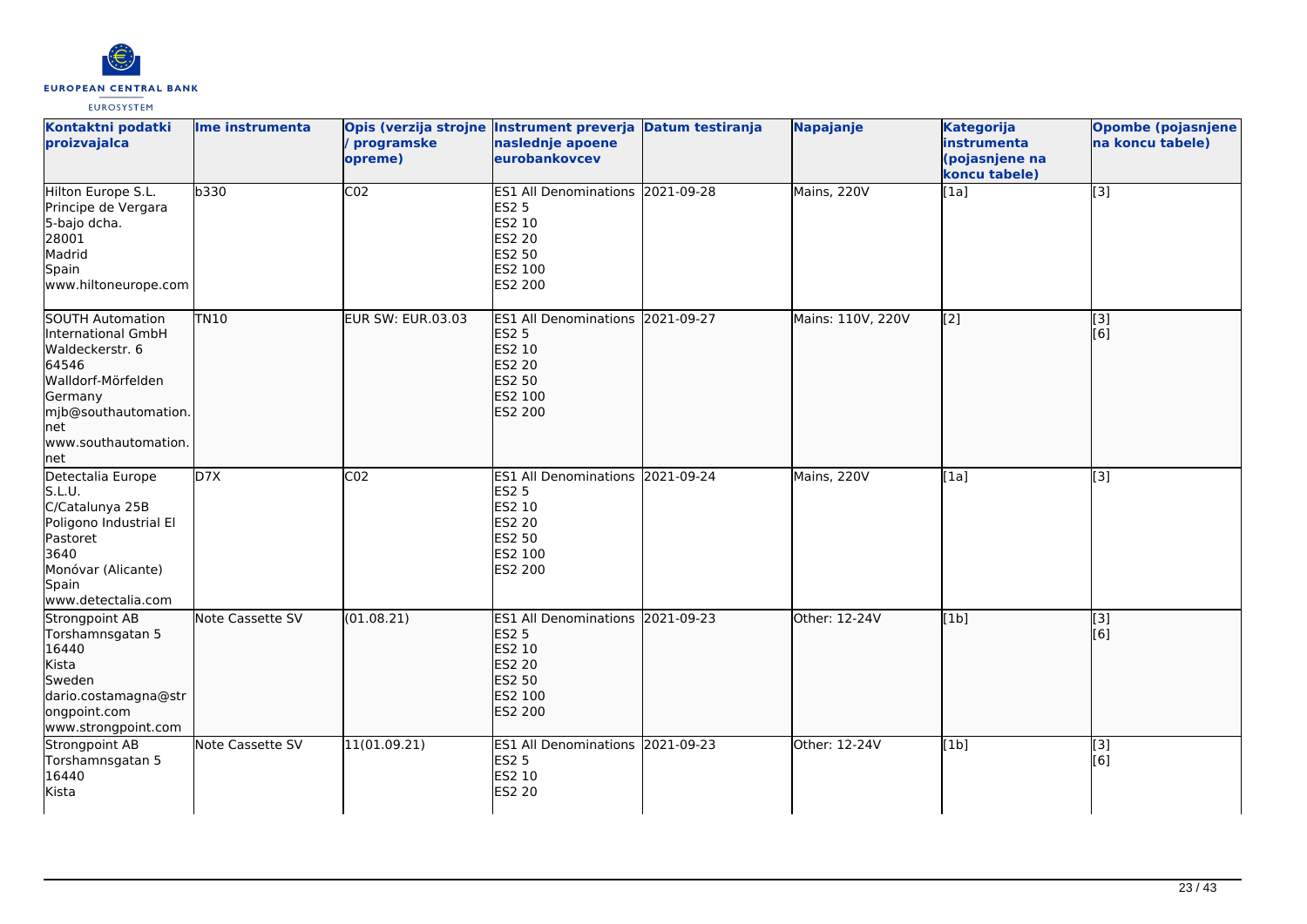

| Kontaktni podatki<br>proizvajalca                                                                                                                        | Ime instrumenta  | programske<br>opreme)           | Opis (verzija strojne Instrument preverja Datum testiranja<br>naslednje apoene<br>eurobankovcev                           |            | Napajanje     | <b>Kategorija</b><br>instrumenta<br>(pojasnjene na<br>koncu tabele) | <b>Opombe (pojasnjene</b><br>na koncu tabele) |
|----------------------------------------------------------------------------------------------------------------------------------------------------------|------------------|---------------------------------|---------------------------------------------------------------------------------------------------------------------------|------------|---------------|---------------------------------------------------------------------|-----------------------------------------------|
| Sweden<br>dario.costamagna@str<br>ongpoint.com<br>www.strongpoint.com                                                                                    |                  |                                 | <b>ES2 50</b><br>ES2 100<br>ES2 200                                                                                       |            |               |                                                                     |                                               |
| Strongpoint AB<br>Torshamnsgatan 5<br>16440<br>Kista<br>Sweden<br>dario.costamagna@str<br>ongpoint.com<br>www.strongpoint.com                            | Note Cassette HV | <b>EUR</b><br>7(01.09.21)       | ES1 All Denominations 2021-09-23<br><b>ES2 5</b><br>ES2 10<br><b>ES2 20</b><br><b>ES2 50</b><br>ES2 100<br><b>ES2 200</b> |            | Other: 12-24V | [1b]                                                                | $\overline{[}3]$<br>[6]                       |
| <b>GRG Banking</b><br>Equipment Co Ltd<br>9 Kelin Road Science<br><b>City</b><br>510663<br>Guangzhou, District<br>Luogang<br>China<br>www.grgbanking.com | <b>BA-08</b>     | M520040030                      | <b>ES1 All Denominations</b><br><b>ES2 5</b><br>ES2 10<br>ES2 20<br>ES2 50<br>ES2 100<br>ES2 200                          | 2021-09-23 | 12 V          | [1a]                                                                | [3]<br>[6]                                    |
| Cima S.p.A.<br>Via di Mezzo 2/4<br>41037<br>Mirandola (MO)<br><b>Italy</b><br>info@cimaspa.it<br>www.cimaspa.it                                          | <b>BV1000</b>    | <b>BV1000</b><br>B1-EUR-105001  | ES1 All Denominations 2021-09-14<br><b>ES2 5</b><br>ES2 10<br><b>ES2 20</b><br><b>ES2 50</b><br>ES2 100<br><b>ES2 200</b> |            | Mains         | [1b]                                                                | $\overline{[3]}$<br>[6]                       |
| Cima S.p.A.<br>Via di Mezzo 2/4<br>41037<br>Mirandola (MO)<br>Italy<br>info@cimaspa.it<br>www.cimaspa.it                                                 | <b>SDM-50</b>    | <b>BV1000L</b><br>B1-EUR-106001 | ES1 All Denominations 2021-09-14<br><b>ES2 5</b><br>ES2 10<br><b>ES2 20</b><br>ES2 50<br>ES2 100<br>ES2 200               |            | Mains         | [1a]                                                                | [3]<br>[6]                                    |
| Cima S.p.A.<br>Via di Mezzo 2/4                                                                                                                          | <b>SDM-10</b>    | <b>BV1000L</b><br>B1-EUR-106001 | <b>ES1 All Denominations</b><br><b>ES2 5</b>                                                                              | 2021-09-14 | Mains         | [1a]                                                                | $\overline{[3]}$<br>[6]                       |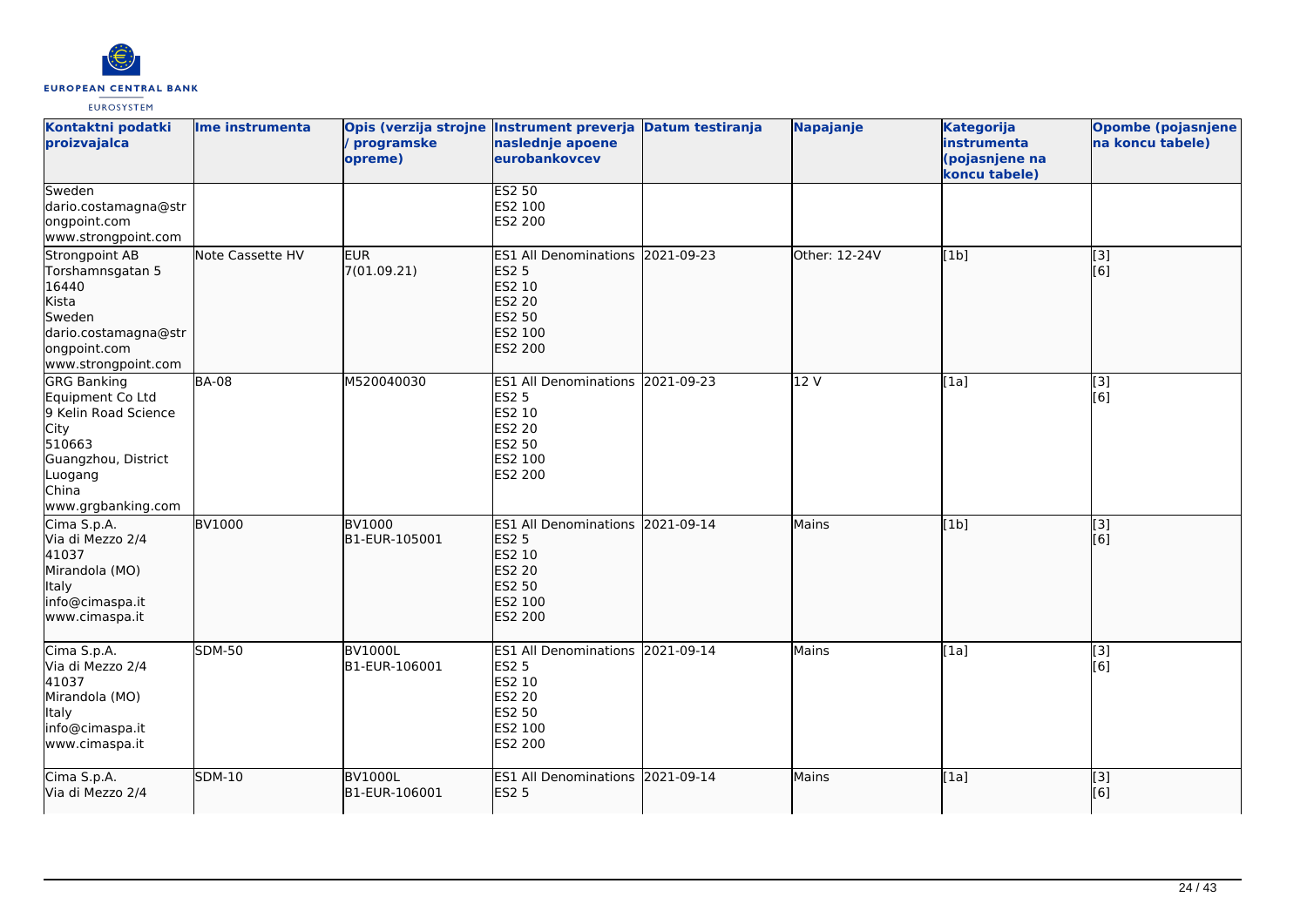

| Kontaktni podatki<br>proizvajalca                                                                                                                                                                                   | Ime instrumenta | programske<br>opreme)               | Opis (verzija strojne Instrument preverja Datum testiranja<br>naslednje apoene<br>eurobankovcev                           | Napajanje   | <b>Kategorija</b><br>instrumenta<br>(pojasnjene na<br>koncu tabele) | <b>Opombe (pojasnjene)</b><br>na koncu tabele) |
|---------------------------------------------------------------------------------------------------------------------------------------------------------------------------------------------------------------------|-----------------|-------------------------------------|---------------------------------------------------------------------------------------------------------------------------|-------------|---------------------------------------------------------------------|------------------------------------------------|
| 41037<br>Mirandola (MO)<br>Italy<br>info@cimaspa.it<br>www.cimaspa.it                                                                                                                                               |                 |                                     | <b>ES2 10</b><br><b>ES2 20</b><br><b>ES2 50</b><br>ES2 100<br><b>ES2 200</b>                                              |             |                                                                     |                                                |
| Cima S.p.A.<br>Via di Mezzo 2/4<br>41037<br>Mirandola (MO)<br>Italy<br>info@cimaspa.it<br>www.cimaspa.it                                                                                                            | <b>BV1000</b>   | <b>BV1000</b><br>B1-EUR-106001      | ES1 All Denominations 2021-09-14<br><b>ES2 5</b><br>ES2 10<br><b>ES2 20</b><br><b>ES2 50</b><br>ES2 100<br><b>ES2 200</b> | Mains       | [1b]                                                                | $\overline{[3]}$<br>[6]                        |
| SHENZEN POLYFIT<br>TECHNOLOGY Co.Ltd.<br>6/F, Blk Hengtemei,<br>No. 3 Ganli Road,<br>Longgang District<br>518112<br>Shenzhen<br>China<br>info@futuremoneydete<br>ctor.com<br>http://www.futuremone<br>ydetector.com | <b>FMD-520</b>  | <b>Banknote Detector</b><br>U15 108 | ES1 All Denominations 2021-09-06<br><b>ES2 5</b><br>ES2 10<br><b>ES2 20</b><br><b>ES2 50</b><br>ES2 100<br><b>ES2 200</b> | 100V-240V   | [1a]                                                                | [3]<br>[6]                                     |
| Francopost srl<br>Via Prina 15<br>20154<br>Milano<br>Italy<br>www.francopost.it                                                                                                                                     | Flash           | <b>FMD-520</b><br>U15 108           | ES1 All Denominations 2021-09-06<br><b>ES2 5</b><br>ES2 10<br><b>ES2 20</b><br><b>ES2 50</b><br>ES2 100<br><b>ES2 200</b> | 100V-240V   | [1a]                                                                | $\overline{[3]}$<br>[6]                        |
| Shenzhen Double<br>Power Electronics Co.,<br>Ltd<br>Rm 1281, 12/F,<br>Yunsong Building                                                                                                                              | DP-2258         | Software type?C22                   | ES1 All Denominations 2021-09-02<br><b>ES2 5</b><br>ES2 10<br><b>ES2 20</b><br><b>ES2 50</b>                              | 12V Adapter | [1a]                                                                | [3]<br>[6]                                     |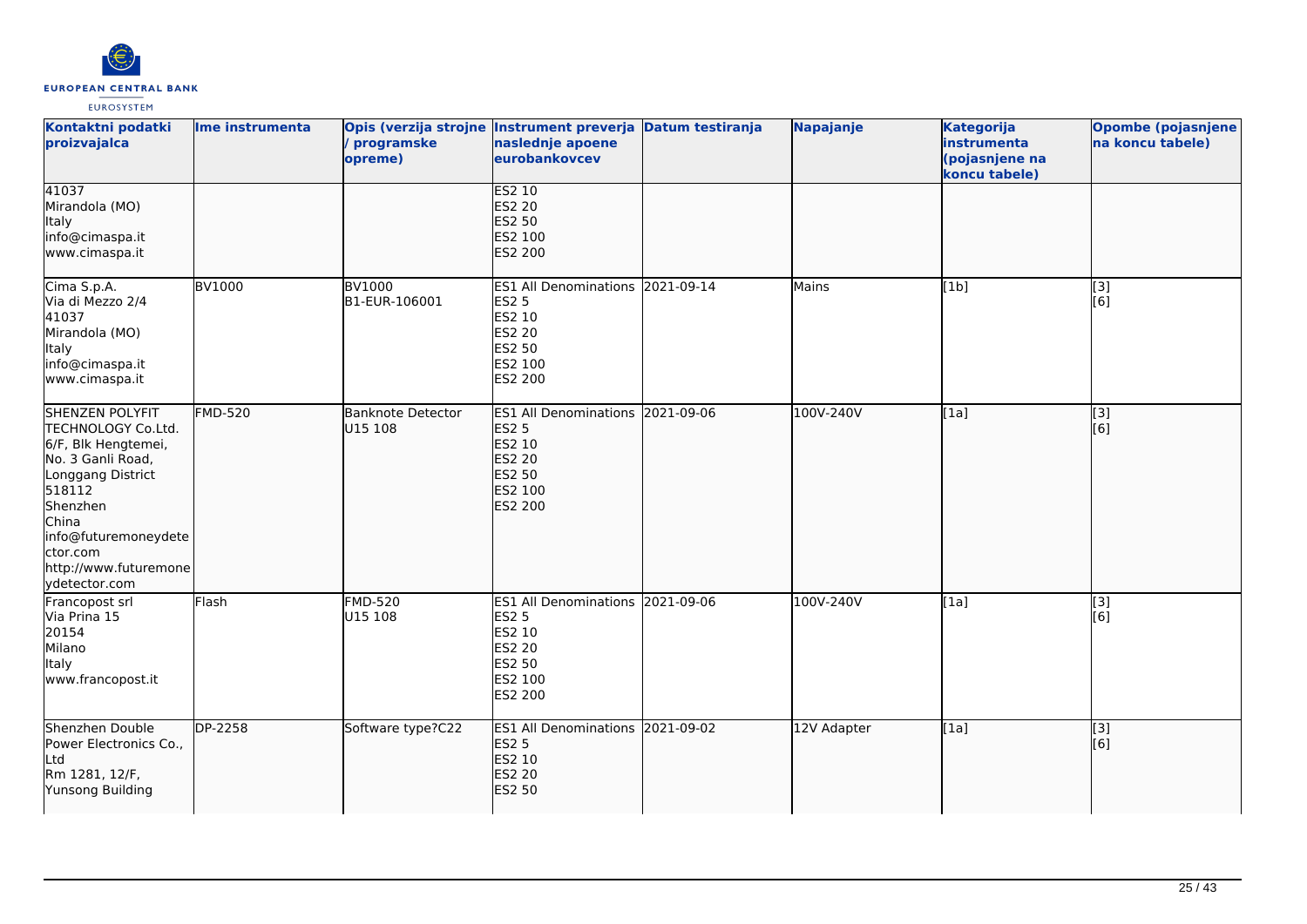

| Kontaktni podatki<br>proizvajalca                                                                                                                                                | Ime instrumenta | Opis (verzija strojne Instrument preverja Datum testiranja<br>programske<br>opreme) | naslednje apoene<br>eurobankovcev                                                                           |            | Napajanje         | <b>Kategorija</b><br>instrumenta<br>(pojasnjene na<br>koncu tabele) | <b>Opombe (pojasnjene</b><br>na koncu tabele) |
|----------------------------------------------------------------------------------------------------------------------------------------------------------------------------------|-----------------|-------------------------------------------------------------------------------------|-------------------------------------------------------------------------------------------------------------|------------|-------------------|---------------------------------------------------------------------|-----------------------------------------------|
| Tairan 8rh Road<br>District Shenzen<br>Chegongmiao Futian<br>China<br>www.szdpower.com                                                                                           |                 |                                                                                     | <b>ES2 100</b><br><b>ES2 200</b>                                                                            |            |                   |                                                                     |                                               |
| CCE - Cash Concepts<br>Europe GmbH<br>Kemtener Strasse 99<br>88131<br>Lindau<br>Germany<br>www.cce.gmbh                                                                          | <b>CCE 6000</b> | Software type: C21-1                                                                | <b>ES1 All Denominations</b><br><b>ES2 5</b><br>ES2 10<br><b>ES2 20</b><br>ES2 50<br>ES2 100<br>ES2 200     | 2021-09-02 | Other: 100-240V   | $\left[ \begin{matrix} 2 \end{matrix} \right]$                      | [3]<br>[6]                                    |
| Shenzhen Double<br>Power Electronics Co.,<br>Ltd<br>Rm 1281, 12/F,<br>Yunsong Building<br>Tairan 8rh Road<br>District Shenzen<br>Chegongmiao Futian<br>China<br>www.szdpower.com | DP-2318         | Software type: C02                                                                  | ES1 All Denominations 2021-09-02<br><b>ES2 5</b><br>ES2 10<br>ES2 20<br>ES2 50<br>ES2 100<br><b>ES2 200</b> |            | other:12V Adapter | [1a]                                                                | $\overline{[}3]$<br>[6]                       |
| Shenzhen Double<br>Power Electronics Co.,<br>Ltd<br>Rm 1281, 12/F,<br>Yunsong Building<br>Tairan 8rh Road<br>District Shenzen<br>Chegongmiao Futian<br>China<br>www.szdpower.com | DP-7300Plus     | $C21-1$                                                                             | ES1 All Denominations 2021-08-31<br><b>ES2 5</b><br>ES2 10<br>ES2 20<br>ES2 50<br>ES2 100<br>ES2 200        |            | Other: 100-240V   | $\overline{[2]}$                                                    | $\overline{[}3]$<br>[6]                       |
| Shenzhen Double<br>Power Electronics Co.,<br>Ltd<br>Rm 1281, 12/F,<br>Yunsong Building<br>Tairan 8rh Road                                                                        | <b>DP-2268</b>  | C12                                                                                 | ES1 All Denominations 2021-08-31<br><b>ES2 5</b><br>ES2 10<br>ES2 20<br>ES2 50<br>ES2 100                   |            | 12V Adapter       | [1a]                                                                | $\overline{[6]}$<br>[4a]                      |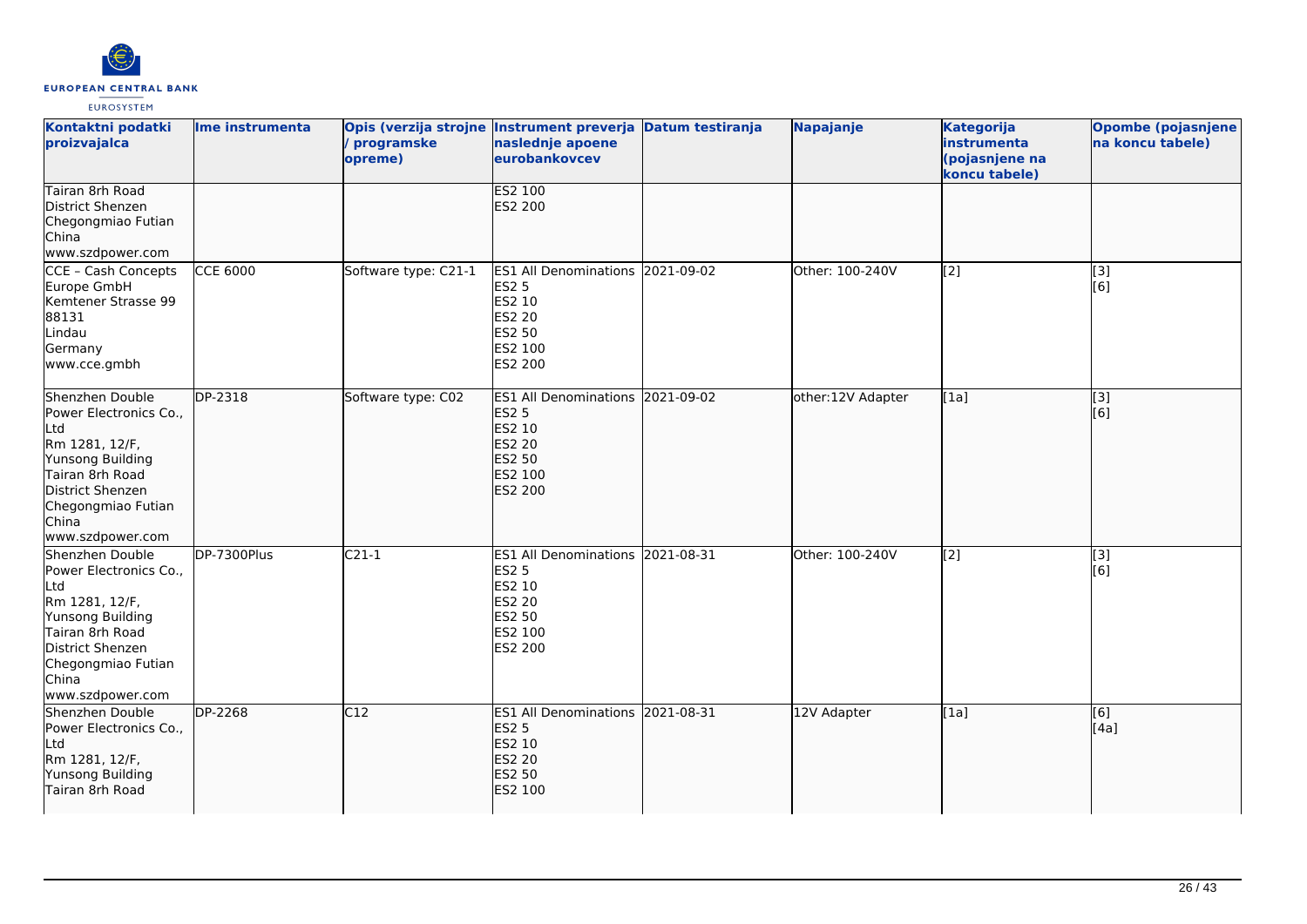

| Kontaktni podatki<br>proizvajalca                                                                                        | Ime instrumenta       | programske<br>opreme)      | Opis (verzija strojne Instrument preverja Datum testiranja<br>naslednje apoene<br>eurobankovcev                    |            | Napajanje          | <b>Kategorija</b><br>instrumenta<br>(pojasnjene na<br>koncu tabele) | <b>Opombe (pojasnjene</b><br>na koncu tabele) |
|--------------------------------------------------------------------------------------------------------------------------|-----------------------|----------------------------|--------------------------------------------------------------------------------------------------------------------|------------|--------------------|---------------------------------------------------------------------|-----------------------------------------------|
| <b>District Shenzen</b><br>Chegongmiao Futian<br>China<br>www.szdpower.com                                               |                       |                            | <b>ES2 200</b>                                                                                                     |            |                    |                                                                     |                                               |
| CCE - Cash Concepts<br>Europe GmbH<br>Kemtener Strasse 99<br>88131<br>Lindau<br>Germany<br>www.cce.gmbh                  | $CCE$ 10              | $\overline{C}$ 01          | ES1 All Denominations 2021-08-27<br><b>ES2 5</b><br>ES2 10<br><b>ES2 20</b><br>ES2 50<br>ES2 100<br>ES2 200        |            | Other: 12V Adapter | [1a]                                                                | $\overline{[3]}$<br>[6]                       |
| CCE - Cash Concepts<br>Europe GmbH<br>Kemtener Strasse 99<br>88131<br>Lindau<br>Germany<br>www.cce.gmbh                  | CCE <sub>20</sub>     | C <sub>01</sub>            | <b>ES1 All Denominations</b><br><b>ES2 5</b><br>ES2 10<br><b>ES2 20</b><br>ES2 50<br>ES2 100<br><b>ES2 200</b>     | 2021-08-27 | Other: 12V Adapter | [1a]                                                                | [3]<br>[6]                                    |
| <b>JCM Europe GmbH</b><br>Mündelheimer Weg 60<br>40472<br>Düsseldorf<br>Germany<br>info@jcmglobal.eu<br>www.jcmglobal.eu | <b>UBA Pro Series</b> | <b>UBA-500</b><br>V1.49-38 | ES1 All Denominations 2021-08-20<br><b>ES2 5</b><br>ES2 10<br>ES2 20<br><b>ES2 50</b><br>ES2 100<br>ES2 200        |            | 12/24V             | [1b]                                                                | [3]<br>[6]<br>[8]                             |
| JCM Europe GmbH<br>Mündelheimer Weg 60<br>40472<br>Düsseldorf<br>Germany<br>info@jcmglobal.eu<br>www.jcmglobal.eu        | <b>UBA-10</b>         | <b>UBA-10</b><br>V3.04-52  | ES1 All Denominations 2021-08-20<br><b>ES2 5</b><br>ES2 10<br><b>ES2 20</b><br>ES2 50<br>ES2 100<br><b>ES2 200</b> |            | 12V                | [1b]                                                                | $\overline{[3]}$<br>[6]                       |
| JCM Europe GmbH<br>Mündelheimer Weg 60<br>40472                                                                          | UBA-10-RC             | <b>UBA-10</b><br>V2.01-23  | <b>ES1 All Denominations</b><br><b>ES2 5</b><br>ES2 10                                                             | 2021-08-20 | 24V                | [1b]                                                                | [3]<br>[6]<br>[8]                             |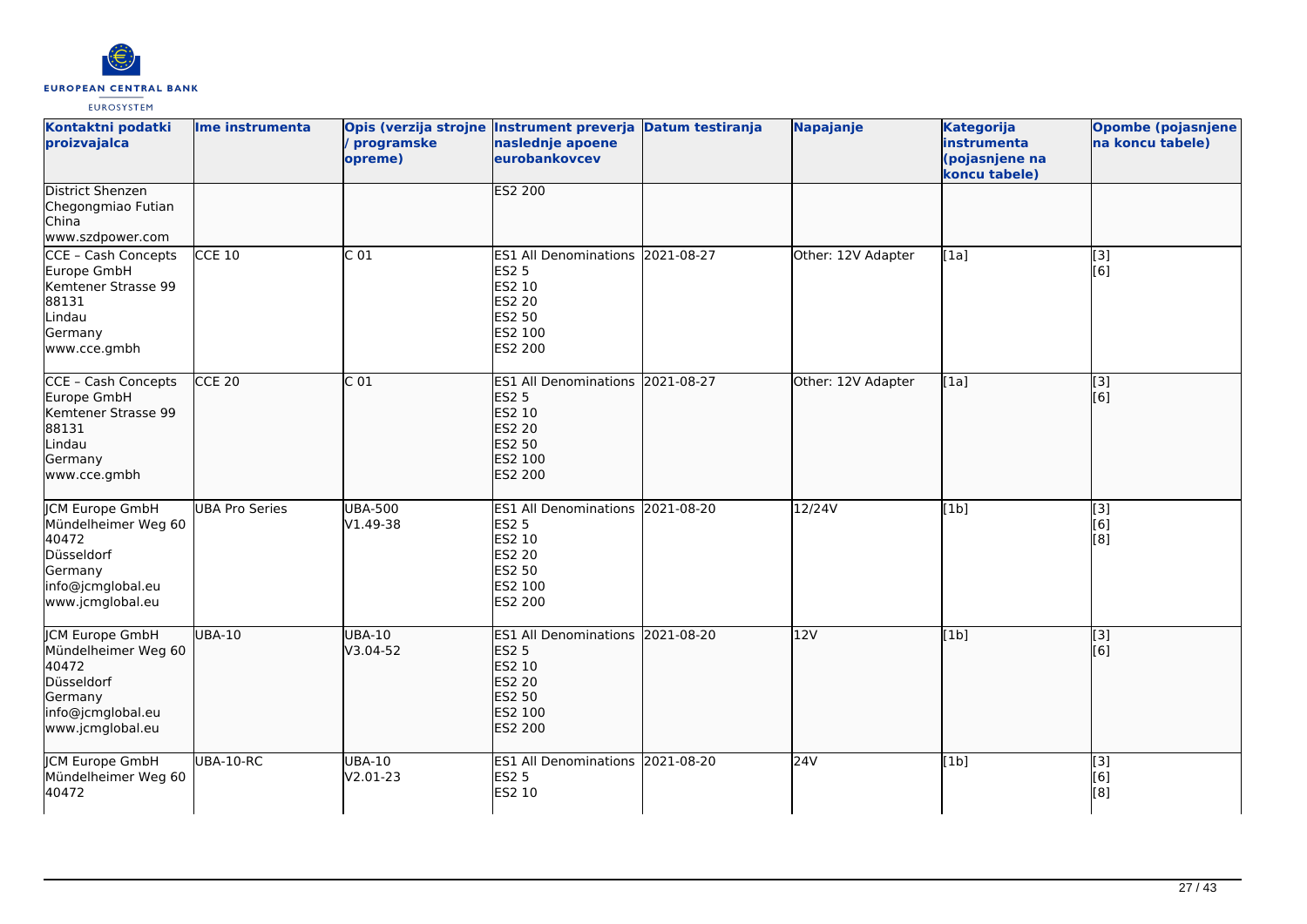

| Kontaktni podatki<br>proizvajalca                                                                                        | Ime instrumenta          | / programske<br>opreme)           | Opis (verzija strojne Instrument preverja Datum testiranja<br>naslednje apoene<br>eurobankovcev                           |            | Napajanje | <b>Kategorija</b><br>instrumenta<br>(pojasnjene na<br>koncu tabele) | Opombe (pojasnjene<br>na koncu tabele) |
|--------------------------------------------------------------------------------------------------------------------------|--------------------------|-----------------------------------|---------------------------------------------------------------------------------------------------------------------------|------------|-----------|---------------------------------------------------------------------|----------------------------------------|
| Düsseldorf<br>Germany<br>info@jcmglobal.eu<br>www.jcmglobal.eu                                                           |                          |                                   | <b>ES2 20</b><br>ES2 50<br>ES2 100<br>ES2 200                                                                             |            |           |                                                                     |                                        |
| JCM Europe GmbH<br>Mündelheimer Weg 60<br>40472<br>Düsseldorf<br>Germany<br>info@jcmglobal.eu<br>www.jcmglobal.eu        | iVizion-100              | iVIZION-100<br>V2.98-44           | <b>ES1 All Denominations</b><br><b>ES2 5</b><br>ES2 10<br><b>ES2 20</b><br>ES2 50<br>ES2 100<br>ES2 200                   | 2021-08-19 | 12V/24V   | [1b]                                                                | [3]<br>[6]<br>[8]                      |
| <b>JCM Europe GmbH</b><br>Mündelheimer Weg 60<br>40472<br>Düsseldorf<br>Germany<br>info@jcmglobal.eu<br>www.jcmglobal.eu | <b>UBA-Pro RC Series</b> | <b>UBA-500-SH2-RT</b><br>V1.49-38 | <b>ES1 All Denominations 2021-08-19</b><br>ES2 5<br>ES2 10<br>ES2 20<br>ES2 50<br>ES2 100<br>ES2 200                      |            | 24V       | [1b]                                                                | $\overline{[3]}$<br>[6]<br>[8]         |
| JCM Europe GmbH<br>Mündelheimer Weg 60<br>40472<br>Düsseldorf<br>Germany<br>info@jcmglobal.eu<br>www.jcmglobal.eu        | TBV-100 Series           | <b>TBV-100-FSH</b><br>V1.28-93    | ES1 All Denominations 2021-08-19<br><b>ES2 5</b><br>ES2 10<br><b>ES2 20</b><br><b>ES2 50</b><br>ES2 100<br><b>ES2 200</b> |            | 24V       | $\overline{[2]}$                                                    | [3]<br>[6]<br>[8]                      |
| <b>CM Europe GmbH</b><br>Mündelheimer Weg 60<br>40472<br>Düsseldorf<br>Germany<br>info@jcmglobal.eu<br>www.jcmglobal.eu  | iPRO-100 Series          | V3.06-38                          | ES1 All Denominations 2021-08-18<br>ES2 5<br>ES2 10<br>ES2 20<br>ES2 50<br>ES2 100<br>ES2 200                             |            | 12V       | [1b]                                                                | [3]<br>[6]<br>[8]                      |
| Cashtester/Amwit<br>Security B.V.                                                                                        | <b>CT 432 SD</b>         | CO <sub>2</sub>                   | ES1 All Denominations 2021-08-18<br><b>ES2 5</b>                                                                          |            | 12V       | [1a]                                                                | $\overline{[}$ [3]<br>[6]              |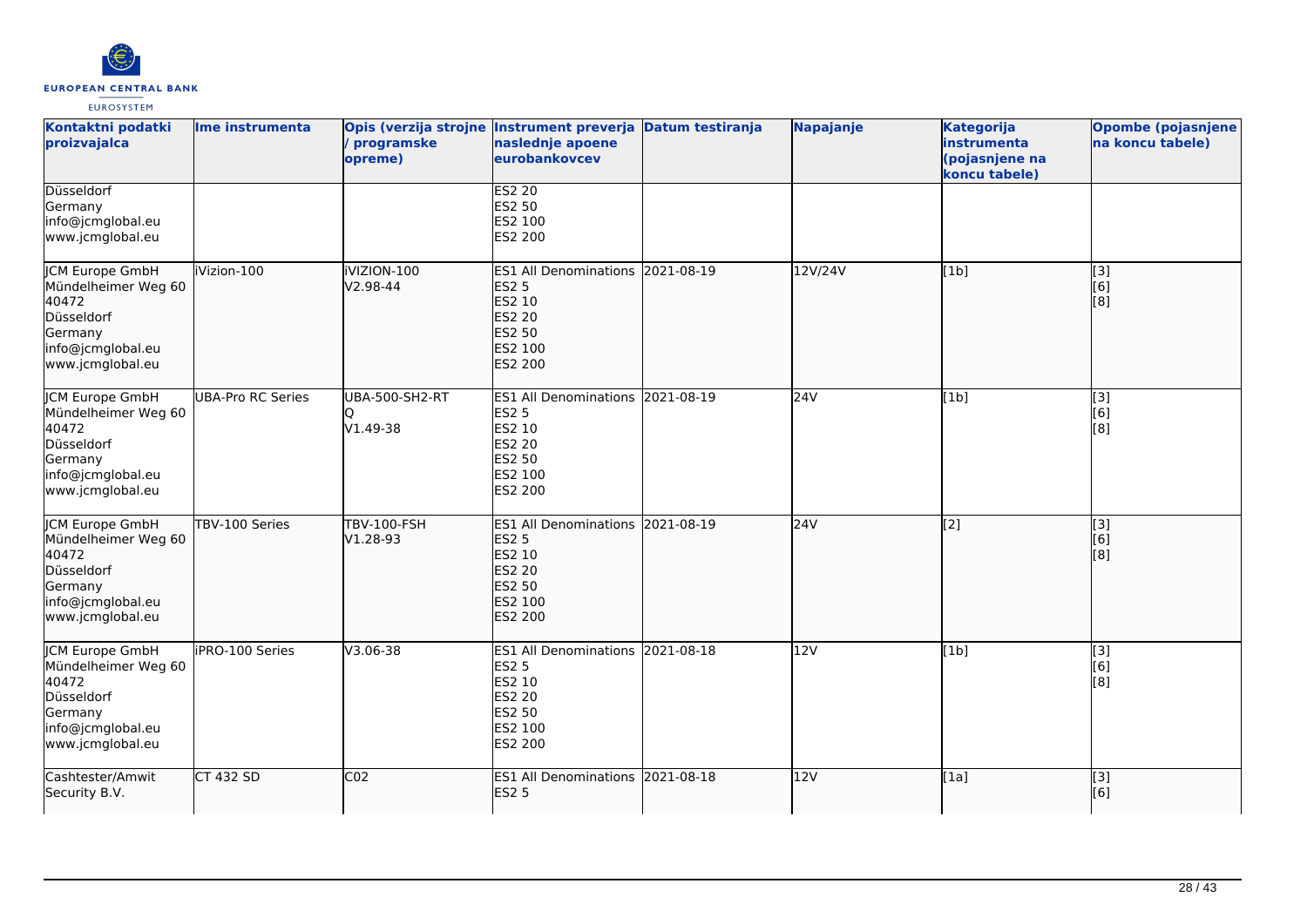

| Kontaktni podatki<br>proizvajalca                                                                                                    | Ime instrumenta  | programske<br>opreme)      | Opis (verzija strojne Instrument preverja Datum testiranja<br>naslednje apoene<br>eurobankovcev                             |            | Napajanje  | <b>Kategorija</b><br>instrumenta<br>(pojasnjene na<br>koncu tabele) | <b>Opombe (pojasnjene</b><br>na koncu tabele) |
|--------------------------------------------------------------------------------------------------------------------------------------|------------------|----------------------------|-----------------------------------------------------------------------------------------------------------------------------|------------|------------|---------------------------------------------------------------------|-----------------------------------------------|
| De Corridor 9<br>3621 ZA<br>Breukelen<br>Netherlands<br>mw@cashtester.com<br>www.cashtester.com                                      |                  |                            | <b>ES2 10</b><br><b>ES2 20</b><br><b>ES2 50</b><br>ES2 100<br>ES2 200                                                       |            |            |                                                                     |                                               |
| Cashtester/Amwit<br>Security B.V.<br>De Corridor 9<br>3621 ZA<br>Breukelen<br>Netherlands<br>mw@cashtester.com<br>www.cashtester.com | <b>CT 433 SD</b> | CO <sub>2</sub>            | ES1 All Denominations 2021-08-18<br><b>ES2 5</b><br>ES2 10<br><b>ES2 20</b><br>ES2 50<br>ES2 100<br>ES2 200                 |            | 12V        | [1a]                                                                | [3]<br>[6]                                    |
| <b>JCM Europe GmbH</b><br>Mündelheimer Weg 60<br>40472<br>Düsseldorf<br>Germany<br>info@jcmglobal.eu<br>www.jcmglobal.eu             | <b>DBV-500</b>   | <b>DBV-50x</b><br>V1.54-38 | <b>ES15</b><br>ES1 10<br>ES1 20<br>ES1 50<br><b>ES2 5</b><br>ES2 10<br><b>ES2 20</b><br>ES2 50<br>ES2 100<br><b>ES2 200</b> | 2021-08-18 | 12V/24V    | [1b]                                                                | $\overline{[2]}$<br>[[3]<br>[6]<br>[8]        |
| <b>CM Europe GmbH</b><br>Mündelheimer Weg 60<br>40472<br>Düsseldorf<br>Germany<br>info@jcmglobal.eu<br>www.jcmglobal.eu              | iPRO-SH2-RC      | iPRO-100<br>V3.08-38       | <b>ES1 All Denominations</b><br><b>ES2 5</b><br>ES2 10<br><b>ES2 20</b><br><b>ES2 50</b><br>ES2 100<br>ES2 200              | 2021-08-18 | 24V        | [1b]                                                                | [3]<br>[6]<br>[8]                             |
| Giesecke+Devrient<br>Currency Technology<br><b>GmbH</b><br>Prinzregentenstraße<br>159<br>81677                                       | ProNote 300      | <b>EUR V1.010</b>          | ES1 All Denominations 2021-08-12<br><b>ES2 5</b><br>ES2 10<br><b>ES2 20</b><br><b>ES2 50</b><br>ES2 100                     |            | 110V, 220V | $\left[$ [2]                                                        | $\overline{[3]}$<br>[6]                       |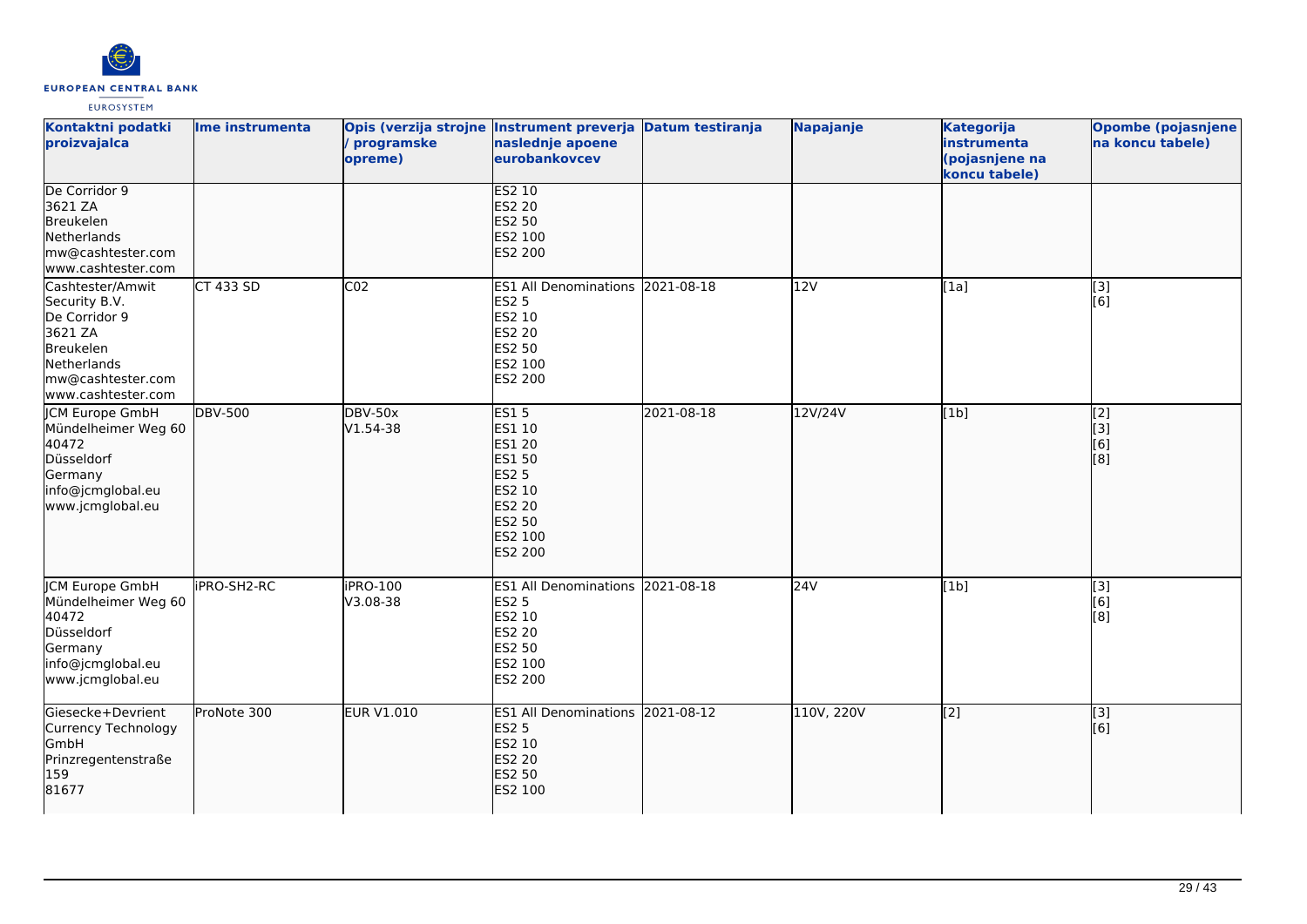

| Kontaktni podatki<br>proizvajalca                                                                                        | Ime instrumenta | programske<br>opreme)        | Opis (verzija strojne Instrument preverja Datum testiranja<br>naslednje apoene<br>eurobankovcev                                                      |            | Napajanje     | <b>Kategorija</b><br>instrumenta<br>(pojasnjene na<br>koncu tabele) | <b>Opombe (pojasnjene</b><br>na koncu tabele) |
|--------------------------------------------------------------------------------------------------------------------------|-----------------|------------------------------|------------------------------------------------------------------------------------------------------------------------------------------------------|------------|---------------|---------------------------------------------------------------------|-----------------------------------------------|
| Munich<br>Germany<br>www.gi-de.com                                                                                       |                 |                              | <b>ES2 200</b>                                                                                                                                       |            |               |                                                                     |                                               |
| GO Europe GmbH<br>Zum Kraftwerk 1<br>45527<br>Hattingen<br>Germany<br>Bemd.koenig@go-<br>europe.com<br>www.go-europe.com | Olympia NC 355  | <b>BJ-219</b><br>V11         | ES1 All Denominations 2021-08-06<br><b>ES2 5</b><br>ES2 10<br>ES2 20<br>ES2 50<br>ES2 100<br>ES2 200                                                 |            | DC12V         | [1a]                                                                | $\overline{[3]}$<br>[6]                       |
| Arca Technologies srl<br>Via Statale 17<br>10012<br>Bollengo (TO)<br>Italy<br>www.arca.com                               | CS1one          | CS1 Ver 1.1<br>EUR_06_00     | <b>ES15</b><br>ES1 10<br>ES1 20<br><b>ES1 50</b><br>ES1 200<br><b>ES2 5</b><br><b>ES2 10</b><br>ES2 20<br><b>ES2 50</b><br>ES2 100<br><b>ES2 200</b> | 2021-07-26 | 110V - 220V   | [1a]                                                                | [2]<br>[3]<br>[6]                             |
| Arca Technologies srl<br>Via Statale 17<br>10012<br>Bollengo (TO)<br><b>Italy</b><br>www.arca.com                        | CS1oneT         | $CS1$ Ver $1.1$<br>EUR_06_00 | <b>ES15</b><br>ES1 10<br>ES1 20<br>ES1 50<br>ES1 200<br><b>ES2 5</b><br>ES2 10<br><b>ES2 20</b><br>ES2 50<br>ES2 100<br>ES2 200                      | 2021-07-26 | $110V - 220V$ | [1a]                                                                | $\overline{[}3]$<br>[6]                       |
| Ratiotec GmbH & Co<br><b>KG</b><br>Max Keith Strasse 66<br>D-45136                                                       | Smart Protect   | $C-03$                       | ES1 All Denominations 2021-07-26<br><b>ES2 5</b><br>ES2 10<br>ES2 20                                                                                 |            | 12V           | [1a]                                                                | [3]<br>[6]<br>[8]                             |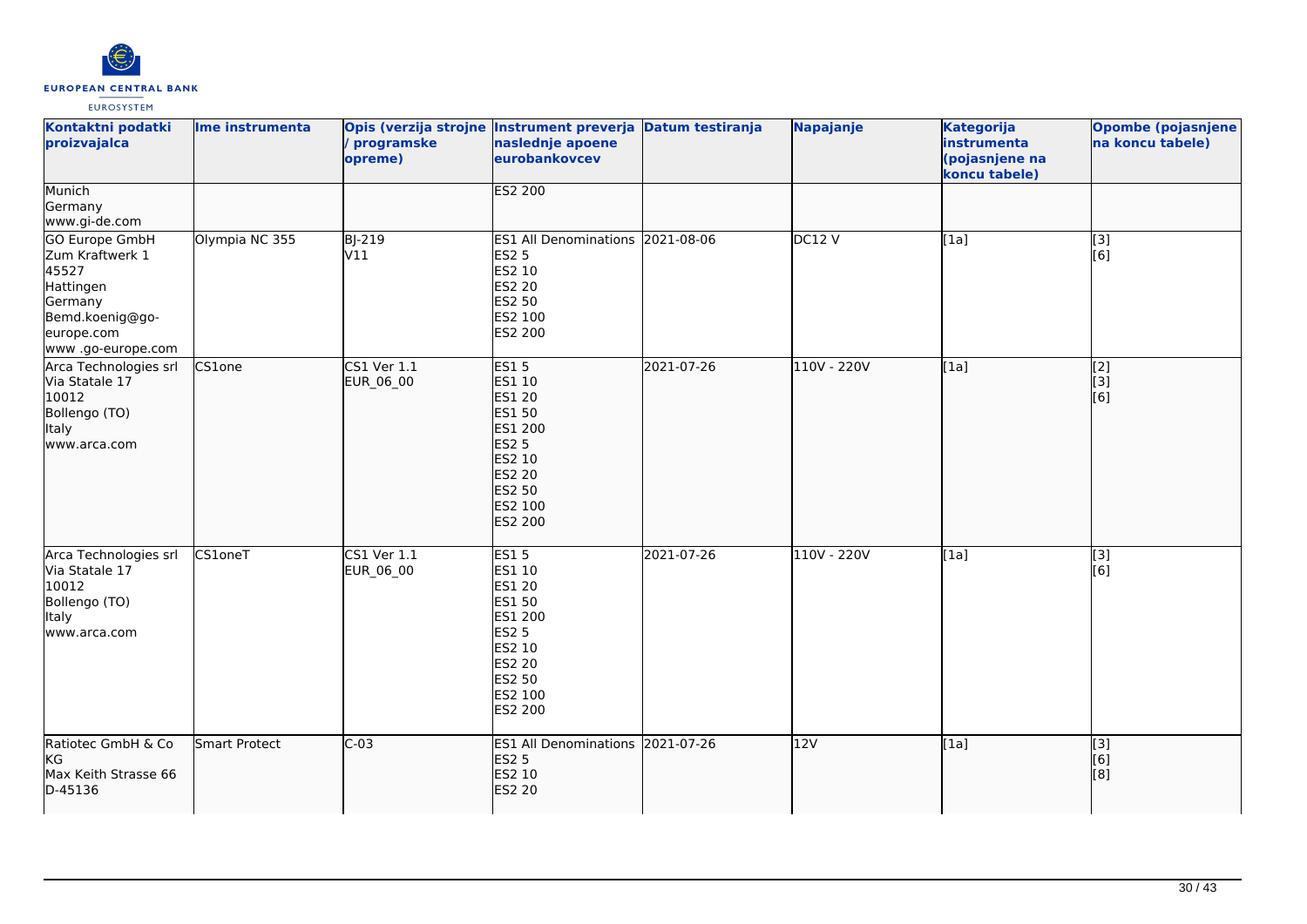

| Kontaktni podatki<br>proizvajalca                                                                                                                       | Ime instrumenta      | programske<br>opreme)            | Opis (verzija strojne Instrument preverja Datum testiranja<br>naslednje apoene<br>eurobankovcev                       |            | Napajanje                                            | <b>Kategorija</b><br>instrumenta<br>(pojasnjene na<br>koncu tabele) | <b>Opombe (pojasnjene</b><br>na koncu tabele) |
|---------------------------------------------------------------------------------------------------------------------------------------------------------|----------------------|----------------------------------|-----------------------------------------------------------------------------------------------------------------------|------------|------------------------------------------------------|---------------------------------------------------------------------|-----------------------------------------------|
| Essen<br>Germany<br>www.ratio-tec.de                                                                                                                    |                      |                                  | <b>ES2 50</b><br>ES2 100<br>ES2 200                                                                                   |            |                                                      |                                                                     |                                               |
| Ratiotec GmbH & Co<br>kG<br>Max Keith Strasse 66<br>D-45136<br>Essen<br>Germany<br>www.ratio-tec.de                                                     | Smart Protect Plus   | 020                              | ES1 All Denominations 2021-07-26<br><b>ES2 5</b><br>ES2 10<br>ES2 20<br><b>ES2 50</b><br>ES2 100<br>ES2 200           |            | 12V                                                  | [1a]                                                                | $\overline{[3]}$<br>[6]                       |
| Kisan Electronics Co<br>Ltd<br>273-1 Sungsoo-Dong<br>2GA 3 Dong<br>Sungdong-Gu 133, 831<br>Seoul<br>South Korea<br>yshin21@kisane.com<br>www.kisane.com | NEWTON mini          | Main: v1.3, Reco: v1.3           | <b>ES1 All Denominations</b><br><b>ES2 5</b><br><b>ES2 10</b><br><b>ES2 20</b><br>ES2 50<br>ES2 100<br><b>ES2 200</b> | 2021-07-22 | 110-220V                                             | $\left[2\right]$                                                    | [[3]<br>[6]                                   |
| CI Tech Components<br>AG<br>Oberburgstrasse 10<br>3400<br>Burgdorf<br>Switzerland<br>info@citech.com<br>www.citech.com                                  | CI Note Line Recycle | CI Note Line Recycle<br>13-EU-16 | ES1 All Denominations 2021-07-21<br><b>ES2 5</b><br>ES2 10<br><b>ES2 20</b><br><b>ES2 50</b><br>ES2 100<br>ES2 200    |            | other: 24V; 220 V with [1b]<br>external power supply |                                                                     | $[3]$<br>[6]                                  |
| Francopost srl<br>Via Prina 15<br>20154<br>Milano<br>Italy<br>www.francopost.it                                                                         | 920                  | CIS20D5:ALC<br>02021000          | ES1 All Denominations 2021-07-19<br><b>ES2 5</b><br>ES2 10<br><b>ES2 20</b><br>ES2 50<br>ES2 100<br><b>ES2 200</b>    |            | 100V-240V                                            | $\left[ \begin{matrix} 2 \end{matrix} \right]$                      | [3]<br>[6]                                    |
| <b>SHENZEN POLYFIT</b><br>TECHNOLOGY Co.Ltd.                                                                                                            | FMD-920CIS           | CIS20D5:ALC<br>02021000          | ES1 All Denominations 2021-07-19<br><b>ES2 5</b>                                                                      |            | 100-240V                                             | [2]                                                                 | [3]<br>[6]                                    |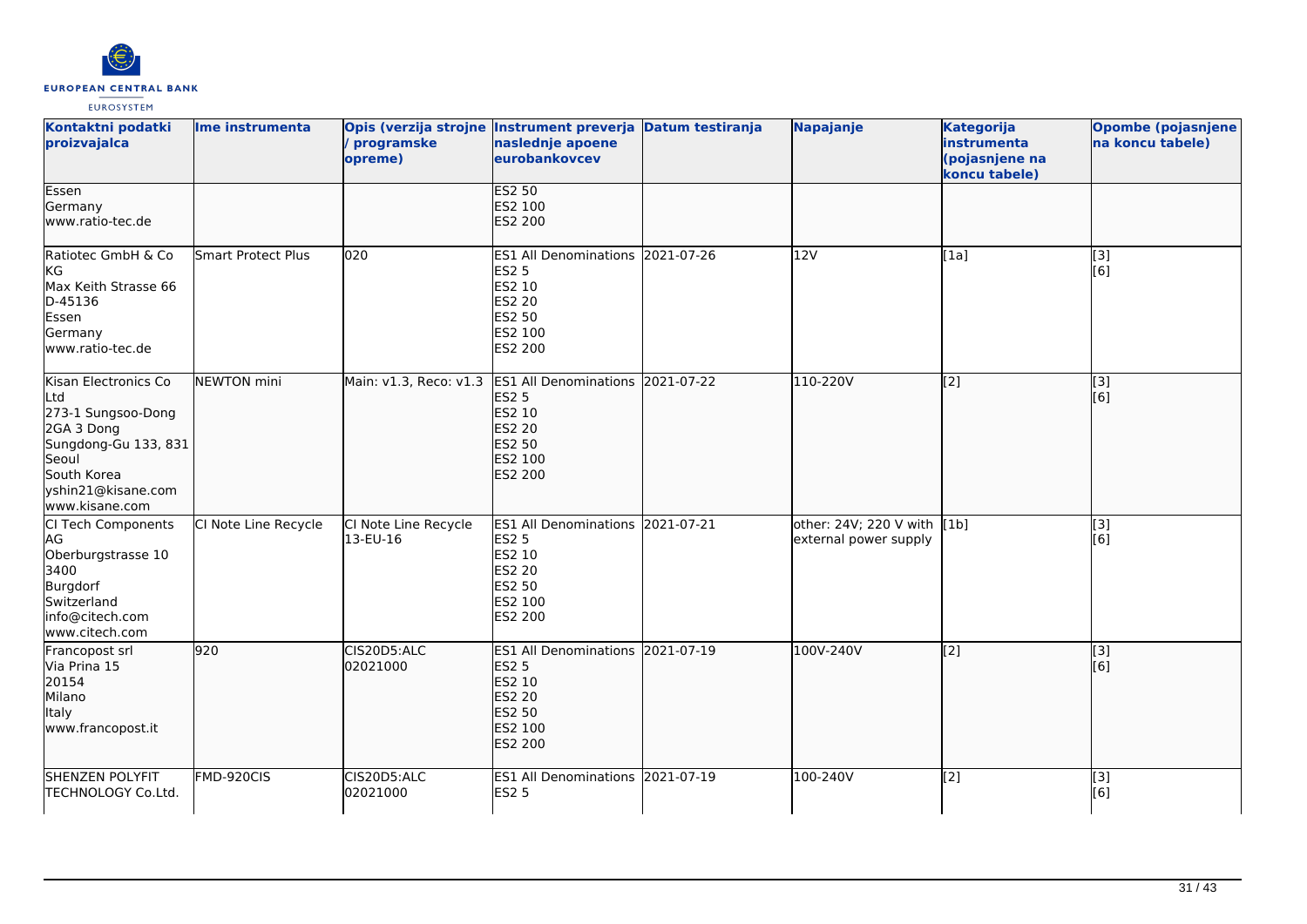

| Kontaktni podatki<br>proizvajalca                                                                                                                                          | Ime instrumenta | Opis (verzija strojne Instrument preverja Datum testiranja<br>programske<br>opreme) | naslednje apoene<br>eurobankovcev                                                                                                                 |            | Napajanje     | <b>Kategorija</b><br>instrumenta<br>(pojasnjene na<br>koncu tabele) | <b>Opombe (pojasnjene</b><br>na koncu tabele) |
|----------------------------------------------------------------------------------------------------------------------------------------------------------------------------|-----------------|-------------------------------------------------------------------------------------|---------------------------------------------------------------------------------------------------------------------------------------------------|------------|---------------|---------------------------------------------------------------------|-----------------------------------------------|
| 6/F, Blk Hengtemei,<br>No. 3 Ganli Road,<br>Longgang District<br>518112<br>Shenzhen<br>China<br>info@futuremoneydete<br>ctor.com<br>http://www.futuremone<br>ydetector.com |                 |                                                                                     | <b>ES2 10</b><br><b>ES2 20</b><br>ES2 50<br>ES2 100<br>ES2 200                                                                                    |            |               |                                                                     |                                               |
| <b>GO Europe GmbH</b><br>Zum Kraftwerk 1<br>45527<br>Hattingen<br>Germany<br>Bemd.koenig@go-<br>europe.com<br>www.go-europe.com                                            | Olympia NC 345  | <b>BJ-219</b><br>V11                                                                | ES1 All Denominations 2021-07-14<br><b>ES2 5</b><br>ES2 10<br><b>ES2 20</b><br><b>ES2 50</b><br>ES2 100<br><b>ES2 200</b>                         |            | DC12V         | [1a]                                                                | [3]<br>[6]                                    |
| GO Europe GmbH<br>Zum Kraftwerk 1<br>45527<br>Hattingen<br>Germany<br>Bemd.koenig@go-<br>europe.com<br>www .go-europe.com                                                  | Olympia NC 365  | BJ-219<br>V11                                                                       | <b>ES1 All Denominations</b><br><b>ES2 5</b><br>ES2 10<br><b>ES2 20</b><br><b>ES2 50</b><br>ES2 100<br>ES2 200                                    | 2021-07-14 | <b>DC12 V</b> | [1a]                                                                | [3]<br>[6]                                    |
| Ratiotec GmbH & Co<br>KG<br>Max Keith Strasse 66<br>D-45136<br>Essen<br>Germany<br>www.ratio-tec.de                                                                        | Smart Protect   | $C-02$                                                                              | <b>ES15</b><br>ES1 10<br><b>ES1 20</b><br>ES1 50<br>ES1 100<br>ES1 200<br><b>ES2 5</b><br>ES2 10<br><b>ES2 20</b><br>ES2 50<br>ES2 100<br>ES2 200 | 2021-07-12 | 12V           | [1a]                                                                | [2]<br>[[3]<br>[6]<br>[8]                     |
|                                                                                                                                                                            |                 |                                                                                     |                                                                                                                                                   |            |               |                                                                     |                                               |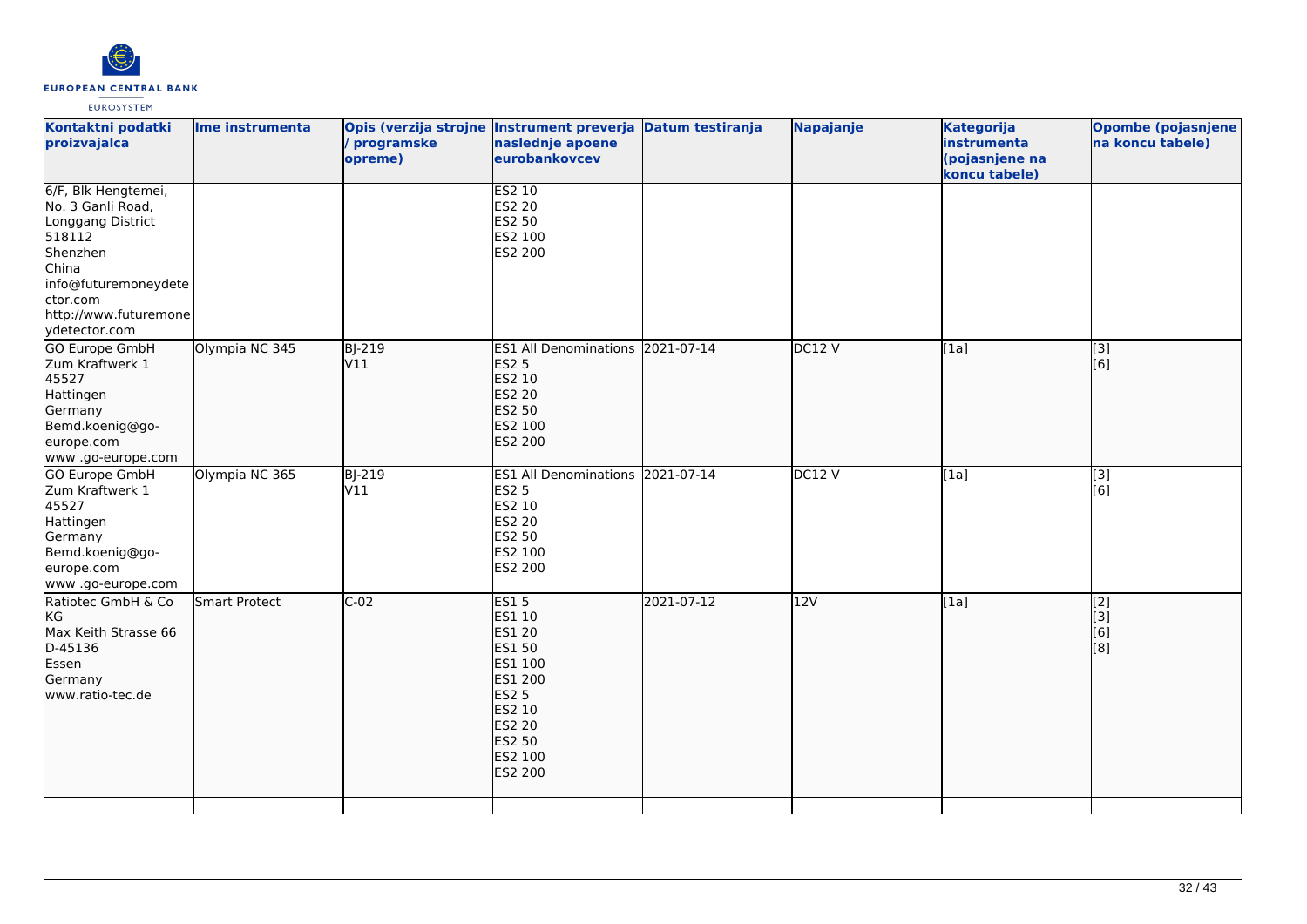

| Kontaktni podatki<br>proizvajalca                                                                     | Ime instrumenta    | Opis (verzija strojne Instrument preverja Datum testiranja<br>/ programske<br>opreme) | naslednje apoene<br>eurobankovcev                                                                                            |            | Napajanje        | <b>Kategorija</b><br>instrumenta<br>(pojasnjene na<br>koncu tabele) | Opombe (pojasnjene<br>na koncu tabele) |
|-------------------------------------------------------------------------------------------------------|--------------------|---------------------------------------------------------------------------------------|------------------------------------------------------------------------------------------------------------------------------|------------|------------------|---------------------------------------------------------------------|----------------------------------------|
| Ratiotec GmbH & Co<br>KG<br>Max Keith Strasse 66<br>D-45136<br>Essen<br>Germany<br>www.ratio-tec.de   | Rapidcount T 575   | 2.001                                                                                 | ES1 All Denominations 2021-07-12<br><b>ES2 5</b><br>ES2 10<br>ES2 20<br>ES2 50<br>ES2 100<br>ES2 200                         |            | 220V             | [2]                                                                 | $\overline{[3]}$<br>[6]                |
| Ratiotec GmbH & Co<br> KG<br>Max Keith Strasse 66<br>D-45136<br>Essen<br>Germany<br>www.ratio-tec.de  | Rapidcount X 400   | 1.4.0.4                                                                               | ES1 All Denominations 2021-07-12<br><b>ES2 5</b><br>ES2 10<br><b>ES2 20</b><br>ES2 50<br>ES2 100<br>ES2 200                  |            | 220V             | [[2]                                                                | [3]<br>[6]                             |
| Ratiotec GmbH & Co<br>lkG.<br>Max Keith Strasse 66<br>D-45136<br>Essen<br>Germany<br>www.ratio-tec.de | Smart Protect Plus | $\overline{016}$                                                                      | ES15<br>ES1 10<br>ES1 20<br>ES1 50<br>ES1 100<br>ES1 200<br><b>ES2 5</b><br>ES2 10<br>ES2 20<br>ES2 50<br>ES2 100<br>ES2 200 | 2021-07-12 | $\overline{12V}$ | [1a]                                                                | $\overline{[2]}$<br>[3]<br>[6]         |
| Gunnebo Cash<br>Automation AB<br>Stora Åvägen 1<br>SE-436 34<br>Askim<br>Sweden<br>www.gunnebo.com    | NV <sub>4</sub>    | <b>EUR 3.7</b>                                                                        | ES1 All Denominations 2021-07-08<br><b>ES2 5</b><br>ES2 10<br><b>ES2 20</b><br>ES2 50<br>ES2 100<br>ES2 200                  |            | 24VDC            | [1b]                                                                | $\overline{[}3]$<br>[6]                |
| Azkoyen S.A.<br>Adva San Silvestre S/N                                                                | <b>POS 1500 EU</b> | $V$ 5.7                                                                               | ES1 All Denominations 2021-06-25<br><b>ES2 5</b>                                                                             |            | Mains, 220V      | [1a]                                                                | $\overline{[3]}$                       |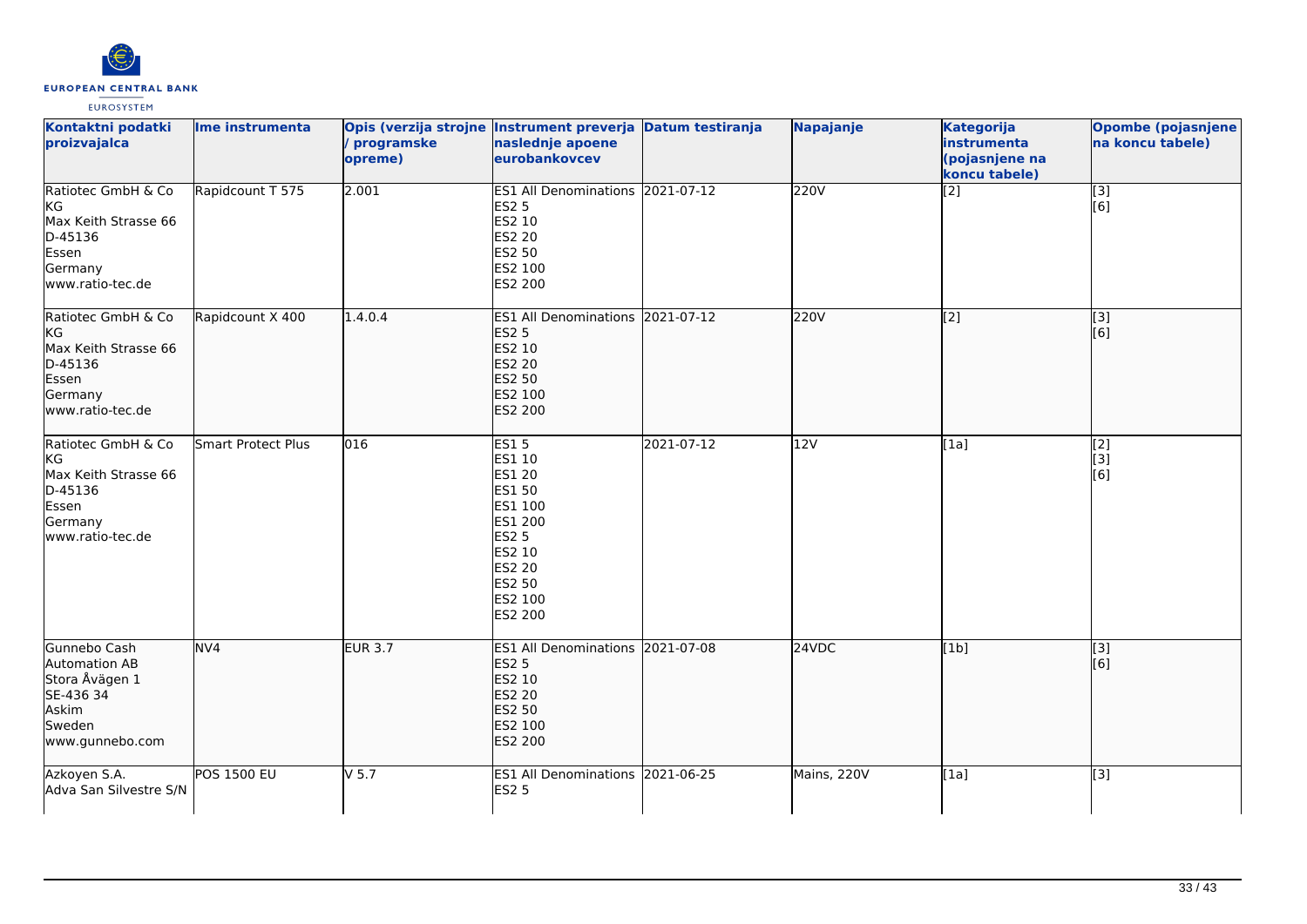

| Kontaktni podatki<br>proizvajalca                                                                                                  | Ime instrumenta    | Opis (verzija strojne Instrument preverja Datum testiranja<br>programske<br>opreme) | naslednje apoene<br>eurobankovcev                                                                                         | <b>Napajanje</b> | <b>Kategorija</b><br>instrumenta<br>(pojasnjene na<br>koncu tabele) | <b>Opombe (pojasnjene</b><br>na koncu tabele)             |
|------------------------------------------------------------------------------------------------------------------------------------|--------------------|-------------------------------------------------------------------------------------|---------------------------------------------------------------------------------------------------------------------------|------------------|---------------------------------------------------------------------|-----------------------------------------------------------|
| 31550<br>Peralta Navarra<br>Spain<br>www.azkoyen.com                                                                               |                    |                                                                                     | <b>ES2 10</b><br>ES2 20<br>ES2 50<br>ES2 100<br>ES2 200                                                                   |                  |                                                                     |                                                           |
| Azkoyen S.A.<br>Adva San Silvestre S/N<br>31550<br>Peralta Navarra<br>Spain<br>www.azkoyen.com                                     | <b>POS 1000 EU</b> | V <sub>15.5</sub>                                                                   | ES1 All Denominations 2021-06-24<br><b>ES2 5</b><br>ES2 10<br><b>ES2 20</b><br><b>ES2 50</b><br>ES2 100<br><b>ES2 200</b> | Mains, 220V      | [1a]                                                                | $\overline{[3]}$                                          |
| Iternet-European<br>Distribution<br>Via S. Merli 64/66<br>29122<br>Piacenza<br><b>Italy</b><br>www.iternet-<br>securitysystems.com | HolenBecky HT 2800 | C41                                                                                 | ES1 All Denominations 2021-06-10<br><b>ES2 5</b><br>ES2 10<br>ES2 20<br><b>ES2 50</b><br>ES2 100<br>ES2 200               | Mains - 220V     | [2]                                                                 | [3]<br>[6]                                                |
| Iternet-European<br>Distribution<br>Via S. Merli 64/66<br>29122<br>Piacenza<br>Italy<br>www.iternet-<br>securitysystems.com        | Holenburg HT-2320  | C41                                                                                 | ES1 All Denominations 2021-06-10<br><b>ES2 5</b><br>ES2 10<br><b>ES2 20</b><br>ES2 50<br>ES2 100<br>ES2 200               | Other: 100-240V  | $\left[ \begin{matrix} 2 \end{matrix} \right]$                      | $\left[ \begin{matrix} 1 & 3 \end{matrix} \right]$<br>[6] |
| Iternet-European<br>Distribution<br>Via S. Merli 64/66<br>29122<br>Piacenza<br><b>Italy</b><br>www.iternet-<br>securitysystems.com | Holenburg HT-6600  | C41                                                                                 | ES1 All Denominations 2021-06-10<br>ES2 5<br>ES2 10<br>ES2 20<br>ES2 50<br>ES2 100<br>ES2 200                             | 220V             | $\overline{[2]}$                                                    | [3]<br>[6]                                                |
| JCM Europe GmbH                                                                                                                    | EBA-40             | EBA-4x                                                                              | ES1 All Denominations 2021-05-28                                                                                          | Other: 12V/24V   | [1b]                                                                | [3]                                                       |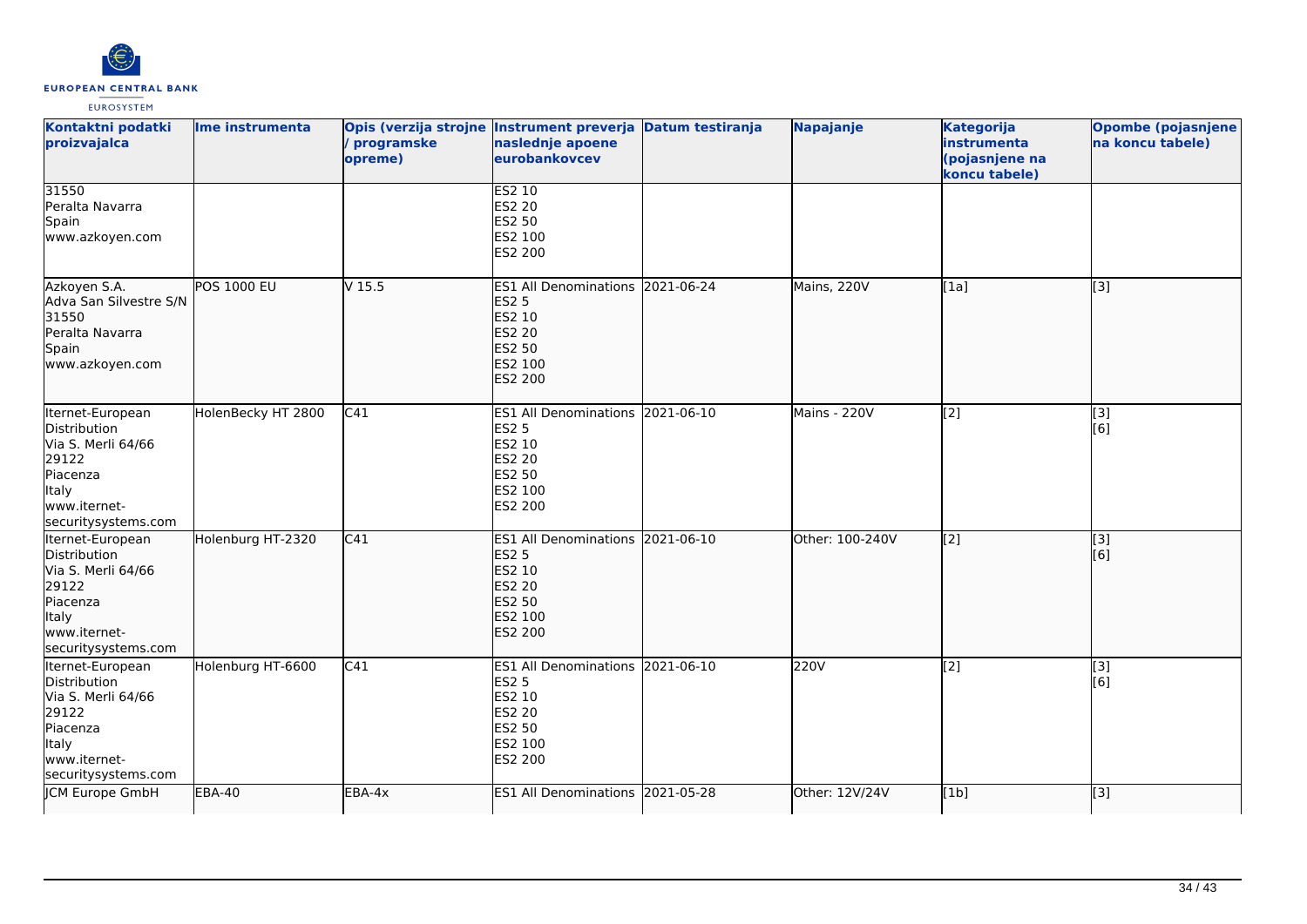

| Kontaktni podatki<br>proizvajalca                                                                                  | Ime instrumenta | programske<br>opreme) | Opis (verzija strojne Instrument preverja Datum testiranja<br>naslednje apoene<br>eurobankovcev                    | Napajanje           | <b>Kategorija</b><br>instrumenta<br>(pojasnjene na<br>koncu tabele) | Opombe (pojasnjene<br>na koncu tabele) |
|--------------------------------------------------------------------------------------------------------------------|-----------------|-----------------------|--------------------------------------------------------------------------------------------------------------------|---------------------|---------------------------------------------------------------------|----------------------------------------|
| Mündelheimer Weg 60<br>40472<br>Düsseldorf<br>Germany<br>info@jcmglobal.eu<br>www.jcmglobal.eu                     |                 | $V1.55 - 38$          | <b>ES2 5</b><br>ES2 10<br><b>ES2 20</b><br><b>ES2 50</b><br>ES2 100<br>ES2 200                                     |                     |                                                                     | [6]<br>[8]                             |
| <b>Buic VIP srl</b><br>Via Marconi 11<br>20080<br>Vermezzo (MI)<br>Italy<br>info@buicvip.it<br>www.buicvip.it      | CD330           | 329                   | ES1 All Denominations 2021-05-20<br><b>ES2 5</b><br>ES2 10<br><b>ES2 20</b><br>ES2 50<br>ES2 100<br>ES2 200        | Mains - 110V - 220V | [1a]                                                                | [3]<br>[6]                             |
| Buic VIP srl<br>Via Marconi 11<br>20080<br>Vermezzo (MI)<br>Italy<br>info@buicvip.it<br>www.buicvip.it             | CD350           | 329                   | ES1 All Denominations 2021-05-20<br><b>ES2 5</b><br>ES2 10<br><b>ES2 20</b><br>ES2 50<br>ES2 100<br>ES2 200        | Mains - 110V - 220V | [1a]                                                                | [3]<br>[6]                             |
| <b>HBW Cash Solutions</b><br>GmbH<br>Jurastrasse 1<br>73119<br>Zell<br>Germany<br>Info@hbw-cs.de<br>www.hbw-cs.de  | <b>BT 500</b>   | 329                   | ES1 All Denominations 2021-05-20<br><b>ES2 5</b><br>ES2 10<br><b>ES2 20</b><br><b>ES2 50</b><br>ES2 100<br>ES2 200 | 220V                | [1a]                                                                | [3]<br>[6]                             |
| <b>HBW Cash Solutions</b><br>GmbH<br>llurastrasse 1<br>73119<br>Zell<br>Germany<br>Info@hbw-cs.de<br>www.hbw-cs.de | <b>BT 600</b>   | 329                   | ES1 All Denominations 2021-05-20<br><b>ES2 5</b><br>ES2 10<br><b>ES2 20</b><br><b>ES2 50</b><br>ES2 100<br>ES2 200 | 220V                | [1a]                                                                | $\overline{[}3]$<br>[6]                |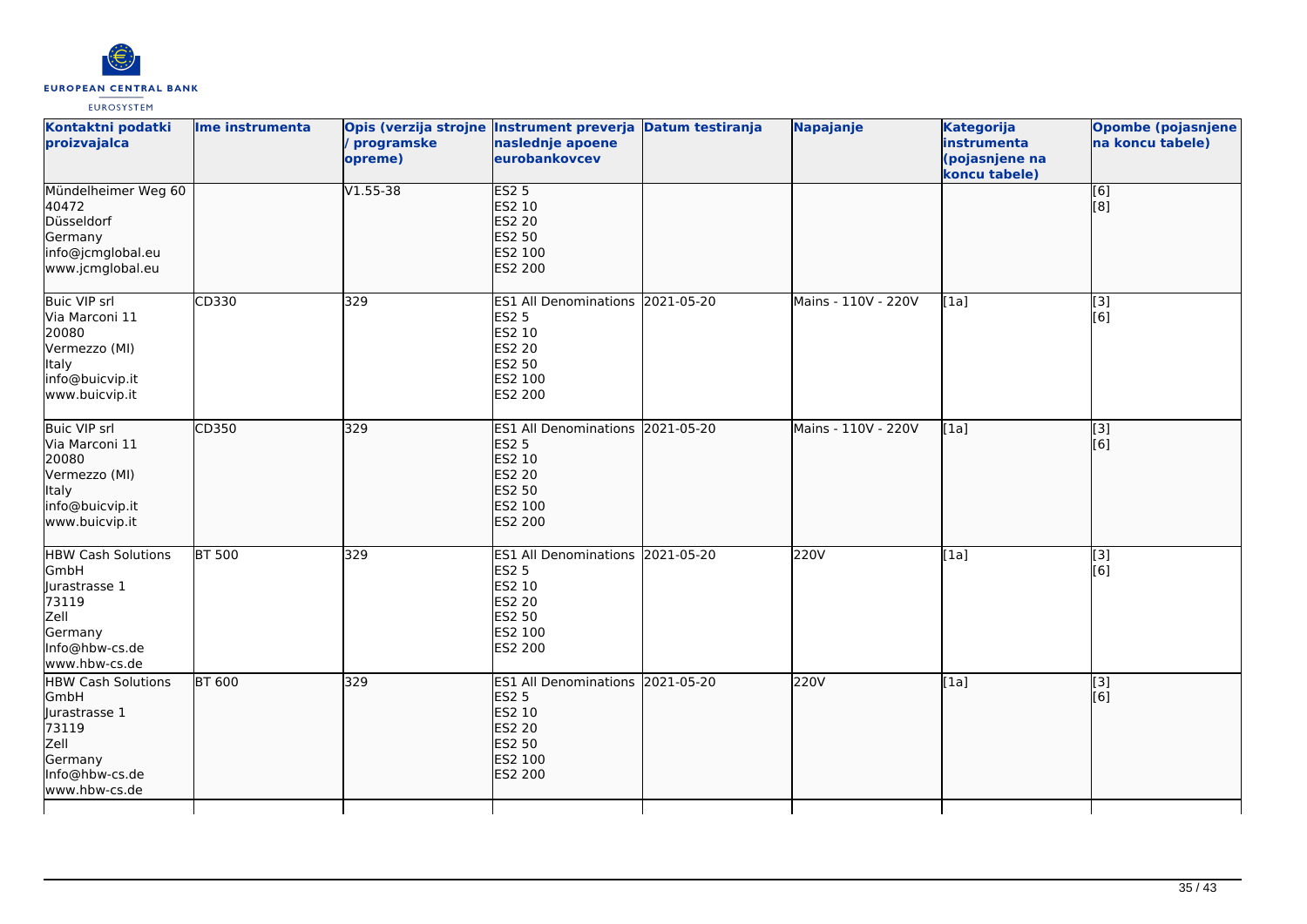

| Kontaktni podatki<br>proizvajalca                                                                                                                                                                                   | Ime instrumenta | programske<br>opreme) | Opis (verzija strojne Instrument preverja Datum testiranja<br>naslednje apoene<br>eurobankovcev             | Napajanje                      | <b>Kategorija</b><br>instrumenta<br>(pojasnjene na<br>koncu tabele) | <b>Opombe (pojasnjene)</b><br>na koncu tabele) |
|---------------------------------------------------------------------------------------------------------------------------------------------------------------------------------------------------------------------|-----------------|-----------------------|-------------------------------------------------------------------------------------------------------------|--------------------------------|---------------------------------------------------------------------|------------------------------------------------|
| Shenzhen Easycount<br>Technology Co., Ltd.<br>Building A2, YiFang<br>Huigu Technology Park<br>LingNan Road, Tanxia<br>Town<br>523729<br>Dongguan<br>China<br>sales@easycount.com.<br>cn<br>www.easycount.com.c<br>n | <b>EC330</b>    | 329                   | ES1 All Denominations 2021-05-20<br><b>ES2 5</b><br>ES2 10<br><b>ES2 20</b><br>ES2 50<br>ES2 100<br>ES2 200 | Mains, 110V, 220V              | [1a]                                                                | [3]<br>[6]                                     |
| Shenzhen Easycount<br>Technology Co., Ltd.<br>Building A2, YiFang<br>Huigu Technology Park<br>LingNan Road, Tanxia<br>Town<br>523729<br>Dongguan<br>China<br>sales@easycount.com.<br>cn<br>www.easycount.com.c      | EC350           | 329                   | ES1 All Denominations 2021-05-20<br><b>ES2 5</b><br>ES2 10<br><b>ES2 20</b><br>ES2 50<br>ES2 100<br>ES2 200 | Mains, 110V, 220V              | [1a]                                                                | $\overline{[3]}$<br>[6]                        |
| Shenzhen Easycount<br>Technology Co., Ltd.<br>Building A2, YiFang<br>Huigu Technology Park<br>LingNan Road, Tanxia<br>Town<br>523729<br>Dongguan<br>China<br>sales@easycount.com.<br>cn<br>www.easycount.com.c      | <b>EC500</b>    | 329                   | ES1 All Denominations 2021-05-20<br><b>ES2 5</b><br>ES2 10<br><b>ES2 20</b><br>ES2 50<br>ES2 100<br>ES2 200 | 220V - Rechargeable<br>battery | [1a]                                                                | $\overline{[3]}$<br>[6]                        |
| Shenzhen Easycount                                                                                                                                                                                                  | EC580           | 329                   | ES1 All Denominations 2021-05-20                                                                            | 220V - Rechargeable            | [1a]                                                                | [3]                                            |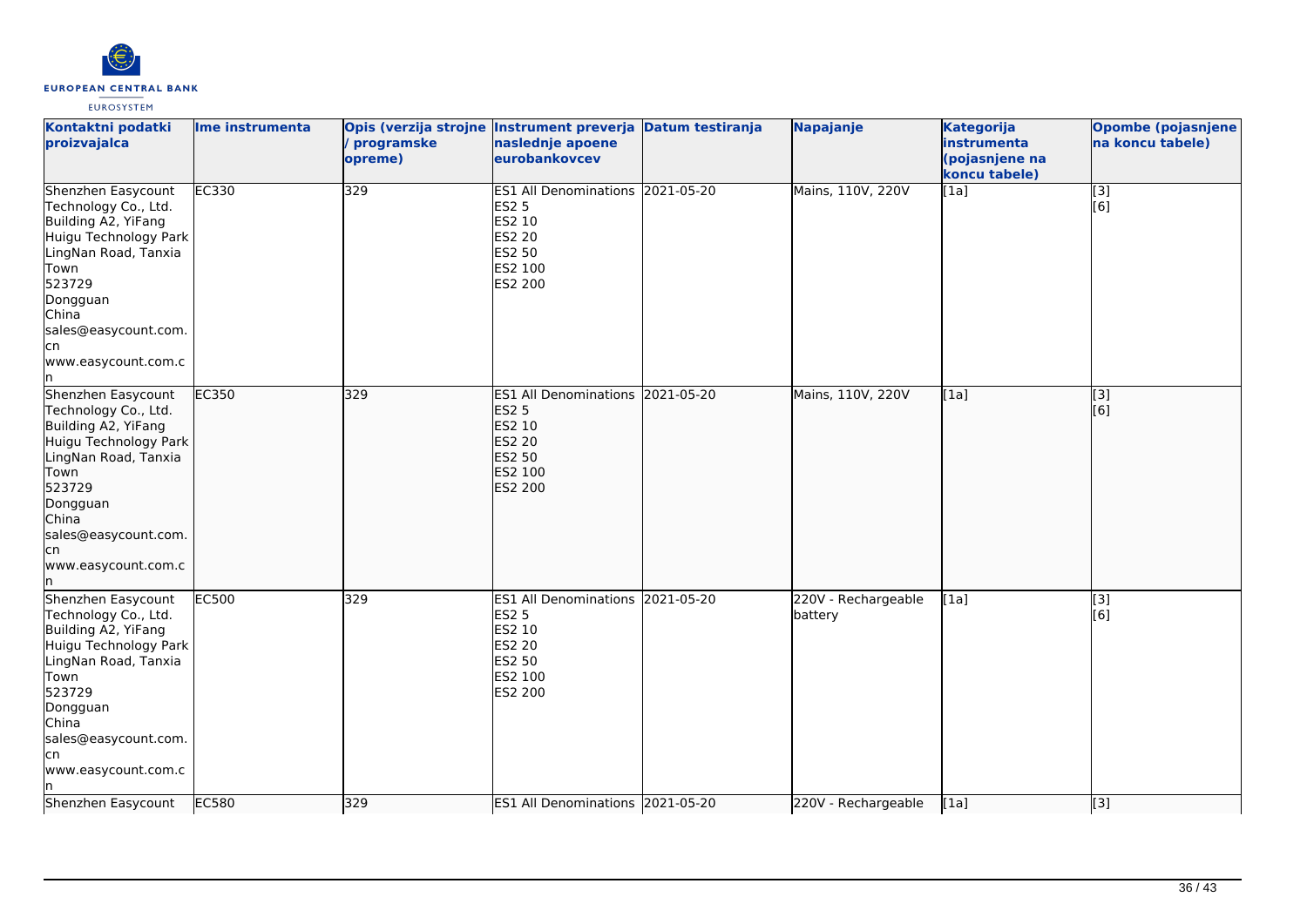

| Kontaktni podatki<br>proizvajalca                                                                                                                                                                                      | Ime instrumenta | programske<br>opreme) | Opis (verzija strojne Instrument preverja Datum testiranja<br>naslednje apoene<br>eurobankovcev                    | Napajanje                      | <b>Kategorija</b><br>instrumenta<br>(pojasnjene na<br>koncu tabele) | <b>Opombe (pojasnjene</b><br>na koncu tabele) |
|------------------------------------------------------------------------------------------------------------------------------------------------------------------------------------------------------------------------|-----------------|-----------------------|--------------------------------------------------------------------------------------------------------------------|--------------------------------|---------------------------------------------------------------------|-----------------------------------------------|
| Technology Co., Ltd.<br>Building A2, YiFang<br>Huigu Technology Park<br>LingNan Road, Tanxia<br>Town<br>523729<br>Dongguan<br>China<br>sales@easycount.com.<br>lcn<br>www.easycount.com.c<br>In.                       |                 |                       | <b>ES2 5</b><br>ES2 10<br><b>ES2 20</b><br><b>ES2 50</b><br>ES2 100<br><b>ES2 200</b>                              | battery                        |                                                                     | [6]                                           |
| Shenzhen Easycount<br>Technology Co., Ltd.<br>Building A2, YiFang<br>Huigu Technology Park<br>LingNan Road, Tanxia<br>Town<br>523729<br>Dongguan<br>China<br>sales@easycount.com.<br>lcn<br>www.easycount.com.c<br>ln. | <b>EC 1800</b>  | 1.9                   | ES1 All Denominations 2021-05-20<br><b>ES2 5</b><br>ES2 10<br><b>ES2 20</b><br><b>ES2 50</b><br>ES2 100<br>ES2 200 | Mains, 110V, 220V              | $\left[2\right]$                                                    | [3]<br>[6]                                    |
| Sourxing Ltd<br>G1, 13/F, World Tech<br>Centre<br>95 How Ming Street<br>Kwun Tong<br>Kowloon<br>Hong Kong<br>China<br>info@sourxing.com<br>www.sourxing.com                                                            | SX530           | 329                   | ES1 All Denominations 2021-05-20<br><b>ES2 5</b><br>ES2 10<br><b>ES2 20</b><br><b>ES2 50</b><br>ES2 100<br>ES2 200 | 220V - rechargeable<br>battery | [1a]                                                                | $\overline{[}3]$<br>[6]                       |
| <b>HBW Cash Solutions</b><br>GmbH<br>Jurastrasse 1<br>73119<br>Zell                                                                                                                                                    | <b>BT 700</b>   | 329                   | ES1 All Denominations 2021-05-20<br><b>ES2 5</b><br>ES2 10<br><b>ES2 20</b><br>ES2 50                              | 220V                           | [1a]                                                                | $[3]$<br>[6]                                  |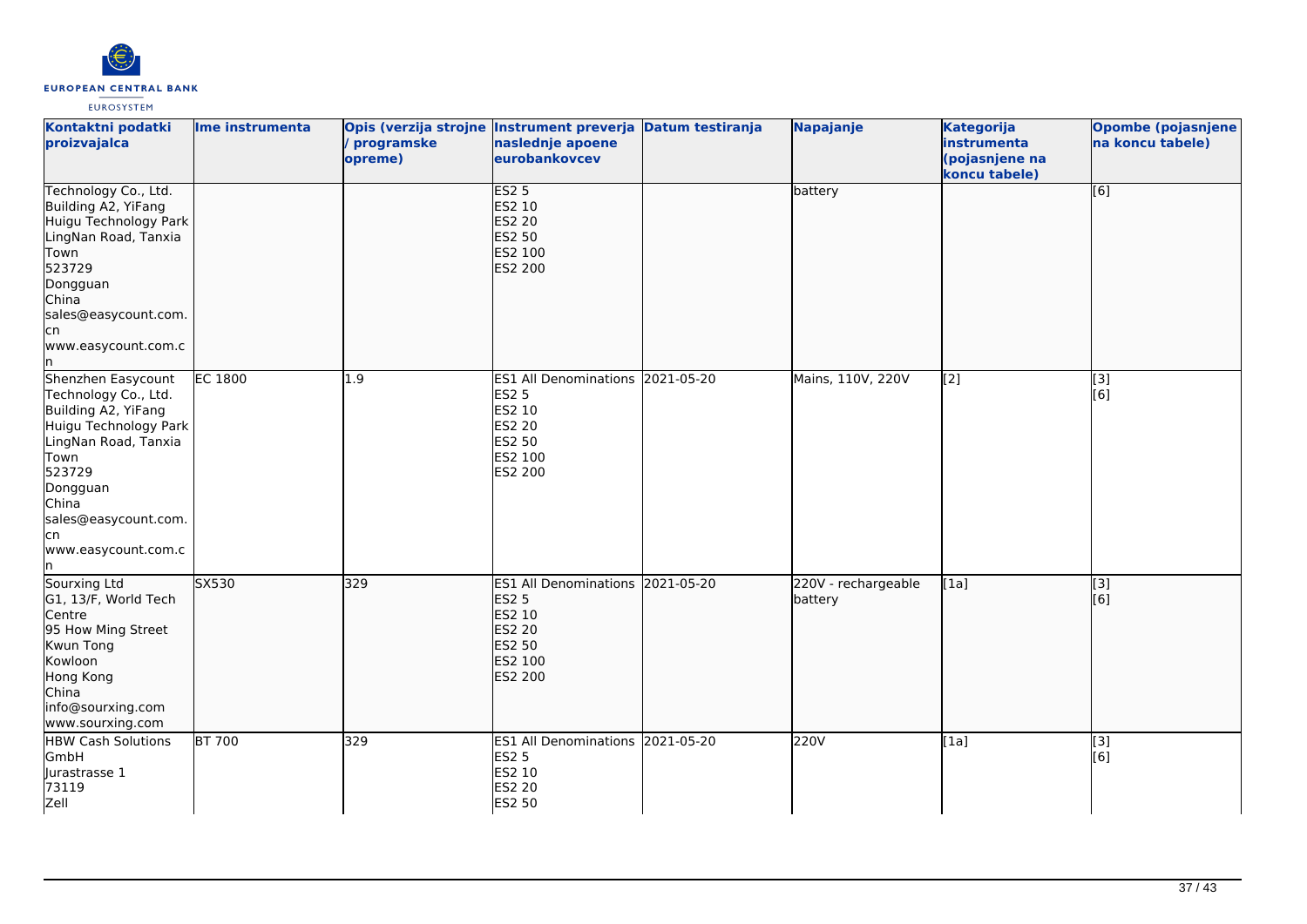

| Kontaktni podatki<br>proizvajalca                                                                                                                                                                                      | Ime instrumenta   | Opis (verzija strojne Instrument preverja Datum testiranja<br>programske<br>opreme) | naslednje apoene<br>eurobankovcev                                                                           | Napajanje                      | <b>Kategorija</b><br>instrumenta<br>(pojasnjene na<br>koncu tabele) | <b>Opombe (pojasnjene)</b><br>na koncu tabele) |
|------------------------------------------------------------------------------------------------------------------------------------------------------------------------------------------------------------------------|-------------------|-------------------------------------------------------------------------------------|-------------------------------------------------------------------------------------------------------------|--------------------------------|---------------------------------------------------------------------|------------------------------------------------|
| Germany<br>Info@hbw-cs.de<br>www.hbw-cs.de                                                                                                                                                                             |                   |                                                                                     | <b>ES2 100</b><br>ES2 200                                                                                   |                                |                                                                     |                                                |
| Sourxing Ltd<br>G1, 13/F, World Tech<br>Centre<br>95 How Ming Street<br>Kwun Tong<br>Kowloon<br>Hong Kong<br>China<br>info@sourxing.com<br>www.sourxing.com                                                            | S <sub>X333</sub> | 329                                                                                 | ES1 All Denominations 2021-05-20<br><b>ES2 5</b><br>ES2 10<br>ES2 20<br>ES2 50<br>ES2 100<br>ES2 200        | Mains - 110V - 220v            | [[1a]                                                               | $\overline{[}3]$<br>[6]                        |
| Sourxing Ltd<br>G1, 13/F, World Tech<br>Centre<br>95 How Ming Street<br>Kwun Tong<br>Kowloon<br>Hong Kong<br>China<br>info@sourxing.com<br>www.sourxing.com                                                            | SX580             | 329                                                                                 | ES1 All Denominations 2021-05-20<br><b>ES2 5</b><br>ES2 10<br><b>ES2 20</b><br>ES2 50<br>ES2 100<br>ES2 200 | 220V - rechargeable<br>battery | [1a]                                                                | [3]<br>[6]                                     |
| Shenzhen Easycount<br>Technology Co., Ltd.<br>Building A2, YiFang<br>Huigu Technology Park<br>LingNan Road, Tanxia<br>Town<br>523729<br>Dongguan<br>China<br>sales@easycount.com.<br>lcn<br>www.easycount.com.c<br>ln. | <b>EC600</b>      | 329                                                                                 | ES1 All Denominations 2021-05-20<br><b>ES2 5</b><br>ES2 10<br>ES2 20<br><b>ES2 50</b><br>ES2 100<br>ES2 200 | Mains, 110V, 220V              | [1a]                                                                | $\overline{[}3]$<br>[6]                        |
| POSIFLEX NORESTE SL Mustek D8<br>C/ Entenza, 202<br>08029                                                                                                                                                              |                   | 329                                                                                 | ES1 All Denominations 2021-05-20<br><b>ES2 5</b><br>ES2 10                                                  | 220V                           | [1a]                                                                | [3]<br>[6]                                     |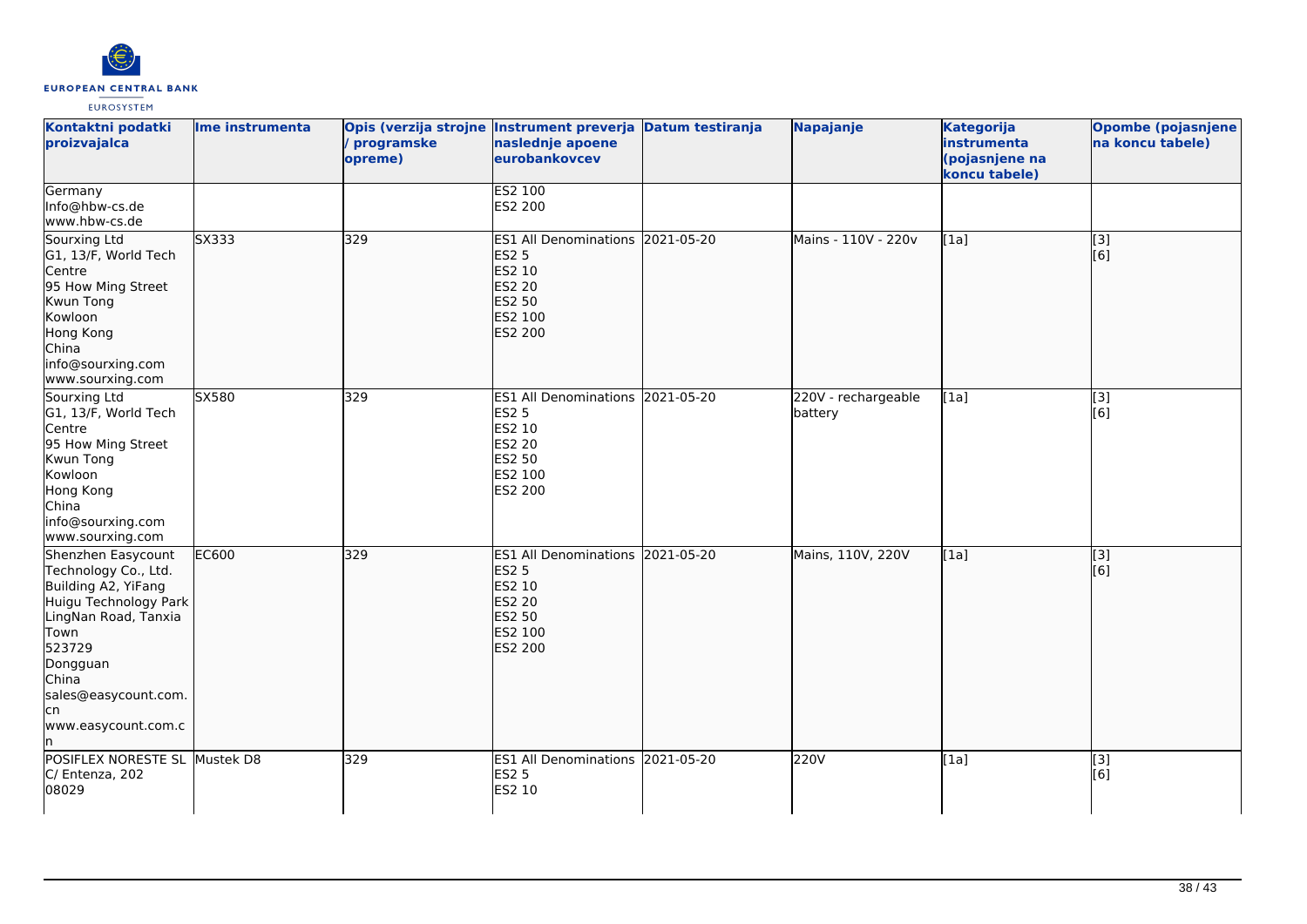

| Kontaktni podatki<br>proizvajalca                                                                                            | Ime instrumenta  | Opis (verzija strojne Instrument preverja Datum testiranja<br>programske<br>opreme) | naslednje apoene<br>eurobankovcev                                                                                         |            | Napajanje                      | <b>Kategorija</b><br>instrumenta<br>(pojasnjene na<br>koncu tabele) | Opombe (pojasnjene<br>na koncu tabele) |
|------------------------------------------------------------------------------------------------------------------------------|------------------|-------------------------------------------------------------------------------------|---------------------------------------------------------------------------------------------------------------------------|------------|--------------------------------|---------------------------------------------------------------------|----------------------------------------|
| Barcelona<br>Spain<br>compras@posiflex.es<br>www.posiflex.es                                                                 |                  |                                                                                     | <b>ES2 20</b><br>ES2 50<br>ES2 100<br>ES2 200                                                                             |            |                                |                                                                     |                                        |
| <b>HBW Cash Solutions</b><br>GmbH<br>Jurastrasse 1<br>73119<br>Zell<br>Germany<br>Info@hbw-cs.de<br>www.hbw-cs.de            | VC 4040          | 1.9                                                                                 | <b>ES1 All Denominations</b><br><b>ES2 5</b><br><b>ES2 10</b><br>ES2 20<br><b>ES2 50</b><br>ES2 100<br><b>ES2 200</b>     | 2021-05-20 | Mains - 110V - 220V            | $\left[\frac{2}{3}\right]$                                          | [3]<br>[6]                             |
| POSIFLEX NORESTE SL Mustek C1800<br>C/ Entenza, 202<br>08029<br>Barcelona<br>Spain<br>compras@posiflex.es<br>www.posiflex.es |                  | 1.9                                                                                 | ES1 All Denominations 2021-05-20<br>ES2 5<br>ES2 10<br>ES2 20<br>ES2 50<br>ES2 100<br>ES2 200                             |            | Mains-110V-220V                | $\overline{[2]}$                                                    | $\overline{[3]}$<br>[6]                |
| POSIFLEX NORESTE SL Mustek D9<br>C/ Entenza, 202<br>08029<br>Barcelona<br>Spain<br>compras@posiflex.es<br>www.posiflex.es    |                  | 329                                                                                 | ES1 All Denominations 2021-05-20<br><b>ES2 5</b><br>ES2 10<br><b>ES2 20</b><br><b>ES2 50</b><br>ES2 100<br><b>ES2 200</b> |            | 220V                           | [1a]                                                                | [3]<br>[6]                             |
| Francopost srl<br>Via Prina 15<br>20154<br>Milano<br><b>Italy</b><br>www.francopost.it                                       | <b>SPEEDY UV</b> | 329                                                                                 | ES1 All Denominations 2021-05-20<br><b>ES2 5</b><br>ES2 10<br><b>ES2 20</b><br>ES2 50<br>ES2 100<br>ES2 200               |            | 220V - Rechargeable<br>battery | [1a]                                                                | [3]<br>[6]                             |
| Francopost srl<br>Via Prina 15                                                                                               | <b>SPEEDY</b>    | 329                                                                                 | ES1 All Denominations 2021-05-20<br><b>ES2 5</b>                                                                          |            | 220V - Rechargeable<br>battery | [1a]                                                                | $\overline{[3]}$<br>[6]                |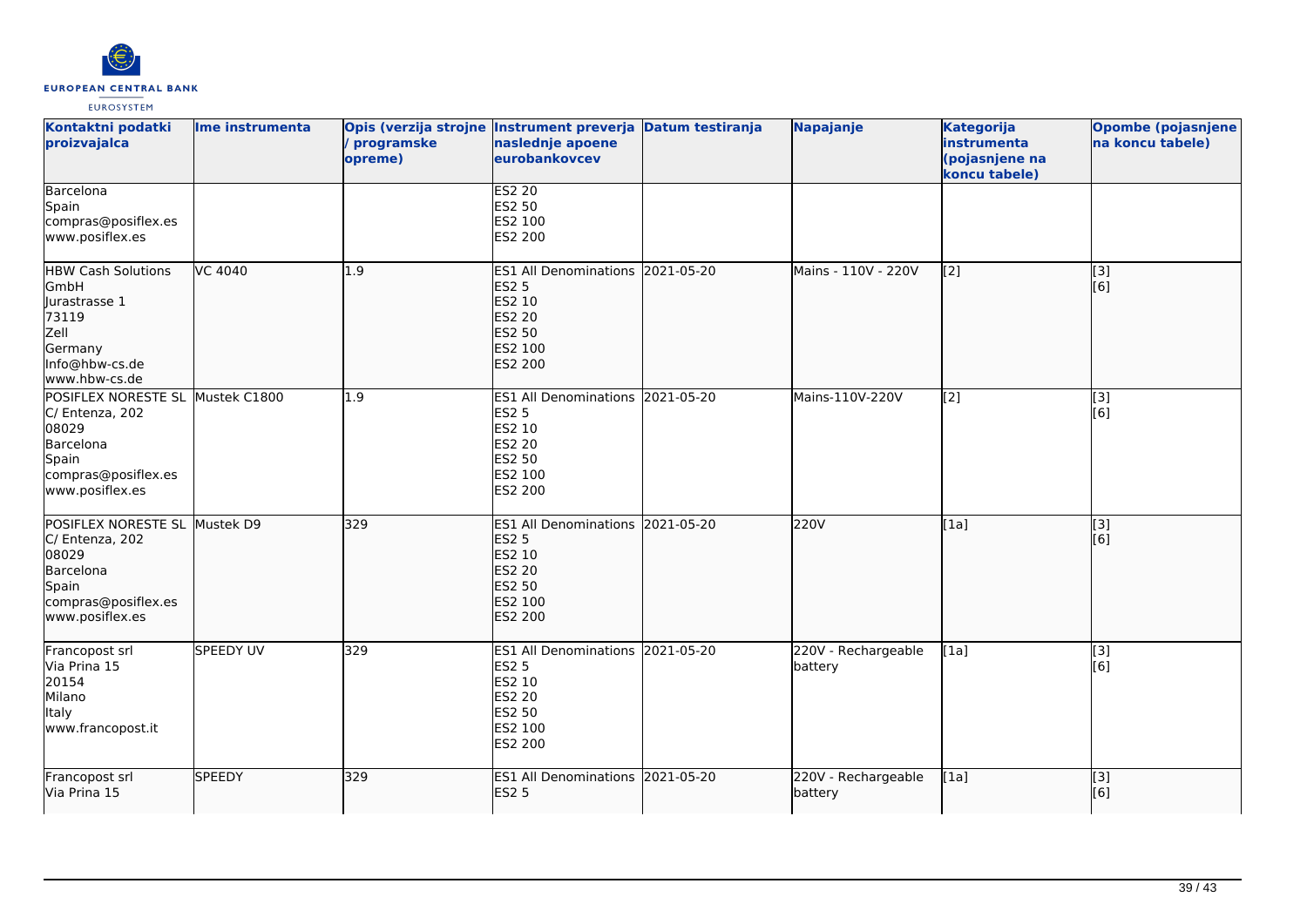

| Kontaktni podatki<br>proizvajalca                                                                                                                              | Ime instrumenta                          | programske<br>opreme) | Opis (verzija strojne Instrument preverja Datum testiranja<br>naslednje apoene<br>eurobankovcev                    | Napajanje           | <b>Kategorija</b><br>instrumenta<br>(pojasnjene na<br>koncu tabele) | <b>Opombe (pojasnjene</b><br>na koncu tabele) |
|----------------------------------------------------------------------------------------------------------------------------------------------------------------|------------------------------------------|-----------------------|--------------------------------------------------------------------------------------------------------------------|---------------------|---------------------------------------------------------------------|-----------------------------------------------|
| 20154<br>Milano<br>Italy<br>www.francopost.it                                                                                                                  |                                          |                       | <b>ES2 10</b><br><b>ES2 20</b><br><b>ES2 50</b><br>ES2 100<br>ES2 200                                              |                     |                                                                     |                                               |
| MBS s.r.l.<br>Via Cosenza, 5<br>81030<br>Succivo (CE)<br>Italy<br>info@mbs-srl.com<br>www.mbs-srl.com                                                          | <b>EASYCONTROL NEW</b><br><b>AGE PRO</b> | 329                   | ES1 All Denominations 2021-05-20<br><b>ES2 5</b><br>ES2 10<br><b>ES2 20</b><br><b>ES2 50</b><br>ES2 100<br>ES2 200 | 220v                | [1a]                                                                | [3]<br>[6]                                    |
| MBS s.r.l.<br>Via Cosenza, 5<br>81030<br>Succivo (CE)<br>Italy<br>info@mbs-srl.com<br>www.mbs-srl.com                                                          | <b>MBS 1800N</b>                         | 1.9                   | ES1 All Denominations 2021-05-20<br><b>ES2 5</b><br>ES2 10<br><b>ES2 20</b><br>ES2 50<br>ES2 100<br>ES2 200        | mains-110v-220v     | $\sqrt{2}$                                                          | $\overline{[}3]$<br>[6]                       |
| <b>DISTRIBUCIONES</b><br>MYLAR S.A.U.<br>Avda. De la Industria 1,<br>Pol. Ind. Guadalquivir<br>41120<br>Gelves<br>Spain<br>mariaj@mylar.es<br>www.mylar.es     | appBILLDETECTOR                          | 329                   | ES1 All Denominations 2021-05-20<br><b>ES2 5</b><br>ES2 10<br><b>ES2 20</b><br><b>ES2 50</b><br>ES2 100<br>ES2 200 | Mains - 110V - 220V | [1a]                                                                | [3]<br>[6]                                    |
| Guangzhou SuperEyes SE330<br>Electronics Technology<br>Co. Ltd<br>3/F, No. 5, East Eleven<br>Heng Road, Xingye<br>Avenue, Chenchong Vil<br>511400<br>Guangzhou |                                          | 329                   | ES1 All Denominations 2021-05-20<br><b>ES2 5</b><br>ES2 10<br><b>ES2 20</b><br>ES2 50<br>ES2 100<br>ES2 200        | Mains - 110V - 220V | [1a]                                                                | $\overline{[}3]$<br>[6]                       |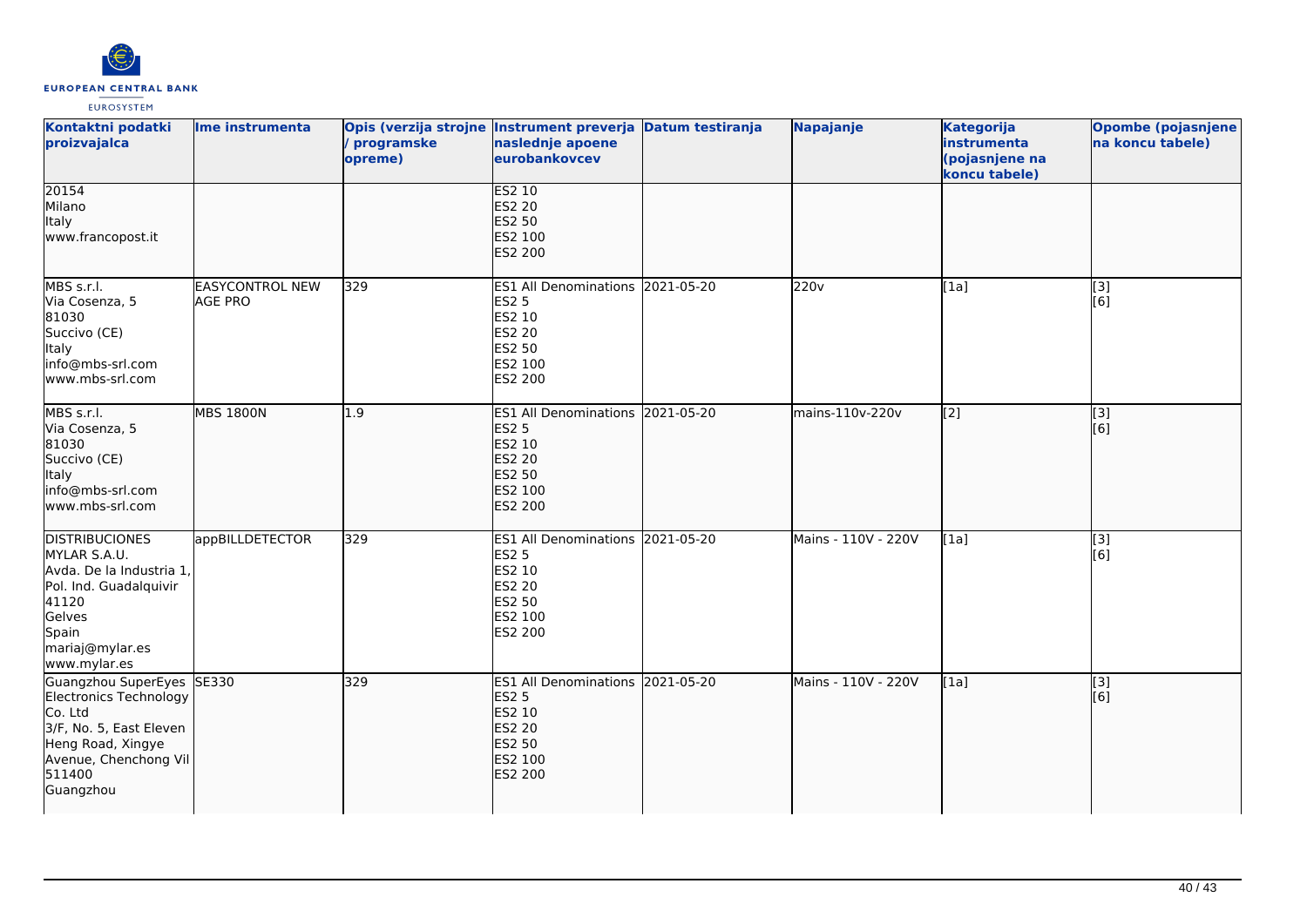

| Kontaktni podatki<br>proizvajalca                                                                                                                                                                                    | Ime instrumenta | Opis (verzija strojne Instrument preverja Datum testiranja<br>programske<br>opreme) | naslednje apoene<br>eurobankovcev                                                                           |            | Napajanje           | <b>Kategorija</b><br>instrumenta<br>(pojasnjene na<br>koncu tabele) | Opombe (pojasnjene)<br>na koncu tabele) |
|----------------------------------------------------------------------------------------------------------------------------------------------------------------------------------------------------------------------|-----------------|-------------------------------------------------------------------------------------|-------------------------------------------------------------------------------------------------------------|------------|---------------------|---------------------------------------------------------------------|-----------------------------------------|
| China<br>info@super-eyes.com<br>www.super-eyes.com                                                                                                                                                                   |                 |                                                                                     |                                                                                                             |            |                     |                                                                     |                                         |
| Guangzhou SuperEyes SE350<br>Electronics Technology<br>Co. Ltd<br>3/F, No. 5, East Eleven<br>Heng Road, Xingye<br>Avenue, Chenchong Vil<br>511400<br>Guangzhou<br>China<br>info@super-eyes.com<br>www.super-eyes.com |                 | 329                                                                                 | ES1 All Denominations 2021-05-20<br><b>ES2 5</b><br>ES2 10<br>ES2 20<br>ES2 50<br>ES2 100<br>ES2 200        |            | Mains - 110V - 220V | [1a]                                                                | $\overline{[3]}$<br>[6]                 |
| Guangzhou SuperEyes SE500<br>Electronics Technology<br>Co. Ltd<br>3/F, No. 5, East Eleven<br>Heng Road, Xingye<br>Avenue, Chenchong Vil<br>511400<br>Guangzhou<br>China<br>info@super-eyes.com<br>www.super-eyes.com |                 | 329                                                                                 | ES1 All Denominations 2021-05-20<br><b>ES2 5</b><br>ES2 10<br><b>ES2 20</b><br>ES2 50<br>ES2 100<br>ES2 200 |            | Mains - 110V - 220V | [1a]                                                                | [3]<br>[6]                              |
| Guangzhou SuperEyes SE580<br>Electronics Technology<br>Co. Ltd<br>3/F, No. 5, East Eleven<br>Heng Road, Xingye<br>Avenue, Chenchong Vil<br>511400<br>Guangzhou<br>China<br>info@super-eyes.com<br>www.super-eyes.com |                 | 329                                                                                 | <b>ES1 All Denominations</b><br><b>ES2 5</b><br>ES2 10<br><b>ES2 20</b><br>ES2 50<br>ES2 100<br>ES2 200     | 2021-05-20 | Mains - 110V - 220V | [1a]                                                                | [3]<br>[6]                              |
| Guangzhou SuperEyes SE600<br>Electronics Technology<br>Co. Ltd                                                                                                                                                       |                 | 329                                                                                 | ES1 All Denominations 2021-05-20<br><b>ES2 5</b><br>ES2 10                                                  |            | Mains - 110V - 220V | [1a]                                                                | $\overline{[3]}$<br>[6]                 |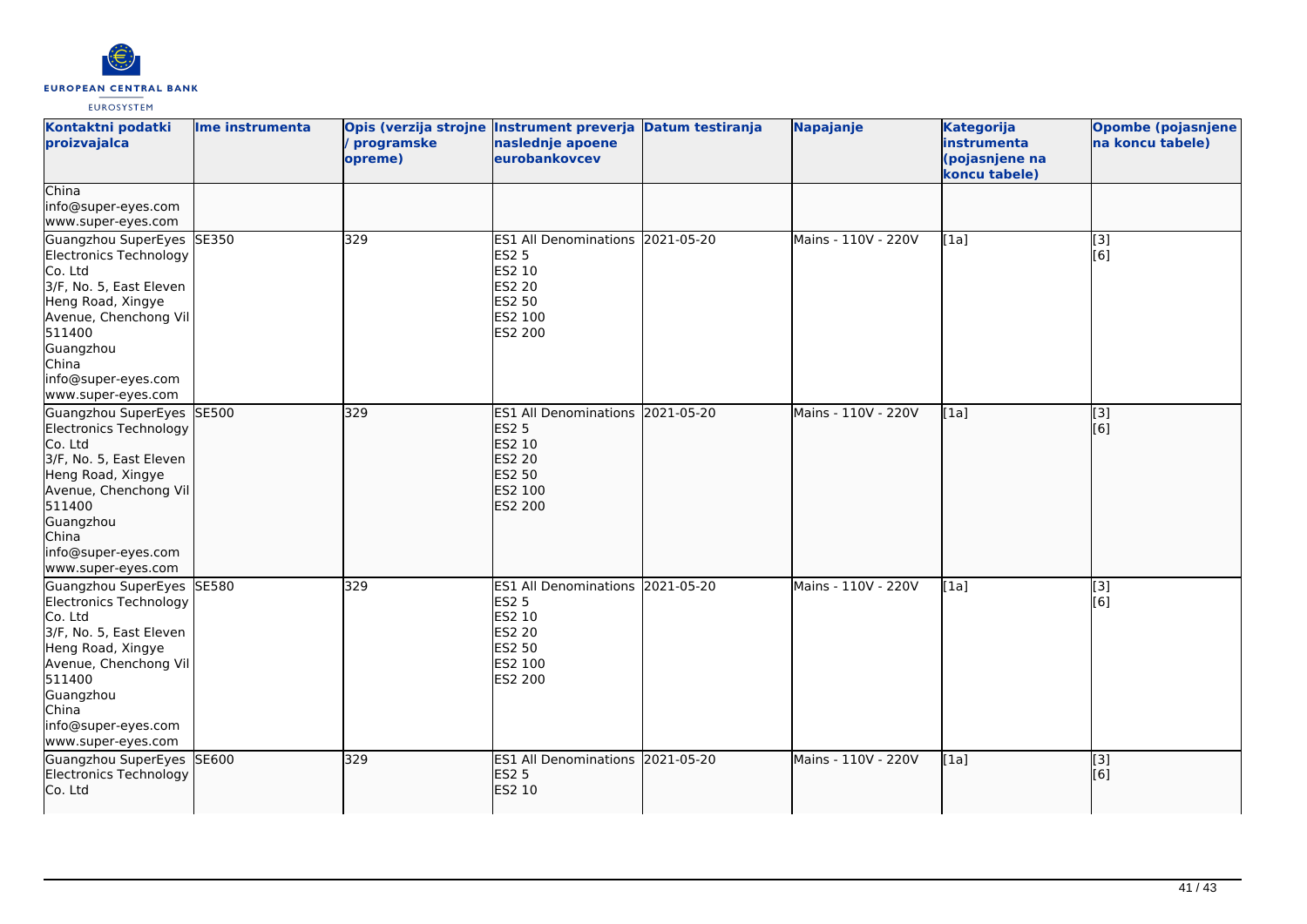

| Kontaktni podatki<br>proizvajalca                                                                                                                                                                                      | Ime instrumenta | programske<br>opreme) | Opis (verzija strojne Instrument preverja Datum testiranja<br>naslednje apoene<br>eurobankovcev                                  | Napajanje           | <b>Kategorija</b><br>linstrumenta<br>(pojasnjene na<br>koncu tabele) | Opombe (pojasnjene)<br>na koncu tabele) |
|------------------------------------------------------------------------------------------------------------------------------------------------------------------------------------------------------------------------|-----------------|-----------------------|----------------------------------------------------------------------------------------------------------------------------------|---------------------|----------------------------------------------------------------------|-----------------------------------------|
| 3/F, No. 5, East Eleven<br>Heng Road, Xingye<br>Avenue, Chenchong Vil<br>511400<br>Guangzhou<br><b>China</b><br>info@super-eyes.com<br>www.super-eyes.com                                                              |                 |                       | <b>ES2 20</b><br>ES2 50<br>ES2 100<br><b>ES2 200</b>                                                                             |                     |                                                                      |                                         |
| Guangzhou SuperEyes<br>Electronics Technology<br>Co. Ltd<br>3/F, No. 5, East Eleven<br>Heng Road, Xingye<br>Avenue, Chenchong Vil<br>511400<br>Guangzhou<br>China<br>info@super-eyes.com<br>www.super-eyes.com         | SE3020          | 1.9                   | ES1 All Denominations 2021-05-20<br><b>ES2 5</b><br>ES2 10<br>ES2 20<br>ES2 50<br><b>ES2 100</b><br>ES2 200                      | Mains - 110V - 220V | $\left[2\right]$                                                     | [3]<br>[6]                              |
| Hyundai MIB<br>International Co. Ltd.<br>3301, A Bld, 17, Gosan-<br>ro 148beon-gil<br>15850<br>Gunpo-si, Gyeonggi-do,<br>15850, Gunpo City<br>KOREA (Republic)<br>sjpark5423@hyundaim<br>lib.com<br>www.hyundaimib.com | MIB-1S          | Main: 5.5; Image: 3.0 | ES1 All Denominations 2021-05-17<br><b>ES2 5</b><br>ES2 10<br><b>ES2 20</b><br><b>ES2 50</b><br><b>ES2 100</b><br><b>ES2 200</b> | Mains               | $\overline{[2]}$                                                     | [3]<br>[6]                              |

# **Kategorija instrumenta**

- [1a] 1a. Samostojni instrumenti za preverjanje pristnosti posamičnih bankovcev avtomatski.
- [1b] 1b. Moduli za vstavljanje posamičnih bankovcev.
- [2] 2. Instrumenti za obdelavo v svežnjih.

# **Opombe**